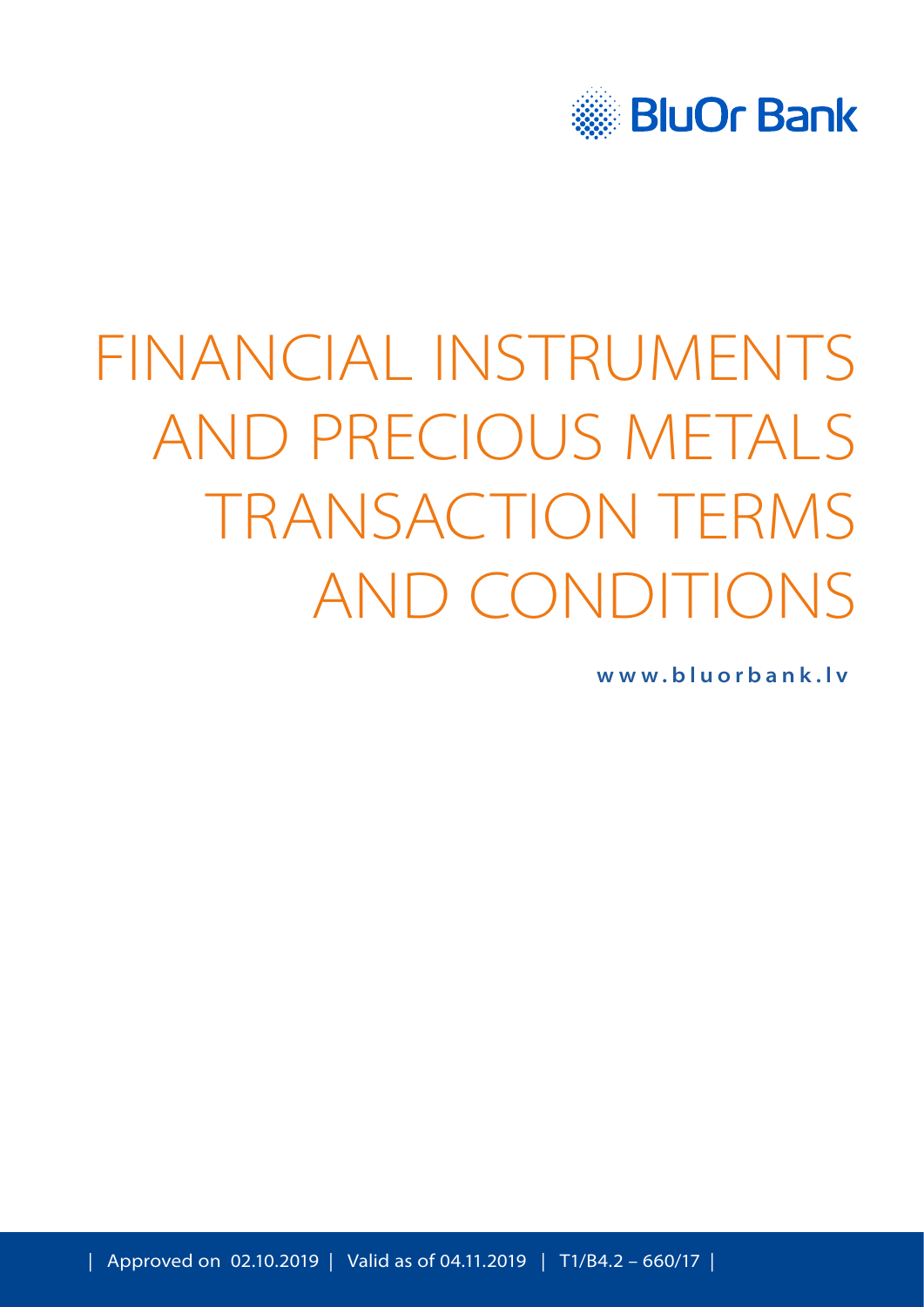

# **CONTENT**

| 1.              |                                                              |  |
|-----------------|--------------------------------------------------------------|--|
| 2.              |                                                              |  |
| 3.              |                                                              |  |
| 4.              |                                                              |  |
| 5.              |                                                              |  |
| 6.              |                                                              |  |
| 7.              |                                                              |  |
| 8.              |                                                              |  |
| 9.              |                                                              |  |
| 10.             |                                                              |  |
| 11.             |                                                              |  |
| 12.             |                                                              |  |
| 13.             |                                                              |  |
| 14 <sub>1</sub> |                                                              |  |
| 15.             |                                                              |  |
| 16.             |                                                              |  |
| 17.             |                                                              |  |
|                 |                                                              |  |
| 19.             |                                                              |  |
| 20.             |                                                              |  |
| 21.             |                                                              |  |
|                 |                                                              |  |
|                 |                                                              |  |
|                 |                                                              |  |
| 25.             |                                                              |  |
|                 | Chapter II. Special Terms and Conditions for Transactions 19 |  |
| 1.              |                                                              |  |
| 2.              |                                                              |  |
| 3.              |                                                              |  |
| 4.              |                                                              |  |
| 5.              |                                                              |  |
| 6.              |                                                              |  |
| 7.              |                                                              |  |
| 8.              |                                                              |  |
| 9.              |                                                              |  |
|                 |                                                              |  |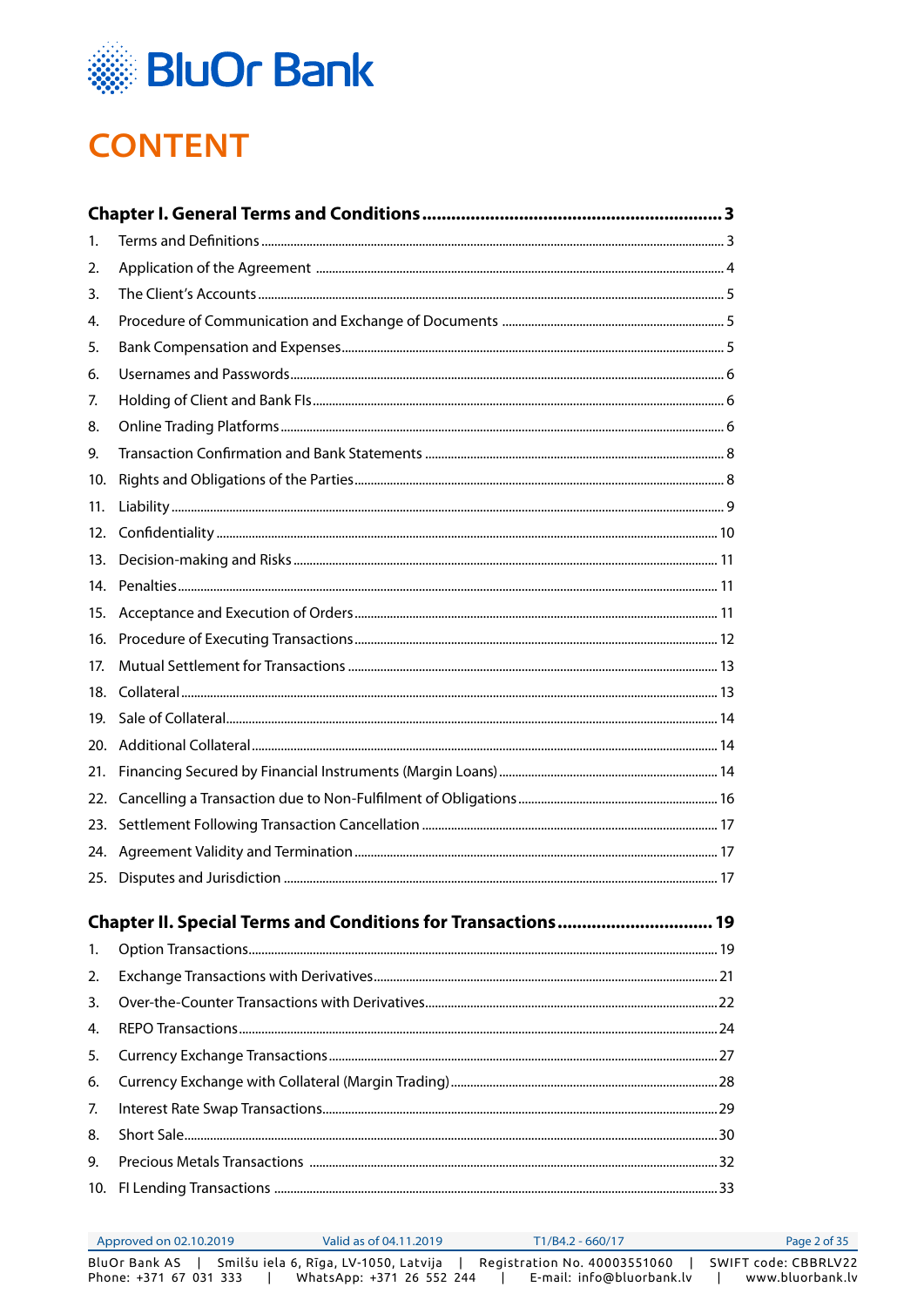<span id="page-2-0"></span>

## **CHAPTER I. GENERAL TERMS AND CONDITIONS**

## **1. TERMS AND DEFINITIONS**

1.1. Unless otherwise noted, the following terms are used according to the following definitions:

**Account** – an Investment Account, Trading Account or FI Account.

**Agreement** – a package of documents consisting of the Client's Application for Receiving Brokerage Services on the FI Market, the Trust Agreement concluded between the Bank and the Client (if trust services are being provided), these FI and Precious Metals Transaction Terms and Conditions, any amendments, updates, supplements to the aforementioned documents.

**Bank** – BluOr Bank AS.

**Business Day** – a date on which Latvian banks, foreign banks issuing currencies involved in the Transaction, and the organiser of the relevant regulated market are open for the execution of a particular transaction.

**Client Identifier (Number)** – a unique identification number assigned to the Client by the Bank.

**Collateral** – financial collateral in the interpretation of the Financial Collateral Law, i.e. assets (cash, FIs, etc.) belonging to the Client which are deposited/held at the Bank as financial pledge according to the Terms and Conditions of this Agreement, to ensure enforcement of the Bank's claims on the Client and fulfilment of the Client's obligations.

**Confirmation** – a document drawn up by the Bank that contains information about execution of a Transaction.

**Counterparty** – a person, including an overseas holder of financial instruments, whose services the Bank could utilise in the execution of an Order or a Transaction. A person can be considered a Counterparty only if that person's country of origin allows that person to provide investment services, account for and list financial instruments, ensure transfer of FIs or funds within the framework of financial instrument transactions or organise the regulated market, or if it is a member of the aforementioned system according to the Law on Settlement Finality in Payment and Financial Settlement Systems.

**Current Account** – a current account with the Bank, held for purposes of executing banking operations.

**Date of Settlement** – the date on which settlement for a transaction occurs.

**FCMC** – Financial Capital and Market Commission.

**Financial Instruments (FIs)** – Financial instruments defined in the Law on the Financial Instruments Market.

**FI Event** – any fact or condition which influences the performance of an FI, as well as the issuer's actions in fulfilling obligations to the FI holder, including, but not limited to: shareholder meeting, paying out dividends, paying out interest, redemption of fixed-income FIs, change in the nominal value of FIs , splitting or merging of an issue (issues) of Fis, issue of subscription rights.

**Financial Instrument Account (FI Account)** – the Client's account with the Bank on which financial instruments are held and all registered transactions with them are listed.

**General Terms of Business** – a document compiled, authorised and enforced by the Bank, governing the overall relationship between the Bank and the Client, which describes the rights and responsibilities of the Parties which may apply to Bank operations, inasmuch as they are not stipulated in any other Agreement signed by the Parties. The General Terms of Business can be obtained on the Bank's premises during regular business hours, as well as on the Bank's website at [www.bluorbank.lv](https://www.bluorbank.lv/en/index).

**Investment Account** – the Client's account with the Bank on which the Client's funds and/or Precious Metals reserved for the execution of Orders and Transactions are stored, and which holds a record of funds and/or Precious Metals used in Transactions.

**Investing Account** – Client's Investment Account and related Accounts in the Bank that is investing account in accordance with "Law on personal income tax".

**Law** – Law on the Financial Instruments Market.

**Means of Communication** – the phone, the Internet Bank, electronic mail (e-mail), the OTP and other forms of communication mutually agreed upon by the Bank and the Client which can be used to issue Orders, to execute Transactions and to exchange information between the Parties, in accordance with the provisions of the Agreement. The Client uses the Internet Bank in accordance with the Agreement on Current Account Opening and Maintenance, mutually signed by the Bank and the Client.

**Online Trading Platform (OTP)** – an electronic trading platform with which one can submit Orders and execute Transactions through the use of a computer and the world wide web. The Client can use several Trading Platforms simultaneously.

| $\Delta$ Approved on 02.10.2019         | Valid as of 04.11.2019                     | T1/B4.2 - 660/17             | Page 3 of 35                             |
|-----------------------------------------|--------------------------------------------|------------------------------|------------------------------------------|
| BluOr Bank AS<br>Phone: +371 67 031 333 | ,    Smilšu iela 6, Rīga, LV-1050, Latvija | Registration No. 40003551060 | SWIFT code: CBBRLV22<br>www.bluorbank.lv |
|                                         | WhatsApp: +371 26 552 244                  | E-mail: info@bluorbank.lv    |                                          |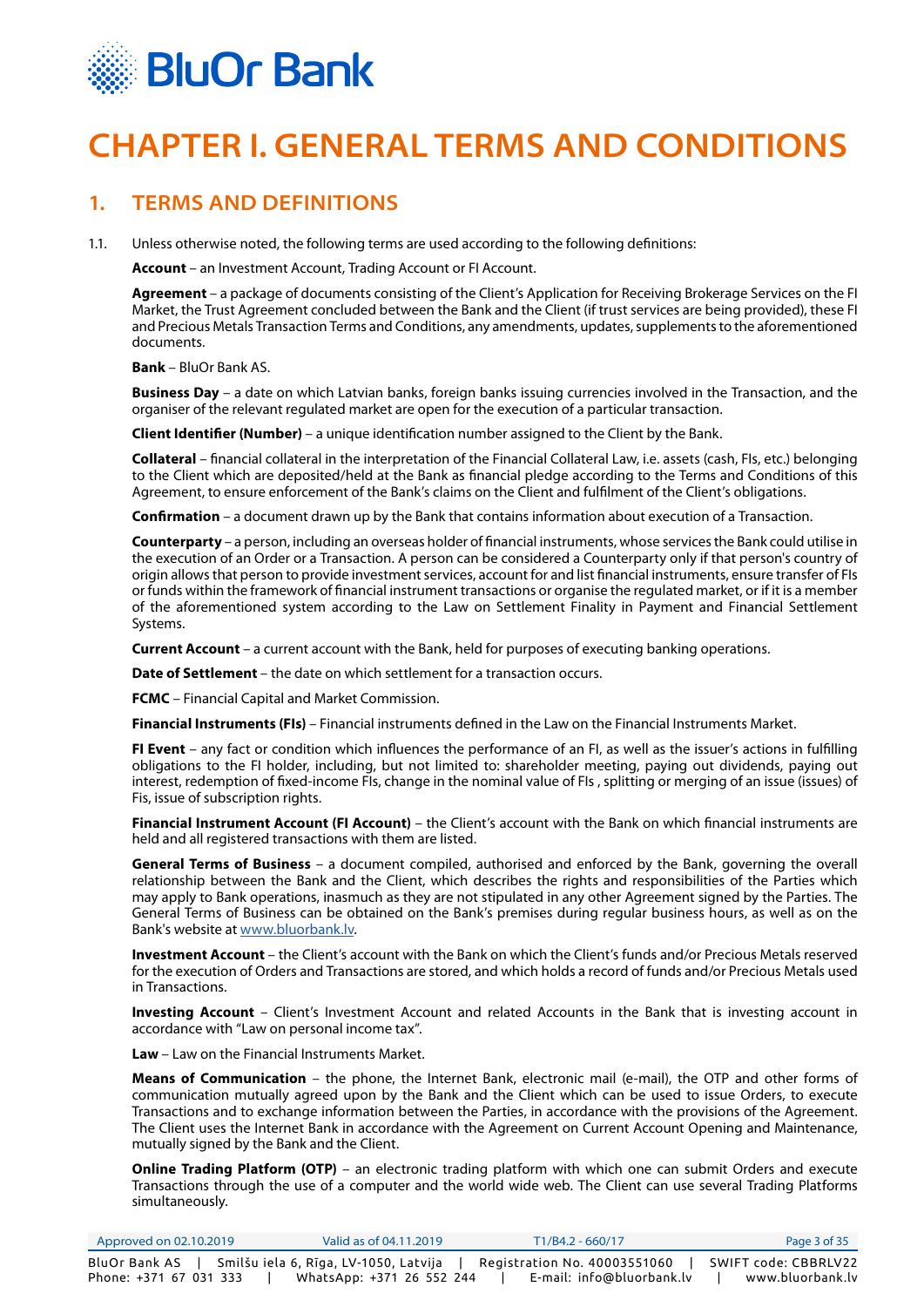<span id="page-3-0"></span>

**Order** – an assignment for the Bank to render a Service to the Client or to conclude a Transaction with the Client, issued by the Client in accordance with the Bank's requirements.

**OTP administrator** – a third party having a separate agreement with the Bank, ensuring operation of the OTP and/or the Bank's or the Client's access to the OTP.

**OTP password** – a password assigned by the Bank to the Client, which the Client uses to gain authorised access OTP.

**Parties** – the Bank and the Client, in relation to each other.

**Password** – a combination of digits and special characters specified in the Application for everyday servicing of an Individual's or Legal Entity'swhich is the Client's means of authentication for executing Transactions or giving Orders, which confirms its user's authorisation to give Orders and execute Transactions in the Client's name.

**Personal Data Processing Policy** — A document developed and approved by the Bank, establishing the principles for the processing of personal data by the Bank. Detailed information on the Bank's policy on personal data processing is available in the Bank's website:<https://www.bluorbank.lv/en/information-on-processing-of-personal-data>.

**Precious Metal** – a precious metal in cashless form: gold (XAU), silver (XAG) or platinum (XPT).

**Pricelist** – aactual pricelist for services offered by the Bank.

**Service** – any service provided to the Client by the Bank in accordance with the Agreement.

**Terms and Conditions** – these FI and Precious Metals Transaction Terms and Conditions, as well as any amendments or supplements hereto about which the Bank has informed the Client.

**Trading Account (TA)** – an account opened for the Client by the Bank to keep an inventory of OTP funds and FI Transactions on the OTP, and to execute transactions.

**Transaction** – a transaction executed for the Client according to an Order issued by the Client to the Bank and with the Bank acting as mediator, including, but not limited to: FI buying, FI selling, FI holding, FI exchange, FI transfer, FI registration/deregistration, Precious Metals sale, purchase of transfer.

**Username** – the Client's user name within the OTP.

1.2. Other terminology used in the Agreement should be construed according to the definitions of terminology definitions stipulated in the applicable legislation of the Republic of Latvia and international treaties, unless otherwise defined in or evident from the Agreement.

## **2. APPLICATION OF THE AGREEMENT**

- 2.1. The and Terms and Conditions regulate the legal relationship between the Client and the Bank, delineate the rights and responsibilities of both Parties when the Client receives Services or executes Orders, and establishes guidelines to ensure that both Parties fulfil their obligations.
- 2.2. The Bank reserves the right to unilaterally amend the Terms and Conditions. It is the Bank's obligation to inform the Client about amendments to the Terms and Conditions, via Internetbank, in writing form or in in a durable medium 30 (thirty) calendar days before the amendments take effect. If the Bank has not received any objections from the Client pertaining to amendments in the Terms and Conditions by their effective date, the Bank considers the Client to be in agreement with the amendments. If the Bank receives the Client's objections and the Parties cannot achieve consensus, the Bank may unilaterally terminate the Agreement.
- 2.3. Legal relations between the Parties which are not regulated by the Agreement or other agreements signed by the Parties, are to be handled in accordance with the applicable legislation of the Republic of Latvia and generally accepted market practice.
- 2.4. The titles of paragraphs and clauses are included in the Terms and Conditions for convenience and reference only, and are not to be used in order to construe the meaning of the Terms and Conditions.
- 2.5. During provision of Services and execution of Orders, the Bank's activity may be regulated by foreign legislation, binding regulations of financial market oversight authorities and the provisions of overseas exchange, depository, clearing, or other institutions. No activity performed by the Bank in compliance with the regulations of overseas exchanges, depositaries, clearing, or other institutions may be considered a breach of any Transaction, the Agreement or violation of the Client's rights and does oblige the Bank to compensate the Clients for any profits or losses incurred.
- 2.6. Where an amount expressed in the Agreement as numbers differs from an amount expressed as words, the amount expressed as words prevails.
- 2.7. The invalidity or non-compliance of any clause in the Agreement with the applicable legislation does not invalidate any other clauses or the Agreement as a whole. If such a discrepancy is discovered, the Parties should negotiate to eliminate the discrepancy and continue to co-operate according to valid Terms and Conditions of the Agreement in such a way as to best preserve the Agreement's goals and purpose.

| Approved on 02.10.2019 | Valid as of 04.11.2019                | T1/B4.2 - 660/17             | Page 4 of 35         |
|------------------------|---------------------------------------|------------------------------|----------------------|
| BluOr Bank AS          | Smilšu iela 6, Rīga, LV-1050, Latvija | Registration No. 40003551060 | SWIFT code: CBBRLV22 |
| Phone: +371 67 031 333 | WhatsApp: +371 26 552 244             | E-mail: info@bluorbank.lv    | www.bluorbank.lv     |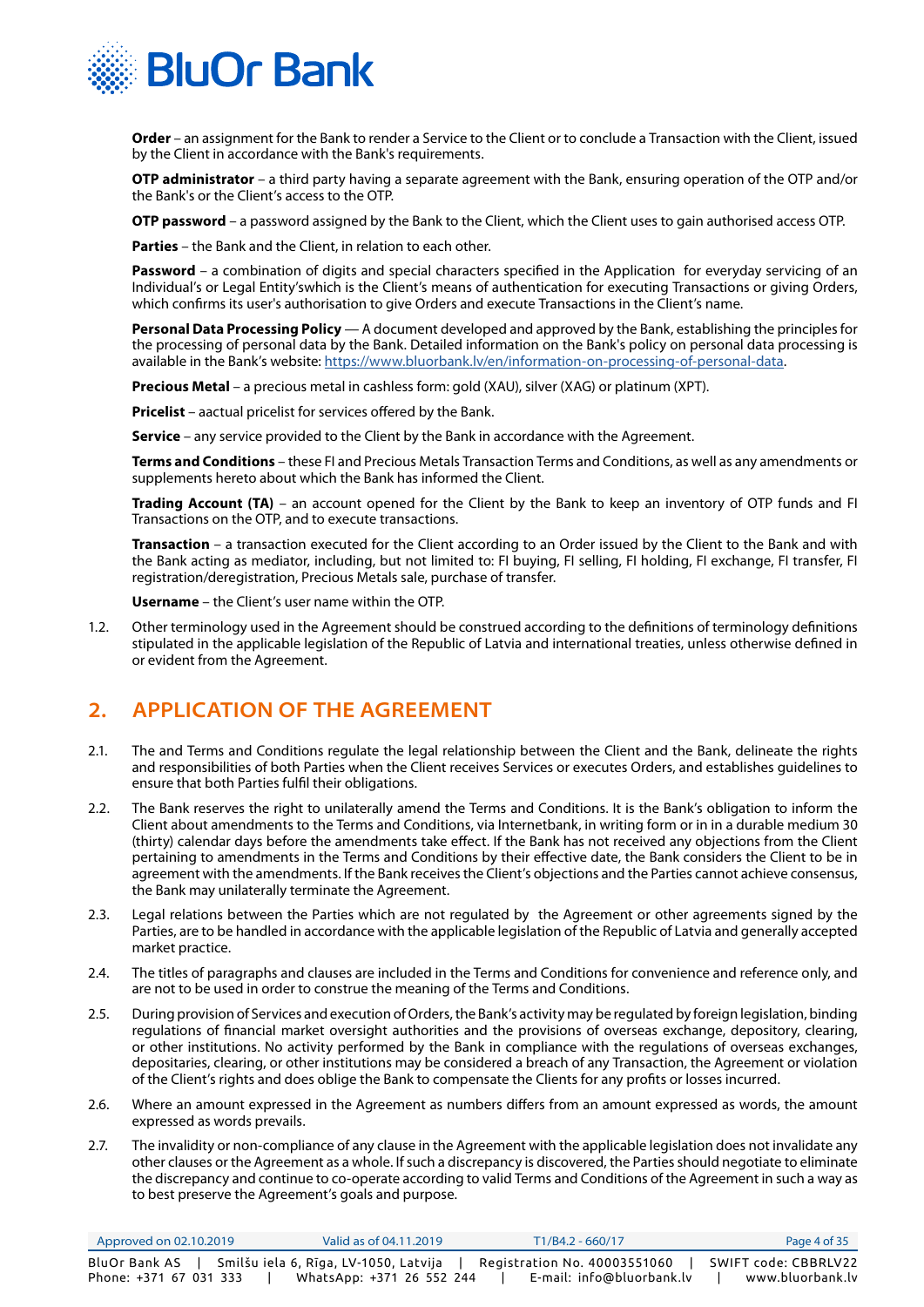<span id="page-4-0"></span>

## **3. THE CLIENT'S ACCOUNTS**

- 3.1. In order to keep a record of the Client's FIs and Precious Metals, as well as to execute FI and Precious Metals Transactions and provide Services, the Bank opens for the Client an FI Account, Investment Account and Trading Account.
- 3.2. The Bank opens Accounts for the Client upon conclusion of the Agreement. If the Bank opens Accounts after the Agreement is signed, the Bank informs the Client of the Account opening using a Means of Communication.
- 3.3. The Bank can open nominal accounts for the Client, on which it maintains a record of existing FIs, funds and/or Precious Metals held by the Client. In this case, the Bank has the right to receive and the Client has the obligation to submit additional information and documentation to the Bank upon the Bank's request.
- 3.4. The Bank has the right to unilaterally adjust Account records if such records have been made inadvertently or due to technical error.
- 3.5. Funds from the Investment Account can only be transferred to another Investment Account or Current Account held by the Client with the Bank. If the Client gives an Order to transfer funds from the Investment Account to a different account held with the Bank, the Bank fulfils this Order within 2 (two) Business Days following receipt of the Order, if execution of the requested transfer is possible.
- 3.6. In accordance with legislation of the Republic of Latvia the Client has a right to inform the Bank about confernment of Investing Account status to account and related accounts. The Bank provide the information about Investing Account status in accordance with Law on account register.

## **4. PROCEDURE OF COMMUNICATION AND EXCHANGE OF DOCUMENTS**

- 4.1. Information pertaining to the Agreement and the Services provided hereunder that is addressed to the Client is uploaded to the Bank's website, www.bluorbank.ly, and made available on the Bank's premises; the Bank may also, at its discretion, send it to the Client via the Internet Bank.
- 4.2. Notices pertaining to the Agreement may be mailed by the Bank to the Client's registered office or specified correspondence address. A notice is considered received on the 10th (tenth) Business Day after it has been sent (postmarked).
- 4.3. The Parties agree that, in addition to the Internet Bank, electronic mail (e-mail) may be used for exchanging information and documents, which the Parties have stipulated upon conclusion of the Agreement. Prior to conclusion of the Agreement, the Client represents that they understand the risks inherent to use of e-mail, that the Bank has informed them about potential risks and explained their consequences, and that the aforementioned information is understood by the Client.

## **5. BANK COMPENSATION AND EXPENSES**

- 5.1. The Client pays a commission fee for Services provided by the Bank, in accordance with the Pricelist, unless the Parties negotiate a different fee.
- 5.2. The Client is obliged to get acquainted with the Pricelist and follow changes thereto.
- 5.3. The Bank has the right to amend the Pricelist in accordance with General Terms of Business. If the Bank receives objections from the Client regarding changes in the Pricelist and the Parties are unable to achieve consensus, the Bank has the right to unilaterally terminate the Agreement.
- 5.4. The Client covers all Service fees which are not listed in the Pricelist but are necessary in fulfilling the provisions of the Agreement.
- 5.5. The Bank provides the Client with information about expenses applicable to provision of Services and execution of the Client's Orders within the scope of the Agreement.
- 5.6. If an Order is executed in several parts, the Bank may deduct the full fee for each part.
- 5.7. The Bank may, without a specific Order from the Client, deduct fees from any of the Client's accounts with the Bank.
- 5.8. In specific cases the Bank and the Client can agree that an individually compiled Pricelist can be applied to the Client within the scope of the Agreement. The Pricelist specified in this Clause can be applied to one or several Services or types of Transactions executed between the Bank and the Client. The Bank can at any time amend or completely or partially annul this individual Pricelist applied to the Client, in which case the standard commission according to the Pricelist will apply to the Client. The Client is notified about changes in the individual Pricelist via a Means of Communication.

| Approved on 02.10.2019 | Valid as of 04.11.2019                | T1/B4.2 - 660/17             | Page 5 of 35         |
|------------------------|---------------------------------------|------------------------------|----------------------|
| BluOr Bank AS          | Smilšu iela 6, Rīga, LV-1050, Latvija | Registration No. 40003551060 | SWIFT code: CBBRLV22 |
| Phone: +371 67 031 333 | WhatsApp: +371 26 552 244             | E-mail: info@bluorbank.lv    | www.bluorbank.lv     |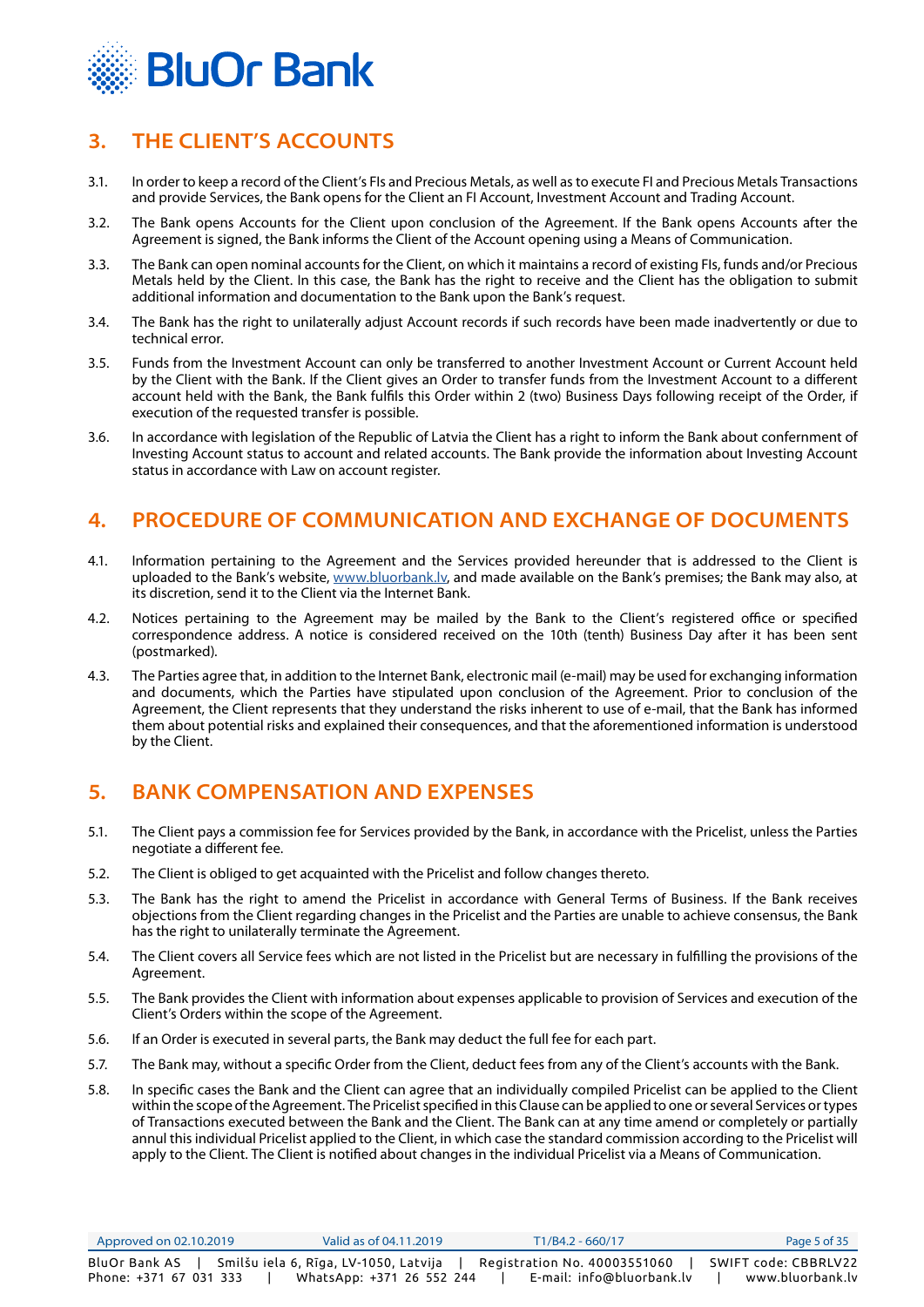<span id="page-5-0"></span>

5.9. While executing the Client's Orders, the Bank may receive inducements from Counterparties if the purpose of a payment is to increase the quality of an existing Service that is rendered to the Client, and it does not affect the Bank's obligation to ensure best execution for the Client. Upon the Client's request, the Bank provides information about received inducements and their respective amounts. The Bank may not accept and retain inducements, including monetary and non-minor non-monetary benefits, from Counterparties for providing trust management services or independent investment advice. Minor non-monetary benefits that are designed to enhance the quality of the relevant service and that, considering the volume and nature thereof, do not impair compliance with the Bank's duty to act in accordance with the best interests of its Clients may be accepted, provided that the Bank discloses information about them to the Client.

## **6. USERNAMES AND PASSWORDS**

- 6.1. The Bank, in granting the Client the right to use the OTP, provides the Client with a Username and an OTP Password for access to the OTP. The Bank sends this Username and OTP Password to the Client via the Internet Bank.
- 6.2. If technically possible, the Client should immediately change their initial OTP Password on the OTP.
- 6.3. The Client is responsible for the confidentiality of the Username, Password and OTP Password, undertaking not to reveal them to third parties.
- 6.4. The Bank does not screen the identity of the party giving Orders or executing Transactions if this party has named/ typed the correct Password and/or OTP Password. In this case, it is considered that the Order and the Transaction have been requested by the Client personally.
- 6.5. If the Client has suspicions or establishes that their Password/OTP Password or Username have been revealed to unauthorised parties, the Client should notify the Bank without delay, and should issue an Order to have them changed. The Client assumes all responsibility for Orders issued in the Client's name which, using the previous Username or Password/OTP Password, have been issued within 2 (two) Business Days following the Bank's receipt of the Order for their change.

## **7. HOLDING OF CLIENT AND BANK FIS**

- 7.1. The Bank is the holder but not the owner of FIs on the Client's FI Account. FIs registered with Counterparties in the name of the Bank or the Client are held on the FI accounts opened with such Counterparties (incl. nominal accounts) in accordance with the applicable legislation regulating their activity/operation.
- 7.2. The legislation of the country in which FIs and/or funds and Precious Metals are held may apply to the holding of FIs and/or funds owned by the Client, and in this case the Client's rights with respect to these FIs can differ from the rights stipulated in the legislation of the Republic of Latvia. The Client assumes all risk connected to the holding of such FIs.
- 7.3. In its records, the Bank ensures the separate holding of the FIs of the Client and the Bank. The Bank may not use the Client's FI to fulfil its obligations to creditors. FIs for which the Client has issued an alienation assignment (Order), based on which the Bank has begun execution of the Order, cannot be used to fulfil the Client's obligations to creditors.
- 7.4. The Client confirms that they are informed about, agree to and understand all possible consequences which could occur from the holding of funds, FIs and/or Precious Metals on an open account with Counterparties, where the assets of several Clients of the Bank may be recorded. Upon signing the Agreement , the Client delegates the holding thereof with a Counterparty to the Bank. The Client assumes all risks that might arise from holding funds, Precious Metals and FIs in the manner outlined in this Clause.
- 7.5. The Client is informed and agrees that, in cases where the laws of the country in which Counterparties open accounts in the Bank's name do not allow the holding of FIs on nominal accounts, or if this type of holding is not possible, the Bank may hold the Client's FIs and funds together with those of other Clients and the Bank, on accounts opened by Counterparties. In addition, the Client's FIs may also be registered under the Bank's name.

## **8. ONLINE TRADING PLATFORMS**

- 8.1. This paragraph describes the procedure by which the Client, through the mediation of the Bank, issues Orders and executes transactions using the OTP, if the Bank has granted the Client access to the OTP.
- 8.2. When using the OTP, the Client should follow the OTP regulations specified by the OTP developer (user manual).
- 8.3. The Bank does not own the OTP, and the OTP is provided to the Bank and its Clients by the OTP administrator. In certain cases, the Bank may require (and the Client is obliged to conclude) an additional agreement with a third party before providing access to the OTP, including, but not limited to: the OTP administrator, the OTP developer, the Information Resource Provider.

| Approved on 02.10.2019 | Valid as of 04.11.2019                | $T1/B4.2 - 660/17$           | Page 6 of 35         |
|------------------------|---------------------------------------|------------------------------|----------------------|
| BluOr Bank AS          | Smilšu iela 6, Rīga, LV-1050, Latvija | Registration No. 40003551060 | SWIFT code: CBBRLV22 |
| Phone: +371 67 031 333 | WhatsApp: +371 26 552 244             | E-mail: info@bluorbank.lv    | www.bluorbank.lv     |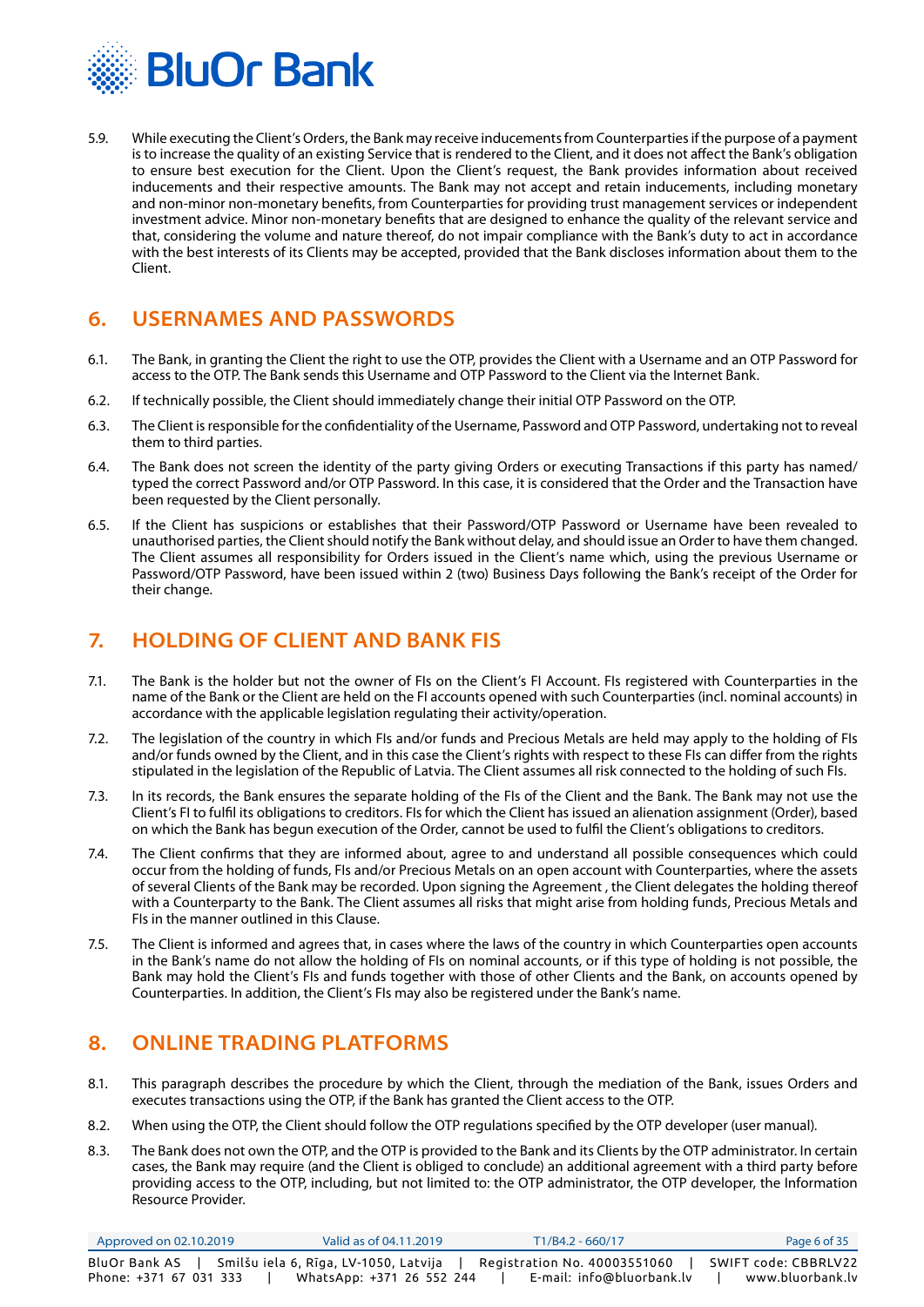

- 8.4. To allow issuance of Orders and execution of transactions on the OTP, the relevant TA is opened for the Client. The Bank performs all activities required to open the TA on the OTP and provides the OTP administrator with the Client's information in accordance with procedure outlined on the OTP Terms and Conditions, and the Client authorises the Bank to perform these activities.
- 8.5. Within 5 (five) Business Days of granting access to the OTP, the Bank electronically sends the Client's confirmation to the Client's email, along with their TA number, Username and OTP Passwords, which are used by the Client to gain access and identification on the OTP. The TA number, OTP Passwords and Usernames constitute confidential information and are not to be revealed to third parties.
- 8.6. The Client compiles and issues Orders for FI Transactions in accordance with these Terms and Conditions and OTP regulations.
- 8.7. The Client receives authorisation to use the OTP for the duration of the Agreement from the moment that the confirmation specified in Chapter I Clause 8.5 hereof comes into effect.
- 8.8. The Bank transfers funds to and from the TAaccording to Orders issued by the Client. The Client understands that a certain amount of time is required for the respective transfers.
- 8.9. The Bank deducts a commission for the use of the OTP in accordance with the Pricelist. In addition, the Client agrees to pay for the use of information resources and other services (that is, paid information from the stock exchange and from news agencies – real-time quotes, news etc.) while using the OTP. The fees for information resources and other services are set by a third party and are subject to change.
- 8.10. A separate TA is opened for each OTP. FIs and funds on each OTP are separate from all other active Investment Accounts/ FI Accounts etc., and FI Transactions may only be executed by the Client using the respective OTP.
- 8.11. When executing FI Transactions on the OTP, the Client uses their Username and OTP Password for identification and authorisation. The Client confirms that a record from electronic OTP registers and databases constitutes sufficient basis for proving issuance of Orders and performance of other activities. The Parties agree that Orders issued using the OTP are as binding legally as those signed by hand. These Orders constitute sufficient basis for attributing legal responsibility and, in the event of disagreement, may be used as evidence.
- 8.12. The Client agrees that all Orders issued via the OTP and all transactions executed therein are recorded as Orders with special conditions and the Bank does not guarantee a best result in accordance with the Order Execution Policy for Investment Services on the Financial Instruments Market.
- 8.13. To gain access to the OTP and/or to install the OTP, the Bank gives the Client (if necessary) or the Client downloads the appropriate OTP software from the website specified by the Bank, which the Client personally installs on their computer. The OTP developer and the OTP Administrator can, at any time, interrupt or completely restrict the use of the OTP, amend its functionality, or include/exclude FIs available to the Client from the OTP.
- 8.14. The Bank has the right to:
	- 8.14.1. Specify the minimum allowed balance of FIs and/or funds on the TA, limits for FI Transactions, and other limitations. In some cases, the limits set by the Bank may differ from the funds available to the Client on the Client's Accounts;
	- 8.14.2. Within its abilities and competence, but without the obligation to do so, provide the Client with information about OTP procedure, opportunities and advantages;
	- 8.14.3. Inspect and monitor the Client's activity with the OTP;
	- 8.14.4. Monitor the Client's FI Transactions and Orders;
	- 8.14.5. Amend or suspend the Client's Orders;
	- 8.14.6. Deny the Client access to the OTP and execution of FI Transactions in the following cases:
		- 8.14.6.1. The Client's balance of funds and/or FIs is insufficient for the Bank to execute concluded Transactions and to deduct applicable Service fees;
		- 8.14.6.2. The Bank suspects that the Client is executing manipulative transactions;
		- 8.14.6.3. The Client does not fulfil their obligations under the Agreement;
		- 8.14.6.4. The OTP Administrator suspends the operation of the OTP;
	- 8.14.7. Convert into the base currency of the TA Account any loss, profit, fee, FI Transaction price, or other fee specified in a different currency.
- 8.15. The Client undertakes to:
	- 8.15.1. Make no claims against the Bank with regard to OTP operation and Orders issued and Transactions executed on the OTP, provided that the Bank has fulfilled all of its obligations;
	- 8.15.2. Observe the Bank's limits when executing FI Transactions;
	- 8.15.3. Use the OTP only for personal purposes and in accordance with OTP regulations, with which the Client is acquainted and which the Client has signed at the Bank's request;

| Approved on 02.10.2019 | Valid as of 04.11.2019                | T1/B4.2 - 660/17             | Page 7 of 35         |
|------------------------|---------------------------------------|------------------------------|----------------------|
| BluOr Bank AS          | Smilšu iela 6, Rīga, LV-1050, Latvija | Registration No. 40003551060 | SWIFT code: CBBRLV22 |
| Phone: +371 67 031 333 | WhatsApp: +371 26 552 244             | E-mail: info@bluorbank.lv    | www.bluorbank.lv     |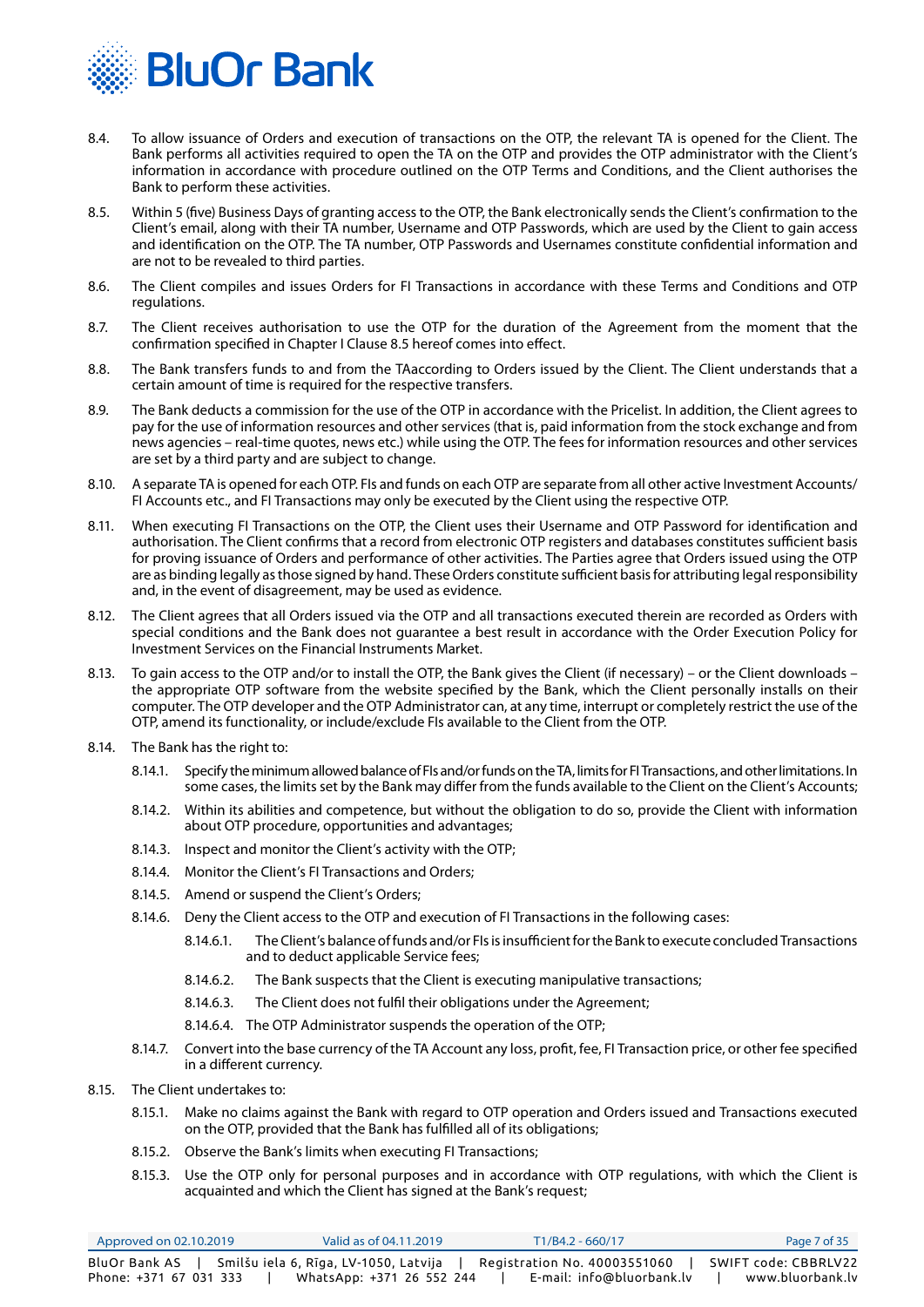<span id="page-7-0"></span>

- 8.15.4. Not reveal any OTP information to third parties;
- 8.15.5. Monitor the execution of Orders issued on the OTP, including active Orders. In case of any suspicion or error, it is the Client's obligation to contact and inform the Bank without delay;
- 8.15.6. Cease using the OTP if the Agreement expires or is terminated;
- 8.15.7. Cease using the OTP and destroy all OTP data back-ups and other copies if the OTP regulations or the Terms and Conditions are violated, as well as if co-operation between Parties under the Agreement is discontinued;
- 8.15.8. Upon request, provide the Bank with all information and documentation pertaining to the use of the OTP;
- 8.15.9. Inform the Bank without delay if the Client's Username and OTP Passwords have been revealed to third parties, or if the Client has any suspicion in this regard, immediately performing all activities necessary to change the Username and OTP Password;
- 8.15.10. If the OTP is unavailable, the Client has the right to issue Orders via other Means of Communication, including by phone. In this case, the Bank may request the Client to provide the Client's Username and TA number and issue the relevant OTP Order on the Client's TA.

### **9. TRANSACTION CONFIRMATION AND BANK STATEMENTS**

- 9.1. The Bank gives the Client the opportunity to get acquainted with FI Account and Investment Account statements showing all transactions and FIs recorded on the FI Account, as well as transactions with Precious Metals, within 1 (one) Business Day following any update in FI Account records.
- 9.2. Within 1 (one) Business Day after an Order is executed (and only after receiving the relevant confirmation from the Counterparties, if the Order is executed via a Counterparty), the Bank prepares and issues a Confirmation to the Client.
- 9.3. Only a Confirmation received from the Bank is considered confirmation of an executed Order or concluded Transaction.
- 9.4. Once per year, the Bank prepares a statement of the Client's FI Account and Investment Account, listing all of the Client's FIs, Precious Metals, and FI and Precious Metals transactions recorded on the account during the past year.
- 9.5. The Bank reports to the Client within 1 (one) Business Day about any reduction of the Trust portfolio value by 10% (ten per cent) or more from the beginning of the reporting period.
- 9.6. In case of leveraged FIs or contingent liability transactions, the Bank reports to the Client within 1 (one) Business Day if the initial value of the relevant instrument depreciates by 10% (ten per cent) or more of its initial value.
- 9.7. Unless the Client disputes a FI or Precious Metals transaction recorded on their FI Account or Investment Account in writing within 10 (ten) Business Days following receipt of an FI Account Statement (Chapter I Clause 9.1 hereof) or within 10 (ten) Business Days following receipt of a Confirmation (Chapter I Clause 9.2 hereof), the Client is assumed to have accepted the records in the statement/Confirmation of the FI Account and Investment Account, along with any FI and Precious Metals transactions performed during the period, and is assumed to acknowledge them as properly executed.

## **10. RIGHTS AND OBLIGATIONS OF THE PARTIES**

- 10.1. The Bank has the right to:
	- 10.1.1. Unilaterally make corrections on the Accounts if errors have occurred due to deception, miscalculation or other technical error;
	- 10.1.2. At its discretion, involve Counterparties in order to execute the Client's Orders and to hold the Client's FIs;
	- 10.1.3. Transfer to a third party the authority (or a portion of the authority) provided to the Bank under the Agreement, provided that this is necessary for defending the interests of the Bank or the Client and/or for execution of the Agreement;
	- 10.1.4. Reserve FIs, funds and/or Precious Metals on the Client's Accounts in the amount necessary to execute transactions;
	- 10.1.5. Provide the Latvian Central Depository (LCD) and the market organiser with information about the Accounts as necessary for them to perform the functions stipulated in the Law;
	- 10.1.6. Provide information about the Client, the Accounts and the Client's transactions to third parties in the cases and amounts stipulated in the applicable legislation.
- 10.2. The Client grants the Bank authority and delegates to the Bank the drawing up and signing of all documents necessary to execute Transactions, execute Orders or fulfil the Agreement.
- 10.3. According to the Client's request, the Bank informs the Client about particular FI Events that have occurred with FIs on the FI Account.

| Approved on 02.10.2019 | Valid as of 04.11.2019                | T1/B4.2 - 660/17             | Page 8 of 35         |
|------------------------|---------------------------------------|------------------------------|----------------------|
| BluOr Bank AS          | Smilšu iela 6, Rīga, LV-1050, Latvija | Registration No. 40003551060 | SWIFT code: CBBRLV22 |
| Phone: +371 67 031 333 | WhatsApp: +371 26 552 244             | E-mail: info@bluorbank.lv    | www.bluorbank.lv     |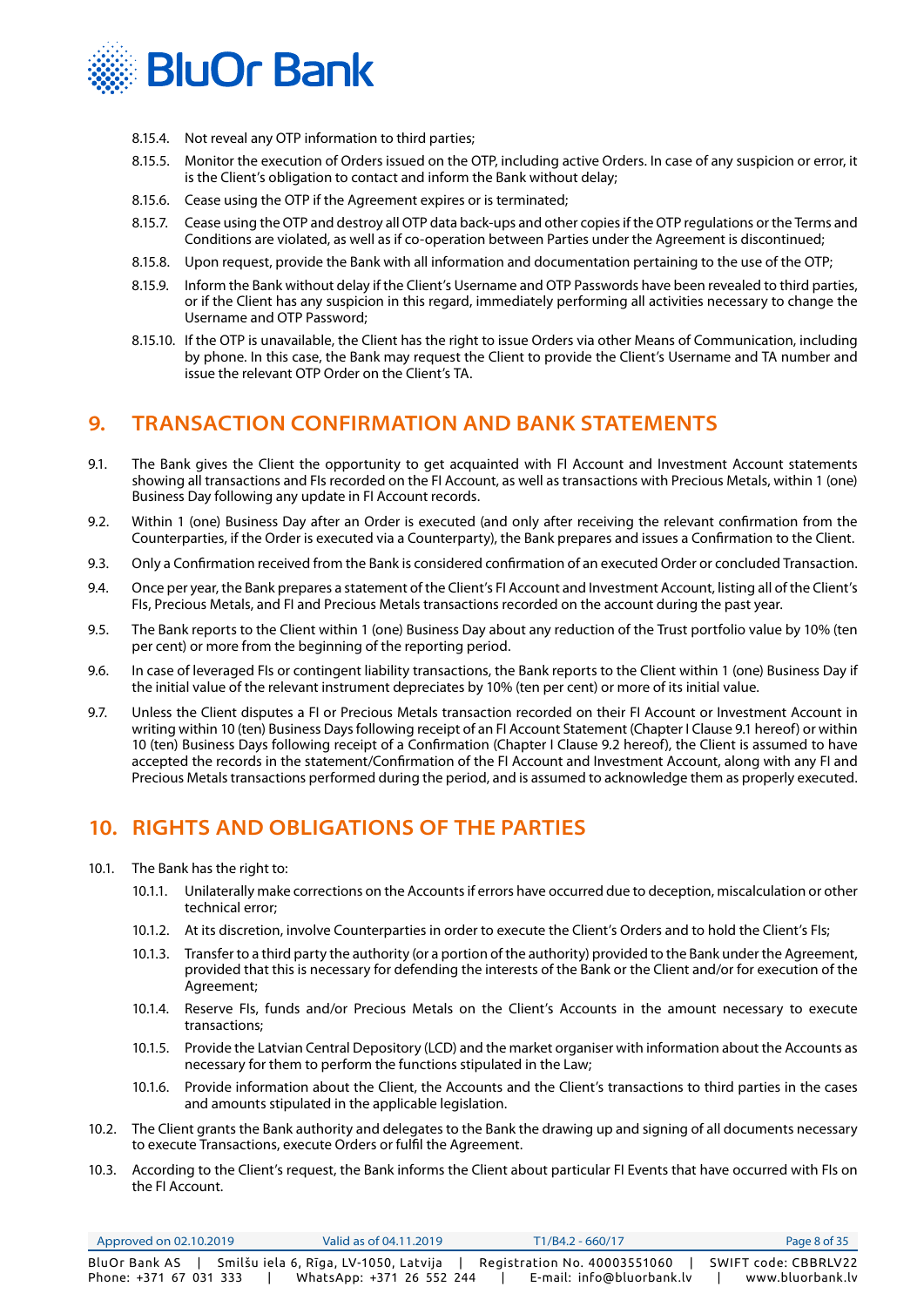<span id="page-8-0"></span>

- 10.4. The Client undertakes to inform the Bank in writing without delay about the following changes: legal entity name, type of business, registered office or contact address, seal specimen, as well as any persons authorised to represent the Client (employees or other authorised persons); individuals – name, surname, address or contact information (contact address etc.), persons authorised to represent the Client; as well as any facts that might influence the Client's legal capacity, financial solvency or legal status. Similarly, the Client undertakes to inform the Bank in writing without delay about any changes to the information provided in the Application of a Legal Entity/Individual for everyday servicing, Application for receiving brokerage services on the FI market, Questionnaire (for receiving brokerage services on the FI market), Trust agreement or Questionnaire for receiving trust services.
- 10.5. The Bank does not require the Client's consent to debit from the Client's Investment Account (or any other Account which the Client holds with the Bank) commission fees and other fees specified in the Agreement or applicable to the Client's activity, as well as taxes and mandatory fees specified in the applicable legislation, and wherever possible provides the Client with confirmation documents.
- 10.6. The debiting described in Chapter I Clause 10.5 hereof should be performed using the Client's assets in the currency in which the fee is to be paid. If such assets are not sufficient to execute the payment, it should be executed with all of the relevant currency available on that account, while the remaining portion should be paid at the Bank's discretion with the Client's assets in another currency or currencies, converting such currencies currency exchange rate specified by the Bank on the relevant day.
- 10.7. If the Investment Account lacks the funds necessary to fulfil the Bank's demands and to execute other payments outlined in Chapter I Clause 10.5 hereof for more than 1 (one) week, the Bank may sell the Client's FIs held by the Bank or Precious Metals on the Client's Investment Account at a free market price and use the assets thus obtained to settle all of the Bank's demands.
- 10.8. The Client undertakes to:
	- 10.8.1. Provide the Bank with documents in accordance with the Bank's requirements;
	- 10.8.2. Ensure sufficient funds on the Accounts for execution of Orders, Transactions and payment of Service fees;
	- 10.8.3. Inform the Bank about erroneously executed transfers of funds, Precious Metals and/or FIs and erroneously withdrawn amounts and/or FIs;
	- 10.8.4. Constantly monitor the amounts of FIs, Precious Metals, and FI Transactions, open positions, financial asset balance on Accounts;
	- 10.8.5. Compensate the Bank for all losses the Bank incurs by fulfilling the Agreement;
	- 10.8.6. In case if Account has an Investing Account status in accordance with paragraph 3.6. of this terms and conditions, ensure operations compliance with requirements to the Investing Account stated in "Law on personal income tax".

## **11. LIABILITY**

- 11.1. The Client assumes all risk and liability for any losses and/or expenses incurred due to:
	- 11.1.1. Any form of connection faults or interruptions within Means of Communication or the OTP which lead to erroneous, inaccurate or otherwise distorted information in the content of an Order or the provisions of a Transaction (in the recorded telephone conversation between the Parties);
	- 11.1.2. Unauthorised use of their Password, OTP Password or Username;
	- 11.1.3. Illegal activity of third parties (including Counterparties);
	- 11.1.4. The Bank holding the Client's FIs with a different FI holder (including foreign holders), and the Bank or the Client having limited access to these FIs, or the possibility that they might not be recovered (they may be sold forcibly, used to fulfil another FI holder's obligations to a third party, the Client may lose the possibility of returning the FIs if foreign legislation restricts this or as a result of any other action or inaction of the FI holder);
	- 11.1.5. Delay or failure in fulfilment of obligations by third parties involved in providing counterparty services, other investment services, or non-core investment services.
- 11.2. The Bank is liable for the delivery of Orders to the relevant regulated market organiser, depository or Bank intermediary in a timely and accurate manner, as well as for timely records on FI Events.
- 11.3. If the Bank has fulfilled all of its obligations under the Agreement and all duties specified in the legislation of the Republic of Latvia, the Bank is not liable for:
	- 11.3.1. The consequences of executing an erroneous, inaccurate, ambiguous or contradictory Order;
	- 11.3.2. An FI Transaction based on a fraudulent or otherwise invalid Order, if this fact is not obvious when identifying the Client with the methods identified in the Agreement Agreemen and/or in General Terms of Business, and if special inspection is required in order to establish the fact;
	- 11.3.3. Partial execution of an Order, provided that its execution in full was impossible in the current market situation;

| Approved on 02.10.2019 | Valid as of 04.11.2019                | $T1/B4.2 - 660/17$           | Page 9 of 35         |
|------------------------|---------------------------------------|------------------------------|----------------------|
| BluOr Bank AS          | Smilšu iela 6, Rīga, LV-1050, Latvija | Registration No. 40003551060 | SWIFT code: CBBRLV22 |
| Phone: +371 67 031 333 | WhatsApp: +371 26 552 244             | E-mail: info@bluorbank.lv    | www.bluorbank.lv     |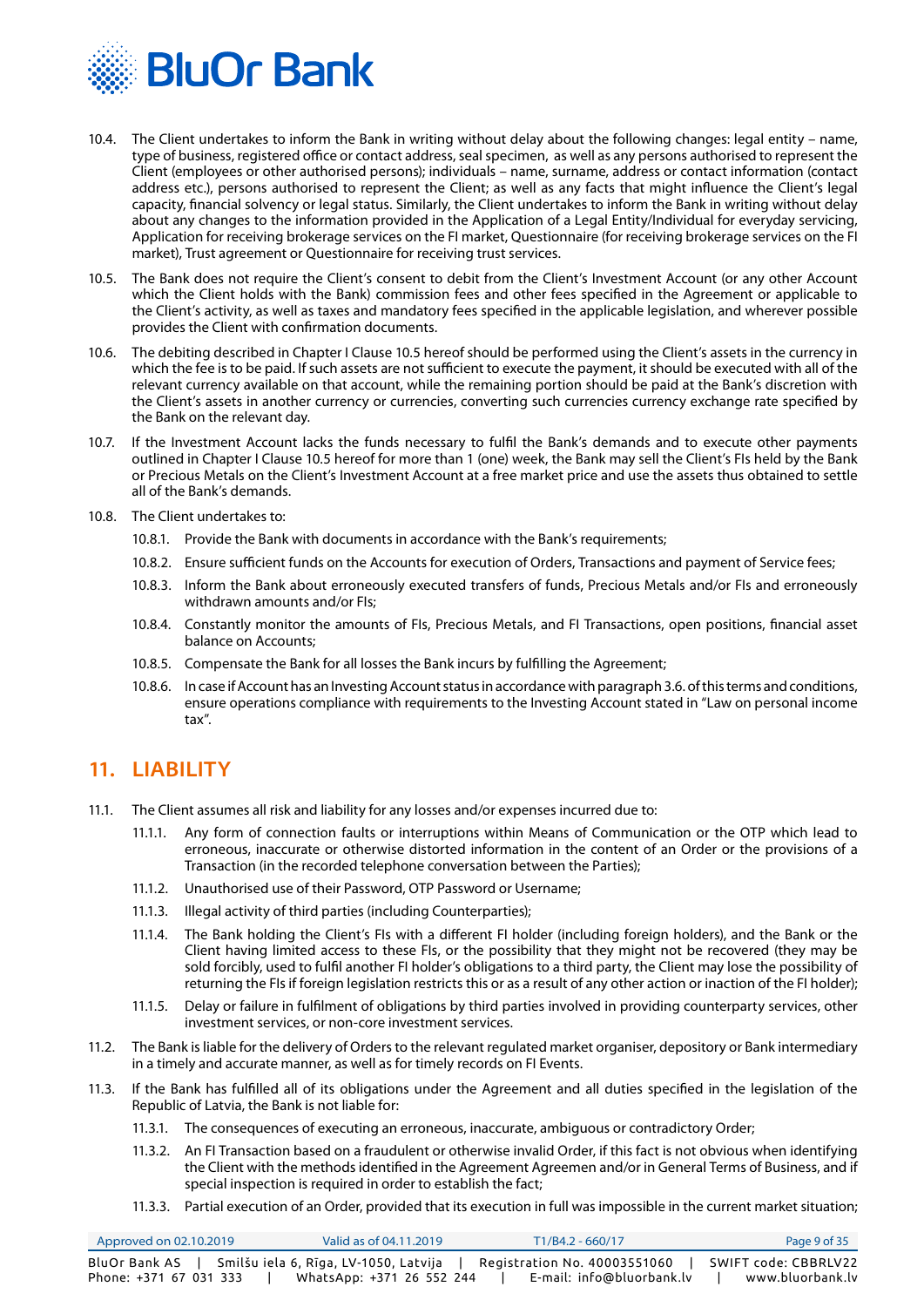<span id="page-9-0"></span>

- 11.3.4. The provisions of the Agreement and other applicable legislation or current market conditions making impossible the execution of an Order on the part of an intermediary of the bank, which renders impossible the Bank's fulfilment of its contractual obligations;
- 11.3.5. The Client's losses or expenses incurred due to the execution of the FI holder's instructions, including if the FI holder has provided the Bank with inaccurate or incomplete information about an FI Event or the actions necessary for its execution;
- 11.3.6. Failure to execute Orders in the situations outlined in Chapter I Clause 15.12 hereof;
- 11.3.7. The Client's losses or expenses which may occur through the application of foreign legislation or market practice;
- 11.3.8. Unauthorised use of the Username, Password and/or OTP Password by third parties.
- 11.4. Within the framework of the Agreement, the Bank does not provide the Client with tax or legal advice. No information or explanation provided by the Bank regarding FI Transaction provisions can be considered investment advice or a suggestion to issue an Order or to execute a Transaction within the framework of the Agreement.
- 11.5. In the case specified in Chapter I Clause 11.3.4 hereof, the Bank defends the Client's interests in a legal and reasonable manner.
- 11.6. Each Party is liable for the payment of taxes and other mandatory payments in accordance with the applicable legislation.
- 11.7. The Parties are not liable for non-fulfilment of Agreement obligations due to force majeure. Force majeure includes conditions which: occur outside the control of either Party (e.g. amendments in or supplements to legislation binding upon a Party, the adoption of new legislation and/or its coming into effect, natural disasters and elements, military action, strikes, interruptions in communications); occur after the execution of an Order or Transaction has begun; render the affected Party unable to execute the Order or Transaction; cannot be overcome by applying every reasonable effort; and about which the Party can submit the evidence outlined in Clause 11.8.
- 11.8. The Party affected by force majeure informs the other Party and, if possible, provides the other Party with evidence of force majeure upon that Party's request, including a reference issued by the relevant national institution confirming the occurrence of force majeure.
- 11.9. The inability of one Party to fulfil its obligations due to force majeure does not restrict the other Party's right to complete execution of an Order or conclusion of a Transaction in accordance with the Agreement and Terms and Conditions, or that Party's right to offset the mutual obligations of the Parties or to sell the Collateral in order to satisfy the relevant demands.

## **12. CONFIDENTIALITY**

- 12.1. Any information pertaining to the Agreement, Orders, Transactions and their execution is confidential. Both Parties undertake not to reveal any information pertaining to the Agreement, Orders, Transactions and their execution to a third party, except in situations outlined in the Agreement, in the General Terms of Business or in the applicable legislation.
- 12.2. If it is the Bank's obligation under binding legislation, the Bank may provide third parties with information about the Client, their Orders, Transactions and their execution. If the Client executes Transactions with FIs issued or registered in a different country, or executes any other Transaction that falls within the jurisdiction of a foreign financial market supervision agency, then the Bank is entitled provide information about the Client and the Client's Transactions to the foreign financial market inspection body, to market agencies (exchange, depository, clearing institution etc.) or to other parties upon the request of this institution, agency or person, provided that, in the opinion of the Bank, the relevant country's national legislation, the regulations of the relevant financial market supervision body, exchange, depository or clearing institution require the Bank to fulfil this obligation.
- 12.3. The Bank is entitled to, in the amount and in accordance with the procedure specified in international treaties, laws and other binding regulations, render available information about the Client, their accounts and transactions to law enforcement institutions, regulatory bodies, tax administrations and other competent state authorities.
- 12.4. The Client agrees that the Bank may disclose information on the Client, Client Accounts, Orders and Transactions to third parties where such disclosure is necessary to provide the service to the Client, or if a third party requests such information for the fulfilment of the requirements of binding external regulatory enactments. The Bank shall conduct processing of the personal data in accordance with the Personal Data Processing Policy.
- 12.5. The Parties may each disclose information about the other Party and Transactions to a third party with the other Party's consent.

| Approved on 02.10.2019 | Valid as of 04.11.2019                | T1/B4.2 - 660/17             | Page 10 of 35        |
|------------------------|---------------------------------------|------------------------------|----------------------|
| BluOr Bank AS          | Smilšu iela 6, Rīga, LV-1050, Latvija | Registration No. 40003551060 | SWIFT code: CBBRLV22 |
| Phone: +371 67 031 333 | WhatsApp: +371 26 552 244             | E-mail: info@bluorbank.lv    | www.bluorbank.lv     |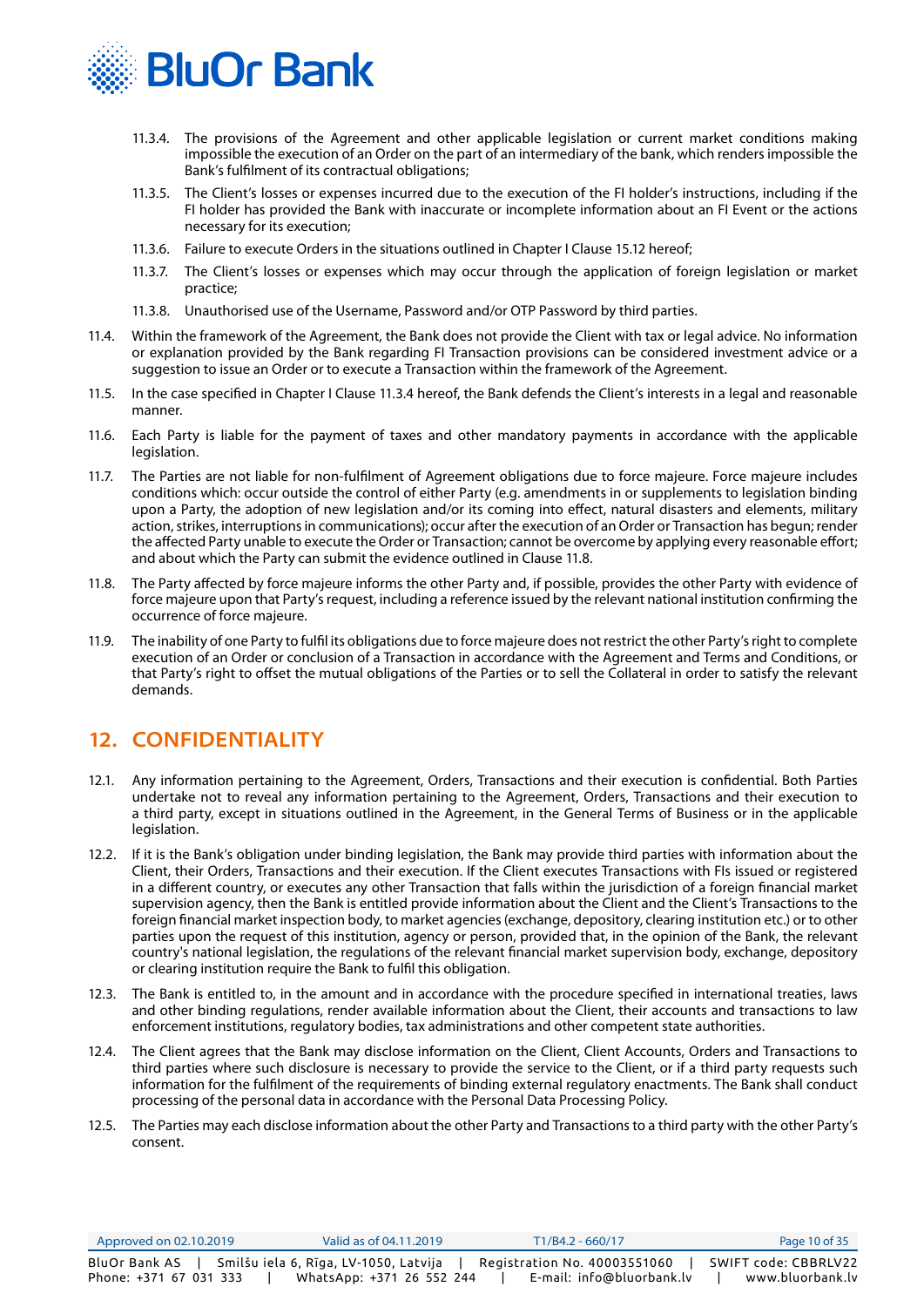<span id="page-10-0"></span>

## **13. DECISION-MAKING AND RISKS**

- 13.1. All decisions pertaining to signing the Agreement, issuing Orders and executing Transactions should be made individually by the Client, based on the Client's opinion or suggestions made by the Client's professional advisors. The Client should individually evaluate the conformity of an Order to be issued or a Transaction to be executed with the Client's business and investment goals.
- 13.2. The Client acknowledges that the execution of Orders and Transactions inherently entails an element of financial risk which may cause losses to the Client, and that the profit obtained from an executed Order or Transaction may not be as high as expected. It is the Client's obligation to individually analyse and understand all possible risks pertaining to the signing of the Agreement and the execution of a particular Order or Transaction, and the Client assumes all responsibility for evaluating carefully all risks listed in the Information Disclosure Statement and all other potential risks each time that the Client issues an Order or executes a Transaction.

## **14. PENALTIES**

- 14.1. If the Client has not ensured a sufficient amount of funds and/or Precious Metals for the execution of an Order and/or the full or partial payment of Bank fees and/or other fees as specified in the Agreement for the execution of an Order, then the Client is obliged to pay a penalty of 1% (one per cent) of the amount necessary to ensure the execution of the Order or the amount of any unfulfilled obligation, but no more than 10% (ten per cent) of the amount overdue. The penalty does not release the Client from fulfilment of obligations. The Bank has the right to deduct penalties from funds on any account held by the Client with the Bank, in any currency, and without prior authorisation.
- 14.2. If either Party has not fulfilled its obligations in accordance with the provisions of a Transaction, that Party has the obligation to pay a penalty to the other Party, according to the following terms:
	- 14.2.1. If, in the case of a REPO transaction, the Client has not made FIs available on the FI Account or has not paid a fee on the date specified in the provisions of a Transaction, then it is the Client's obligation to pay the Bank a penalty of 1% (one per cent) of the unpaid amount or 1% (one per cent) of the market value of the unremitted FI. In the case of a late transfer, the penalty is calculated according to the market price of the unremitted FI on the day on which the FI transfer was to be made in accordance with the provisions of a Transaction;
	- 14.2.2. If, in the case of other Transactions, the Client has not provided the Bank with Collateral or Additional Collateral in sufficient amounts, or has omitted to make a payment on the date required by the provisions of a Transaction, the Client has an obligation to pay the Bank a penalty of 1% (one per cent) of the Transaction amount.
- 14.3. The obligation to pay the penalty does not apply to a situation where a Party has failed to fulfil its obligations due to force majeure.
- 14.4. The payment of a penalty does not remove the obligation to compensate any losses incurred due to failure to execute a Transaction or premature execution, and does not avert the termination of the Transaction.

## **15. ACCEPTANCE AND EXECUTION OF ORDERS**

- 15.1. The Bank accepts and executes Orders in accordance with the Law, other applicable legislation, the provisions of the Agreement, the Bank's General Terms of Business and Order Execution Policy for Investment Services on the Financial Instruments Market, the customs of the appropriate regulated financial market organiser (exchange), and accepted market practice.
- 15.2. The Client issues an Order either in person or via a Means of Communication.
- 15.3. An Order must be accurate, clear and unambiguous. Upon submitting an Order, the Client ensures that the content and submission procedure of the Order conform to the Bank's Order Execution Policy for Investment Services on the Financial Instruments Market.
- 15.4. If an Order is issued over the phone, then the following terms should be followed:
	- 15.4.1. The Bank identifies the Client by their name and surname (for legal entities by the company name) and Password, or by Client Identifier (Number) and Password, which the Client specifies to a representative of the Bank prior to executing a Transaction;
	- 15.4.2. The Bank may request additional information from the Client, as well as take other legal and reasonable measures to fully identify the Client or to ascertain the completeness and veracity of the information provided by the Client. The Bank is bound only by those authorisations and representation rights (as well as amendments thereto and retractions thereof) which have been submitted to the Bank in writing.
- 15.5. If an Order is issued using the Internet Bank, the Client compiles the Order and sends it to the Bank in compliance with the regulations governing the use of the Internet Bank that are available on www.bluorbank.ly.

| Approved on 02.10.2019 | Valid as of 04.11.2019                | T1/B4.2 - 660/17             | Page 11 of 35        |
|------------------------|---------------------------------------|------------------------------|----------------------|
| BluOr Bank AS          | Smilšu iela 6, Rīga, LV-1050, Latvija | Registration No. 40003551060 | SWIFT code: CBBRLV22 |
| Phone: +371 67 031 333 | WhatsApp: +371 26 552 244             | E-mail: info@bluorbank.lv    | www.bluorbank.lv     |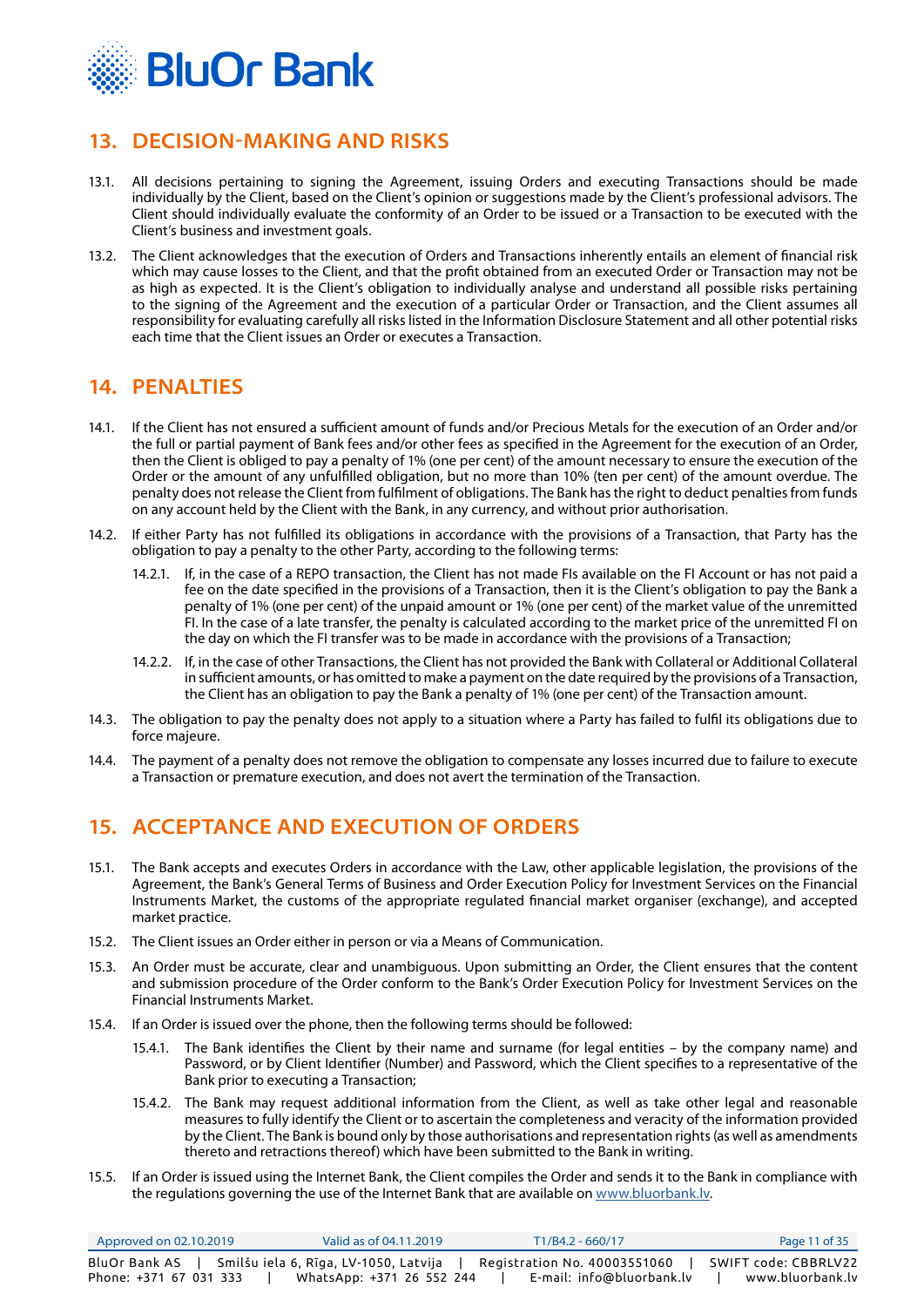<span id="page-11-0"></span>

- 15.6. If an Order is issued using the OTP, the issue and execution of the Order are regulated by Chapter I Paragraph 8 hereof. The Username and OTP Password are used for OTP Customer identification.
- 15.7. The Bank may execute Orders partially or in several parts unless the Client has specified otherwise in the Order. A completely or partially executed Order is recorded on the appropriate Account of the Client.
- 15.8. The Client may revoke an Order only with the Bank's consent, only if it has not yet been executed, and only if there are no other obstacles to its revocation. An Order for an FI Transaction at a market price cannot be revoked. Provisions of the Agreement for issuing Orders also apply to revocation of an Order (type, form, identification, legal consequences etc.).
- 15.9. According to the request of the Client, the Bank informs the Client about their Order being accepted for execution and about the progress of its execution.
- 15.10. Documents issued by the Bank (instructions regarding the transfer of funds, cash income and expense orders, bank statements etc.) are accepted as evidence of obligation fulfilment with regard to execution of Orders.
- 15.11. The Client, in giving Orders over the phone, is informed about recording of calls by the Bank and acknowledges such records as sufficient evidence for resolution of disputes between the Parties.
- 15.12. The Bank may refuse to accept for execution and/or not execute the Client's Order if any of the following applies:
	- 15.12.1. The Order has been drawn up erroneously and/or does not conform to the Terms and Conditions and/or the Order Execution Policy for Investment Services on the Financial Instruments Market;
	- 15.12.2. During the identification process, the Bank becomes suspicious about the identity of the person issuing the Order or the conformity of their data to those of the Client or their authorised representative;
	- 15.12.3. The Client delays any payment stipulated in this or another agreement between the Bank and the Client;
	- 15.12.4. The fee for execution of the issued Order is not specified in the Pricelist and the Parties have not negotiated its amount;
	- 15.12.5. The balance of FIs, funds and/or Precious Metals on the Client's Accounts is not sufficient to execute the Order and/or to cover the cost of the Bank's Services;
	- 15.12.6. The Client's assets or FIs have been allocated for a different transaction;
	- 15.12.7. Due to conditions external to the Bank, it is impossible for the Bank to execute transactions with the FIs and/or Precious Metals specified in the Client's Order, or execution of the Order is impossible;
	- 15.12.8. The Bank has suspicions of attempted manipulative transactions and/or money laundering.
- 15.13. The Bank informs the Client of its refusal to execute the Order.

## **16. PROCEDURE OF EXECUTING TRANSACTIONS**

- 16.1. Transactions are executed once both Parties come to an agreement about the provisions of a Transaction. Before executing a Transaction, each Party may refuse to execute the Transaction without providing an explanation.
- 16.2. If execution of a Transaction is initiated by the Client, the Client issues an Order outlining the desired provisions of the Transaction to the Bank in accordance with procedure outlined in the Agreement.
- 16.3. A Transaction is considered executed and comes into effect once the Bank has agreed to the provisions of a Transaction as outlined in the Order and the Client has provided the Bank with Collateral (if the Bank requests such in accordance with the provisions of the Agreement on providing Collateral). If Transactions are executed over the phone, in cases where the execution and content of the Transaction are under dispute, the Bank's recording of the Parties' phone conversation is considered sufficient evidence.
- 16.4. The Parties agree to amendments or updates in the provisions of a Transaction in the same manner in which the Parties agree on execution of Transactions.
- 16.5. Once a Transaction has been executed, the Bank provides the Client with a Confirmation upon the Client's request.
- 16.6. At any time following the conclusion of a Transaction, the Bank may request the Client's consent to the Transaction, providing the Client with a Confirmation – which the Client signs and returns to the Bank on the same day and using the same Means of Communication, or else submits to the Bank in person.
- 16.7. The Client should constantly monitor the status of their Accounts and Transactions executed. If the Client does not dispute a Transaction within 10 (ten) Business Days of its execution (i.e. the date that a record is made on the Account), then the Client is considered to have confirmed execution of that Transaction's without objection; in this case, the Client may no longer dispute the Transaction.

| Approved on 02.10.2019 | Valid as of 04.11.2019                | T1/B4.2 - 660/17             | Page 12 of 35        |
|------------------------|---------------------------------------|------------------------------|----------------------|
| BluOr Bank AS          | Smilšu iela 6, Rīga, LV-1050, Latvija | Registration No. 40003551060 | SWIFT code: CBBRLV22 |
| Phone: +371 67 031 333 | WhatsApp: +371 26 552 244             | E-mail: info@bluorbank.lv    | www.bluorbank.lv     |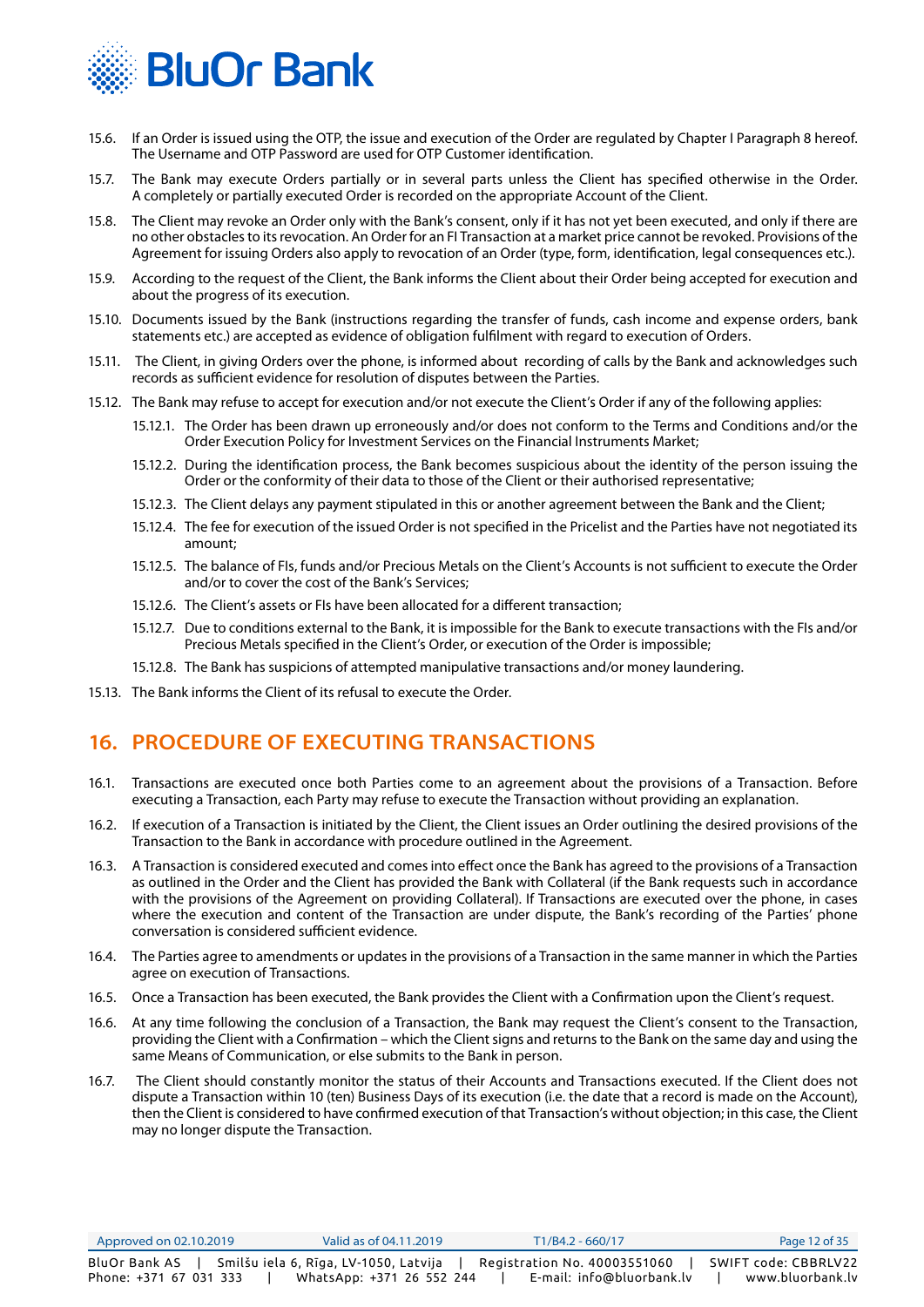<span id="page-12-0"></span>

## **17. MUTUAL SETTLEMENT FOR TRANSACTIONS**

- 17.1. Both Parties assume the obligation to make payments and transfers of Precious Metals or FIs according to the provisions of a Transaction and in amounts and within time frames specified in the Agreement, following procedure outlined in the Agreement.
- 17.2. In fulfilling the obligation to transfer of the specified funds, Precious Metals or FIs in accordance with the provisions of a Transaction, the Client must provide sufficient funds, Precious Metals or the appropriate FIs on their Account, so that such assets are freely available to the Bank on the Date of Settlement. On the Date of Settlement, the Bank debits the Account by the amount determined by the Client's obligations under the provisions of the Transaction.
- 17.3. If the Client only provides a currency on their Account that differs from the currency specified in the provisions of a Transaction, the Bank may exchange this currency for the currency specified in the provisions of the Transaction at the rate specified by the Bank.
- 17.4. If the Client has not fulfilled their obligations in accordance with the provisions of a Transaction and/or the provisions of the Agreement on the Date of Settlement, and while this non-fulfilment persists, the Bank may refuse to make payments or transfers for the benefit of the Client which are expected according to the pending Transaction or any other transaction or agreement concluded between the Parties.
- 17.5. If both Parties are to make mutual payments in one currency on the same date, the Bank may offset the Client's obligations against the Bank's obligations, and settle only for the difference in such amounts, or to make no settlement at all if the difference is equal to 0 (zero).
- 17.6. Any interest payments for Transactions executed in accordance with the Agreement are calculated for the actual number of days in a given time period, assuming that a year has 360 (three hundred sixty) days (ACT/360).

## **18. COLLATERAL**

- 18.1. All of the Client's assets with the Bank are considered Collateral in the interpretation of the Agreement.
- 18.2. Provision of Collateral entitles the Bank to financial lien over the subject of Collateral. If Collateral consists of a deposit invested by the Client, the Bank's right of lien applies to the deposit's principal amount and interest. If Collateral consists of financial instruments, the Bank's right of lien applies to the FI and their growth and returns (dividends, coupons, interest etc.), as well as FI acquired through the exchange, conversion, change of nominal value of FIs originally designated as Collateral, or as a result of another event related to the FIs.
- 18.3. The Bank unilaterally determines the amount of Collateral and calculates the sufficiency of Collateral to fulfil the obligations of the Client, taking into account all Transactions concluded but not yet executed at the time of the Bank calculating Collateral. The amount of Collateral may vary depending on the current market value of currencies, FIs, Precious Metals involved in the Transaction, Collateral value, change of the Client's limits for execution of Transactions, and other conditions.
- 18.4. Collateral provided by the Client to the Bank within the framework of the Agreement is, without separate negotiation or warning, considered Collateral for all of the Client's obligations to the Bank applicable to any Transactions occurring within the framework of the Agreement, regardless of whether a Transaction is concluded before or after provision of Collateral.
- 18.5. The Client authorises the Bank to use the Collateral by alienating it or pledging it to third parties. In case the Bank uses the Collateral, the Bank undertakes the obligation to replace the originally provided Collateral with an equivalent asset no later than the day that the Client's obligations are fulfilled.
- 18.6. The Client confirms that the Collateral provided to the Bank is not under the tenure or care of others, is not alienated, encumbered, pledged as collateral; that it is not the subject of ownership disputes; that there are no restrictions or prohibitions on it being alienated, pledged or collected, that the subject of Collateral is unencumbered by the demands of third parties; and that the Client has obtained all the necessary permissions before providing the subject of Collateral to the Bank. If the Client's affirmations prove to be false, the Client undertakes compensation of any losses incurred by the Bank in this situation.
- 18.7. Once Collateral has been provided, all Client activity with the subject of Collateral alienation, including selling, lending, gifting, transferring to a different account, as well as encumbrance (including repeated lien) etc. – are allowed only with the Bank's written consent.
- 18.8. The Bank removes encumbrance from the Collateral only once the Client has fulfilled all obligations applicable to the Transaction.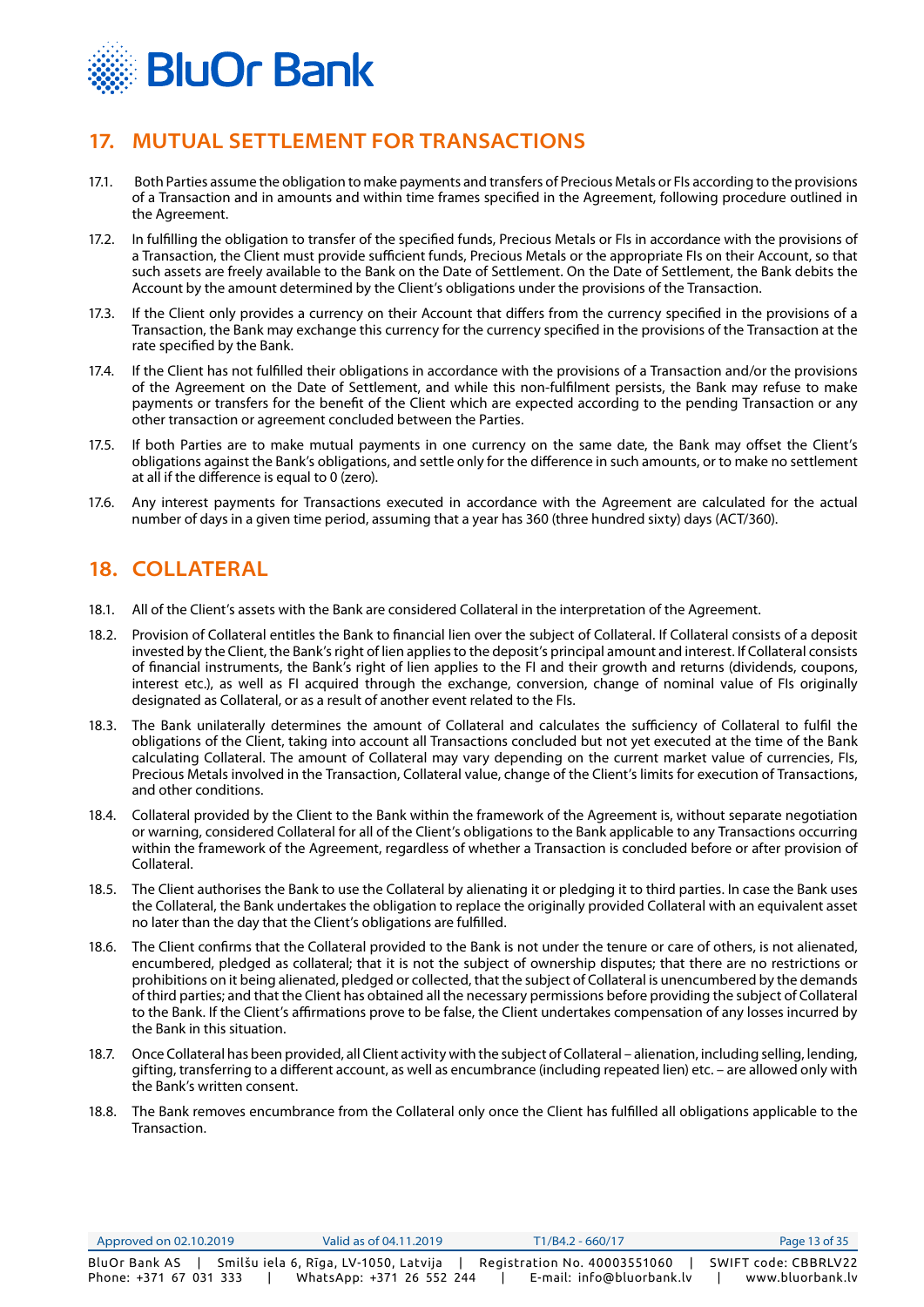<span id="page-13-0"></span>

## **19. SALE OF COLLATERAL**

- 19.1. If the Client does not fulfil their obligations related to the Agreement or a specific Transaction, the Bank may, according to procedure outlined in this Paragraph, completely or partially sell the Collateral and use the amount obtained from this sale to fulfil its demands. The provisions of this Paragraph apply to financing secured by FIs (Margin Loans), insofar as they do not contradict the provisions of Chapter I Paragraph 21 hereof.
- 19.2. If the subject of Collateral is money, the Bank may, without special reminder, debit from the Client's Deposit Account or any other account with the Bank an amount equal to that demanded by the Bank.
- 19.3. If the subject of Collateral is Precious Metals on the Client's Investment Account, the Bank is entitled to, without special notice to the Client, sell the Precious Metals and allocate the proceeds towards discharging of the Bank's claims.
- 19.4. If Collateral consists of FIs, the Bank may, without special reminder, sell such FIs at a market price or, at the Bank's discretion, alienate them for its own benefit at a market price, diverting the proceeds from the sale of the FIs (or the Bank's valuation thereof in case of alienation in favour of the Bank) to fulfil the Bank's demands.
- 19.5. When using income from sale of Collateral to fulfil its demands, the Bank may convert the amount obtained from sale of Collateral into the currency of the Client's obligations, according to the Bank's currency exchange rate.
- 19.6. Before using proceeds from the sale of Collateral to fulfil its demands, the Bank may first use part of Collateral to cover all expenses incurred during sale.
- 19.7. In addition to the Collateral provisions described in the Agreement, the Client authorises the Bank to withdraw assets from any of the Client's accounts with the Bank without separate warning if the Client fails to fulfil the Client's obligations, as well as to sell any FIs on the Client's accounts at a free market price and to use the proceeds for settling the Client's obligations.

## **20. ADDITIONAL COLLATERAL**

- 20.1. If the amount of Collateral necessary to fulfil the Client's obligations changes according to the Bank's calculations, the Bank may, at any time, demand Collateral for previously executed and pending Transactions not secured with Collateral, as well as to request the increase of Collateral provided previously (hereinafter referred to as Additional Collateral). The Bank notifies the Client of the need for Additional Collateral over the phone, simultaneously sending the Client a notification to via the Internet Bank and/or to email address provided in the Agreement.
- 20.2. The Client should fulfil the Bank's request of Additional Collateral as specified in the previous Clause by the end of the Business Day on which the request is received, if received before 04:00pm EET (GMT+02:00). If the request is received after 04:00pm EET (GMT+02:00), the Client should fulfil it by the end of the following Business Day. If a Bank employee is unable to reach the Client in order to inform the Client of the need for Additional Collateral by 04:00pm EET (GMT+02:00) on the day that the request is made, or otherwise if the Client has been notified of the need for Additional Collateral but has not submitted Additional Collateral in due time, the Bank can, without warning to the Client and, at its sole discretion unilaterally cancel any Transaction or Transactions for which the Bank, according to its calculations, has insufficient Collateral. On the day the Transaction is cancelled, the Client should reimburse the Bank for any losses in connection with such premature cancellation of the Transaction.

## **21. FINANCING SECURED BY FINANCIAL INSTRUMENTS (MARGIN LOANS)**

- 21.1. These provisions of financing secured by FIs apply to the relations between the Bank and a Client who has applied for investment services and Margin Loans, holds an FI Account with the Bank, and has received a Loan in accordance with these Terms and Conditions.
- 21.2. These Terms and Conditions, the Client's application for investment (brokerage) services and Margin Loans, and the concludent actions of the Bank and the Client constitute a Loan Agreement. A Loan Agreement is considered concluded at the moment of issuance of a Loan, and terminated once the Client fully repays the issued Loan and applicable payments. The Bank is entitled to, at its discretion, refuse to issue a Margin Loan to the Client.
- 21.3. The Bank and the Client agree that the purpose of a Margin loan is financing of a purchase of FIs for (an individual's) personal needs.
- 21.4. The Client consents to the Bank issuing a loan by submitting to the Bank an application for issuing a Margin Loan (Chapter I Clause 21.2 hereof). Such an application by the Client also has effect with regard to further cases of Loan issue, each time that: a) the Client submits to the Bank an order for purchase of FIs where the funds on the Investment Account are insufficient for execution of the order; or b) the Client submits to the Bank an Order for a transfer of funds from the Client' s Investment Account to their Current Account where the funds on the Investment Account are insufficient for execution of the Order; resubmission of the application is not necessary.

| Approved on 02.10.2019 | Valid as of 04.11.2019                | T1/B4.2 - 660/17             | Page 14 of 35        |
|------------------------|---------------------------------------|------------------------------|----------------------|
| BluOr Bank AS          | Smilšu iela 6, Rīga, LV-1050, Latvija | Registration No. 40003551060 | SWIFT code: CBBRLV22 |
| Phone: +371 67 031 333 | WhatsApp: +371 26 552 244             | E-mail: info@bluorbank.lv    | www.bluorbank.lv     |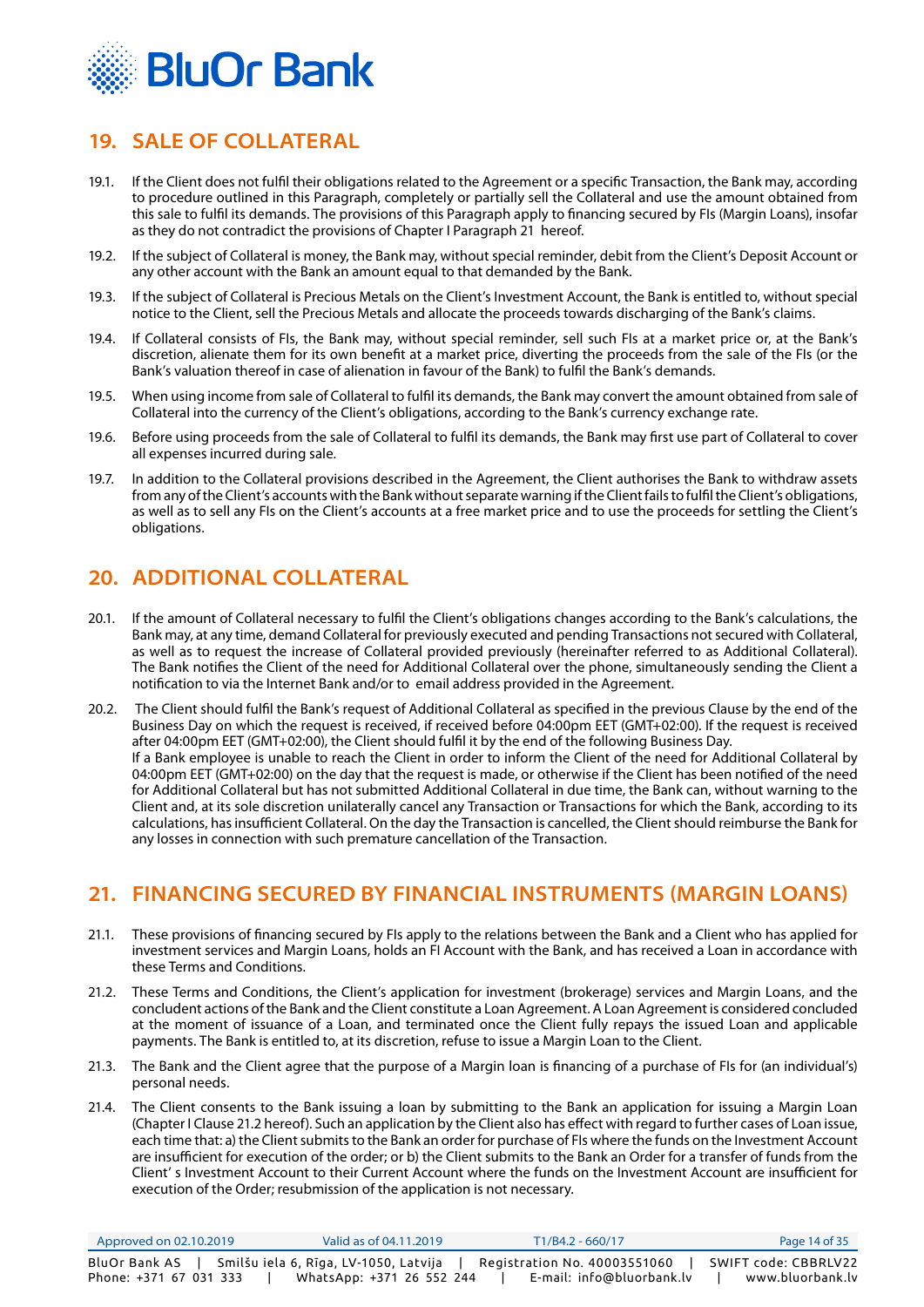

- 21.5. A Loan is issued upon fulfilling the Client's order or executing the Client's Transaction where the amount necessary for execution exceeds the balance on the Client's Investment Account with the Bank. The Loan is considered received in the amount lacking at the moment that the Client's order is executed.
- 21.6. A statement of the Client's Investment Account serves as confirmation of issuance of a Loan. The Bank notifies the Client about the interest rate, amount and credit limit of the provided Loan, calculated in accordance with the provisions of Chapter I Clause 21.7 hereof, at the moment of issuing the Loan, specifying them in the Investment Account overview in the Internet Bank or in a separate notification.
- 21.7. A Loan is issued within the credit limit. The credit limit is a proportional restriction on the total amount which the Bank may extend to the Client, based on the types of financial instruments available on the FI Account and in accordance with the Pricelist. The allowed limit for each type of FI is calculated according to the formula:

$$
KL = \sum_{i=1}^{m} \frac{TC_1 \times (100\% - INITL)}{100\%}, where:
$$

KL – credit limit for this FI type; TCi – market value of the ith FI attributable to the type of FI; INITL – amount of initial collateral specified for the type of FI; М – number of FI of a given type that serve as collateral for the Loan.

For purposes of calculating the credit limit, the Parties interpret the market value of FI as the market value of the financial instruments on a given Business Day of the Bank. If the Client owns a number of distinct FI types, the total credit limit is equal to the sum of limits allowed for each type of FI.

- 21.8. The Client understands and agrees that, as the market value of an FI changes, the ratio of the issued loan to FI pledged as collateral will change as well. If a change in the market value of an FI leads to the Loan issued to the Client (including calculated interest) exceeding the credit limit specified by the Bank, the Client is obliged to immediately repay the Loan (Chapter I Clause 21.21.2 hereof) or to increase the amount of Loan collateral upon coordinating the type and amount of collateral with the Bank.
- 21.9. The Client is obliged to monitor the market situation and the correspondence of the issued Loan to the credit limit specified by the Bank.
- 21.10. If, as a result of the Client's FI transactions, changing market value of the relevant FIs, or non-fulfilment of the Client's obligations, the Client is faced with a Margin Call situation, i.e. in a situation where the Collateral is equal to or lower than the minimum Collateral amount, then, until the situation is reversed, the Bank could apply higher interest rate to the amount in excess of the credit limit when calculating Loan interest. Bank informs the Client about the higher interest rate.The overall Loan interest rate is calculated in accordance with Chapter I Clauses 21.16-21.19 hereof.
- 21.11. Without prejudice to the provisions of Chapter I Clauses 21.22-21.23 hereof, if, as a result of the Client's FI transactions, changing market value of the relevant FIs, or non-fulfilment of the Client's obligations, the Client's Margin Call situation reaches a Stop Loss level specified by the Bank the Bank is entitled to, unilaterally and without requesting consent, begin selling the Client's FIs in such an amount as to reduce the amount of the Loan to the credit limit (see Chapter I Clause 21.7 hereof), while observing current market practice (e.g. with regard to the minimum number of financial instruments sold/purchased on the financial market).
- 21.12. The Bank has the right but not the obligation to extend a Loan. The provisions for extension of a Loan are specified according to the Bank's discretion.
- 21.13. The Bank has the right but not the obligation to notify the Client about their credit limit being exceeded. The Bank informs the Client about the credit limit and its changes using an Internet Bank notification.
- 21.14. All financial instruments on the FI Account and funds and/or Precious Metals on the Client's Accounts with the Bank serve as Loan Collateral (including Additional Collateral) in favour of the Bank.
- 21.15. The Client pays the Bank interest for using a Loan at the rates specified by the Bank.
- 21.16. For purposes of determining Loan interest rates, it is assumed that the Bank continiuosly determines which FI types could be used as the Collateral for the Loan.
- 21.17. As the market value of financial instruments changes, the ratio of the Loan provided to the financial instruments pledged as Collateral could be changed as well, which leads to the interest rate for the Loan being dependent on shifts in the market value of financial instruments. The Bank notifies the Client about the interest rate for the Loan and changes therein using a notification in the Internet Bank. The Client is obliged to monitor the changes in the floating interest rate of the Loan by requesting the information from the Bank.
- 21.18. Interest is accrued for the amount of the Loan actually used are deducted once a month in the currency in which the loan was granted.
- 21.19. During calculation of Loan interest, it is assumed that a year consists of 360 (three hundred sixty) days; if the term of using the Loan is less than one year, the Loan interest is accrued for the actual number of days that the Loan is used. The days when the Loan is issued and settled are treated as a single day.

| Approved on 02.10.2019 | Valid as of 04.11.2019                | T1/B4.2 - 660/17             | Page 15 of 35        |
|------------------------|---------------------------------------|------------------------------|----------------------|
| BluOr Bank AS          | Smilšu iela 6, Rīga, LV-1050, Latvija | Registration No. 40003551060 | SWIFT code: CBBRLV22 |
| Phone: +371 67 031 333 | WhatsApp: +371 26 552 244             | E-mail: info@bluorbank.lv    | www.bluorbank.lv     |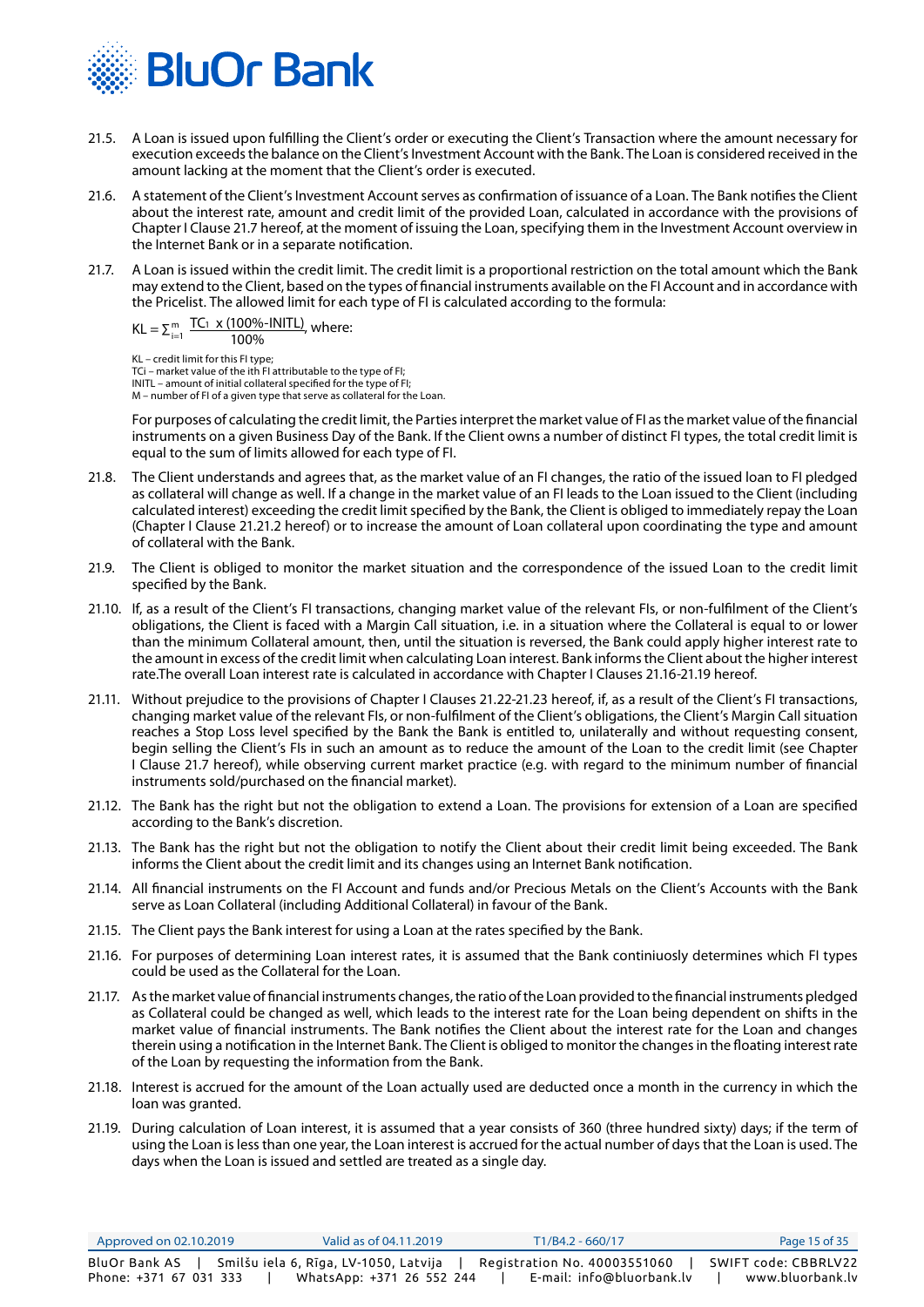<span id="page-15-0"></span>

- 21.20. Changes in the Pricelist which apply to financing secured by FIs come into force at the moment of notification, unless the Bank's notification specifies otherwise.
- 21.21. The Client should repay the Loan and applicable payments:
	- 21.21.1. Upon the Bank's first request to do so; or
	- 21.21.2. Once the amount of the Loan issued exceeds the credit limit specified by the Bank, unless the Client has increased the amount of Collateral (Chapter I Clause 21.11 hereof).
- 21.22. The Parties agree that, regardless of the Loan repayment deadline, the funds remitted to the Investment Account in the currency of the Loan will, without the Client's specific order or the Bank's request, be used to settle the Loan on the day of remittance. The Bank is entitled but not obliged to convert the necessary amount of funds on the Investment Account at the rate specified by the Bank into the Loan currency, using the funds thus converted to settle the Loan (even prior to a Loan repayment deadline).
- 21.23. On a Loan repayment deadline, or upon the occurrence of any event specified in Chapter I Clause 21.22 hereof, the Client should settle the amount of the Loan received and all applicable payments (i.e. interest, Fees) before the end of the current Business Day of the Bank (i.e. 05:30pm EET, GMT+02:00). If the Client does not comply with the provisions of this Clause, the Bank is entitled to act in accordance with Chapter I Clause 21.11 hereof.
- 21.24. The Client is entitled to fully settle a Loan and all applicable payments before the Loan repayment deadline or the occurrence of an event specified in Chapter I Clause 21.22 hereof.
- 21.25. The Client confirms that they are informed about the Bank's obligation to provide data on the Client to the Bank of Latvia and its right to receive data from the Credit Register of the Bank of Latvia in specific cases. The Client is informed about the right of individuals and legal entities to receive data about themselves which are included in the Credit Register of the Bank of Latvia.

## **22. CANCELLING A TRANSACTION DUE TO NON-FULFILMENT OF OBLIGATIONS**

- 22.1. In the interpretation of this Clause, any one of the following events is considered non-fulfilment of obligations:
	- 22.1.1. The Client does not fulfil or improperly fulfils any of their obligations arising from the Agreement, other agreements with the Bank, transactions, or General Terms of Business;
	- 22.1.2. The Client does not fulfil the Bank's demand for Additional Collateral;
	- 22.1.3. A government body makes a decision on the liquidation or reorganisation of Client (a legal entity), cancellation of its license/permit, suspension or restriction of its activities, or the Client conducts any activity pertaining to their liquidation, reorganisation, interruption of activity, or assignment of an administrator or liquidator;
	- 22.1.4. A government authority receives notice concerning the Client's insolvency, a request to forcefully liquidate or reorganise the Client, or if forced liquidation, reorganisation or insolvency proceedings are initiated in any other way;
	- 22.1.5. A decision to initiate bankruptcy proceedings for the Client is made;
	- 22.1.6. The Client's death or insolvency;
	- 22.1.7. The Client's property is encumbered, seized, the Client is forbidden to engage in certain activities, third parties are forbidden to provide the Client with funds or other property, the Client's property is used to enforce debts, other events which restrict the Client's right to dispose of their property;
	- 22.1.8. The Bank receives information on the basis of which the Bank can assume that the Client's ability to fulfil the Client's obligations has deteriorated, or, according to the Bank's evaluation, the credit standing of the Client following reorganisation is lower than the Client's credit standing before the reorganisation;
	- 22.1.9. The Client has closed all of their accounts with the Bank;
	- 22.1.10. The Client cannot fulfil their transaction obligations due to force majeure.
- 22.2. The Client should inform the Bank without delay about any event bringing about the non-fulfilment of obligations, except in the situations outlined in Chapter I Clauses 22.1.6 and 22.1.8 hereof.
- 22.3. Upon the occurrence of an event bringing about the non-fulfilment of obligations, the Bank may, at its sole discretion, refuse to provide any Services and may cancel all Transactions that have not been executed, as well as sell any or all FIs on the Client's FI Account at their current market value. At its sole discretion, and if this is consistent with the intent of the Transaction, the Bank cancels the Transaction by concluding a reverse transaction on the Account. The Bank reports activities listed in this Clause by sending the Client a written notification specifying the reason for performing such activities.

| Approved on 02.10.2019 | Valid as of 04.11.2019                | T1/B4.2 - 660/17             | Page 16 of 35        |
|------------------------|---------------------------------------|------------------------------|----------------------|
| BluOr Bank AS          | Smilšu iela 6, Rīga, LV-1050, Latvija | Registration No. 40003551060 | SWIFT code: CBBRLV22 |
| Phone: +371 67 031 333 | WhatsApp: +371 26 552 244             | E-mail: info@bluorbank.lv    | www.bluorbank.lv     |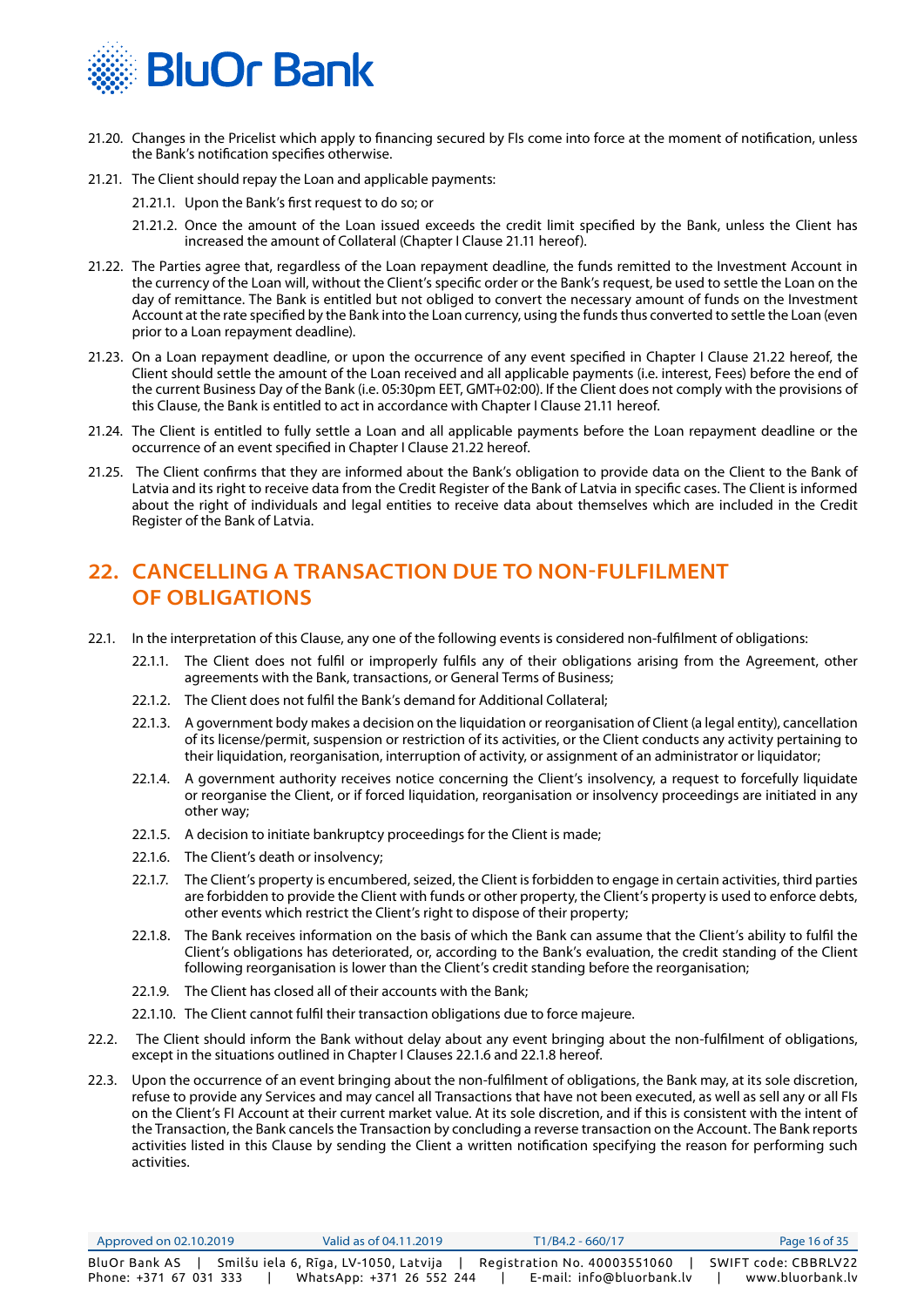<span id="page-16-0"></span>

- 22.4. In the interpretation of this Clause, Transactions subject to cancellation include all incomplete Transactions whose date of execution is on or before the date of the notice of cancellation and which are still incomplete as at the date when the cancellation notice is sent, as well as all those Transactions whose date of execution is after the date of the notice of cancellation.
- 22.5. The provisions of this Clause do not restrict the Bank's right to unilaterally cancel individual Transactions in the cases and according to the procedure specified the Agreement without cancelling other Transactions; neither do they limit the Bank's right to sell Collateral in accordance with the Agreement.
- 22.6. On the date of cancelling Transactions, the obligation of both Parties to observe the provisions of a Transaction is replaced with their obligation to complete settlement as specified in Chapter I Clause 23 hereof.

## **23. SETTLEMENT FOLLOWING TRANSACTION CANCELLATION**

- 23.1. After a notice of cancellation of Transactions has been sent according to Chapter I Paragraph 22 hereof, the Bank calculates both Parties' mutual obligations for all cancelled Transactions.
- 23.2. While performing settlement resulting from the Client's obligations under Chapter I Clause 22.1 hereof, the Bank has the right to, following activities listed in Chapter I Clause 22.3 and settlement in accordance with Chapter I Clause 23.1 hereof, remit the balance of such funds due to the Client to the Client's Current Account with the Bank without requiring a separate Order from the Client.

## **24. AGREEMENT VALIDITY AND TERMINATION**

- 24.1. The Agreement comes into effect upon signing by both Parties and remains effective indefinitely.
- 24.2. Amendments or supplements to the Agreement may be made if both Parties agree to such in writing, unless specified otherwise in the Agreement and General Terms of Business.
- 24.3. Unless there are unfulfilled obligations between the Parties, either Party may unilaterally terminate the Agreement by notifying the other Party of terminating the Agreement 30 (thirty) calendar days in advance.
- 24.4. The Bank may unilaterally terminate the Agreement upon notifying the Client, provided that the Client does not issue any Orders or conclude any Transactions over a period of 6 (six) consecutive months and the balance on the Client's Accounts is either negative or equal to 0 (zero).
- 24.5. The Bank may unilaterally terminate the Agreement and all concluded Transactions without prior notice if:
	- 24.5.1. The Client does not fulfil or violates any provisions of the Agreement or commits non-fulfilment of some obligation (refer to Chapter I Paragraph 22 hereof);
	- 24.5.2. The Bank suspects that the Client is involved in fraudulent and/or manipulative transactions;
	- 24.5.3. The Bank has received notice from a competent national institution/public authority about collection procedure applicable to the Client's funds or FIs or about the encumbrance (seizure) of the Client's Accounts.
- 24.6. Upon termination of the Agreement, the Client should, within 1 (one) Business Day, submit an Order to the Bank regarding further actions with FIs still on the FI Account and funds and/or Precious Metals still on the Investment Account. If the Agreement is terminated in accordance with Chapter I Clause 24.5.1 hereof, the Bank is entitled to perform the activities listed in Chapter I Clause 24.7 hereof without a requiring separate Order from the Client.
- 24.7. If the Client does not issue an Order to the Bank regarding actions with FIs still on the FI Account or in the case specified in Chapter I Clause 24.6 hereof, the Bank may sell them at a market price. The relevant FI sale transaction is executed at the Client's expense and the Bank deducts all applicable fees.
- 24.8. Before the Agreement's last day of effect, the Bank executes the Client's Order with regard to FIs on the FI Account and funds and/or Precious Metals on the Investment Account, and closes these Accounts.

## **25. DISPUTES AND JURISDICTION**

25.1. Any dispute in accordance with the Agreement is resolved outside a court of law, i.e. the Parties negotiate agreement amongst themselves through discussion or in writing. If the Client notifies the Bank about inconsistencies in the reports and/or Confirmations provided, the Parties will apply every effort to resolve the inconsistencies by negotiating and by exchanging information.

| $\Delta$ Approved on 02.10.2019 | Valid as of 04.11.2019                | T1/B4.2 - 660/17             | Page 17 of 35        |
|---------------------------------|---------------------------------------|------------------------------|----------------------|
| BluOr Bank AS                   | Smilšu iela 6, Rīga, LV-1050, Latvija | Registration No. 40003551060 | SWIFT code: CBBRLV22 |
| Phone: +371 67 031 333          | WhatsApp: +371 26 552 244             | E-mail: info@bluorbank.lv    | www.bluorbank.lv     |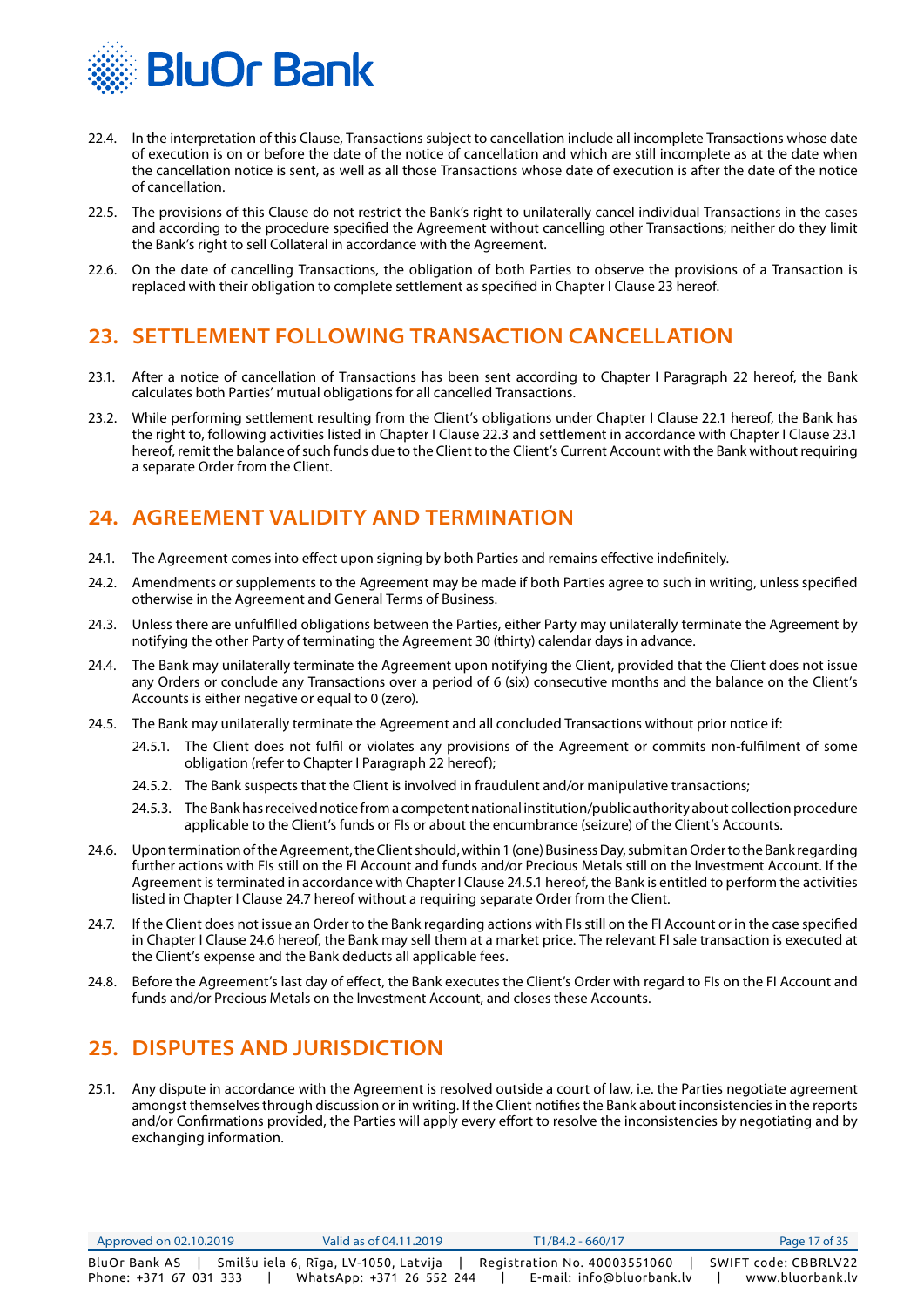

25.2. If a dispute cannot be resolved amicably within 1 (one) month following submission of a written complaint, provided that the Client is legal entity, it is to be resolved by Court of Arbitration of the Association of Commercial Banks of Latvia in Riga, in accordance with this court's statutes, bylaws and Regulation on Expenses of the Court of Arbitration of the Association of Commercial Banks of Latvia. The provisions of these documents are considered incorporated into this Clause. The subject of dispute is any tangible or intangible disagreement or demand stemming from this Agreement, including any disagreement or demand concerning the fulfilment of Agreement obligations, payment of penalties, compensation of losses, or collateral, as well as any other disagreements or demands that relate to the Agreement, amendment, violation, termination, legality, effectiveness or interpretation. The decision of the court of arbitration is final, binding upon both Parties, and cannot be appealed. The number of arbiters is 1 (one). The language of the court of arbitration is Latvian. The arbiter is to be appointed by the Chairman of the Court of Arbitration of the Association of Commercial Banks of Latvia. In case the Client is an individual, the dispute is to be resolved in a court of general jurisdiction of the Republic of Latvia.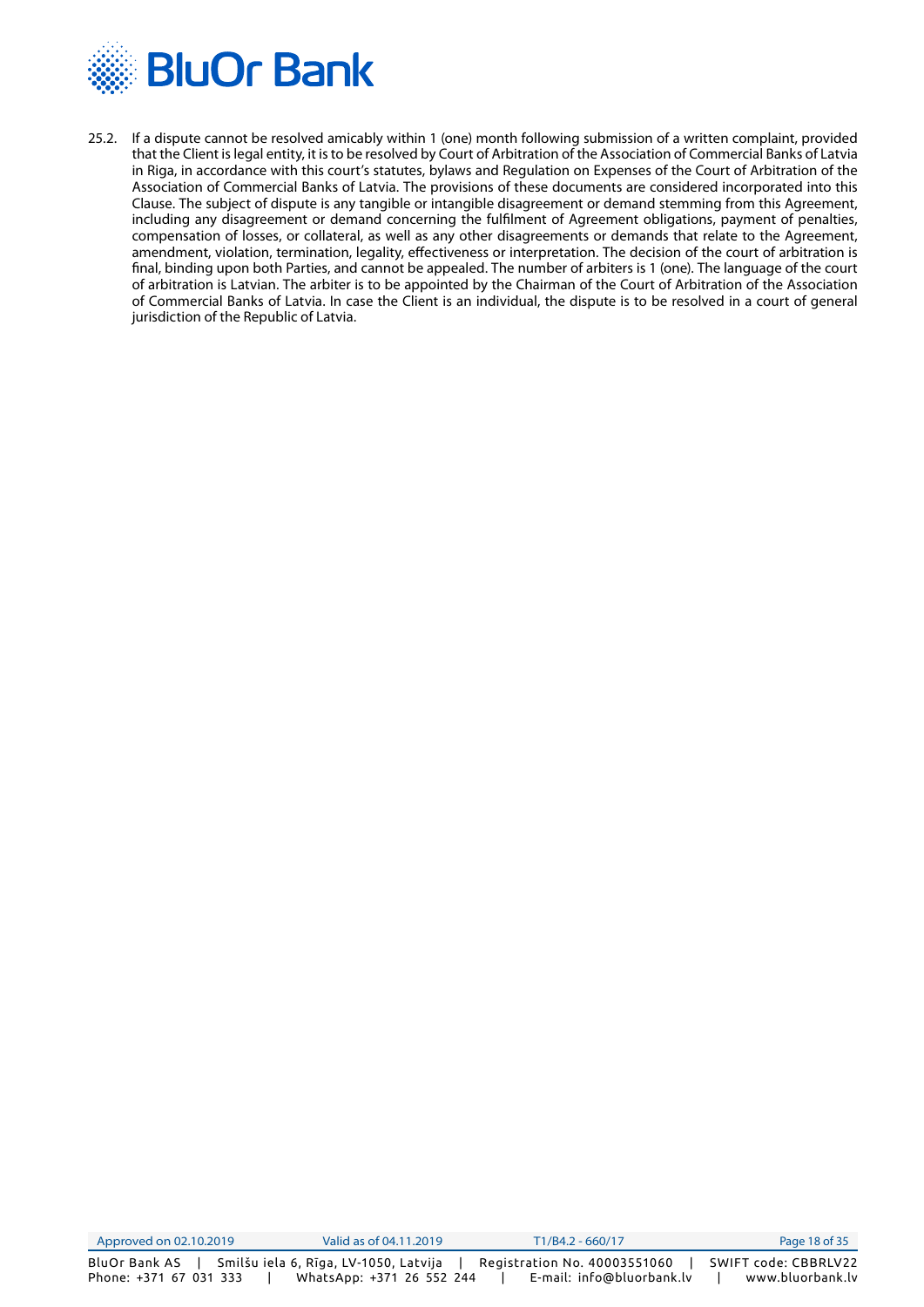<span id="page-18-0"></span>

# **CHAPTER II. SPECIAL TERMS AND CONDITIONS FOR TRANSACTIONS**

## **1. OPTION TRANSACTIONS**

#### **1.1. Terms and Definitions**

**Call Option** – an option which allows the buyer to (i) buy a certain amount of an Underlying Asset from the Option vendor at the price specified in the provisions of an Option Transaction; or (ii) receive the relevant amount of money from the Option vendor, if the market price of the Underlying Asset is greater than the price specified in transaction provisions.

**Delivery of an Underlying Asset** – a form of settlement in Option Transactions where the Parties execute a transaction to purchase/sell the Underlying Asset on the Date of Settlement.

**Expiration Date** – the date specified in Option Transaction regulations, on which the Option buyer's right to exercise the Option according to the concluded transaction expires.

**Option** – a standardised, quotable FI expressed as a two-sided transaction giving one party – the Option buyer – the right but not the obligation to buy or sell a specific amount of Underlying Assets within a specific time period, to perform another transaction or to receive the value of the Option in money; and giving the other party – the Option vendor – the obligation to buy or sell the specified amount of Underlying Assets or to pay the Option value amount in money if the Option Buyer exercises their right. To receive the Option, the Option buyer pays a commission to the Option vendor.

**Option Agreement** – if the provisions of an Option Transaction specify a number of Option Agreements, one Option Agreement is equal to 100 (one hundred) shares or other FIs which constitute the Underlying Asset of the particular Option Transaction.

**Premium** – an amount of money paid by the Option buyer to the Option vendor for obtaining buyer's rights upon concluding an Option Transaction.

**Put Option** – a type of Option that entitles its buyer to: (i) sell a certain amount of Underlying Assets to the Option Vendor for a set price; or (ii) receive an amount of money equivalent to the price of the Option, if the specified price of the Underlying Assets is greater than their market price.

**Strike Price** – the price of Underlying Assets used to conclude the buying/selling transaction for these Underlying Assets, if the buyer wishes to exercise their options.

**Underlying Asset** – the currency, FI, index or commodity which is the subject of an Option Transaction.

#### **1.2. Option Transaction Terms and Conditions**

- 1.2.1. The procedures in this Clause outline the manner in which the Client, with the Bank's mediation, executes transactions with Options (Option Transaction).
- 1.2.2. The Bank maintains a record of Options on the Client's FI Account.
- 1.2.3. Before entering into an Option Transaction, the Client undertakes the obligation to familiarise themselves with the relevant exchanges' regulations on options, as well as the obligation to observe such regulations. An Order issued for an Option Transaction is considered confirmation of the Client's acquaintance with the regulations mentioned herein.
- 1.2.4. The Bank may at any time refuse to accept an Order for an Option Transaction or to specify additional restrictions.
- 1.2.5. The Bank determines the limit on the Client's open Option position. The Bank may, at its discretion and without prior notice or the Client's consent, close one, several, or all of the Client's open Option positions. In this case, potential losses are covered by the Client.
- 1.2.6. All of the Client's funds and FIs held by the Bank are considered Collateral for fulfilment of the Client's obligations according to Option Transactions, and the Bank may use this Collateral provided by the Client to ensure that all of the Client's obligations to the Bank are fulfilled, unless the Client has fulfilled their obligations within the time specified in the Terms and Conditions or otherwise indicated by the Bank.
- 1.2.7. The Client realises that Option Transactions are high-risk transactions and, before executing a Transaction, the Client must be informed about types of options (i.e. Call and Put Options), their peculiarities and related risks.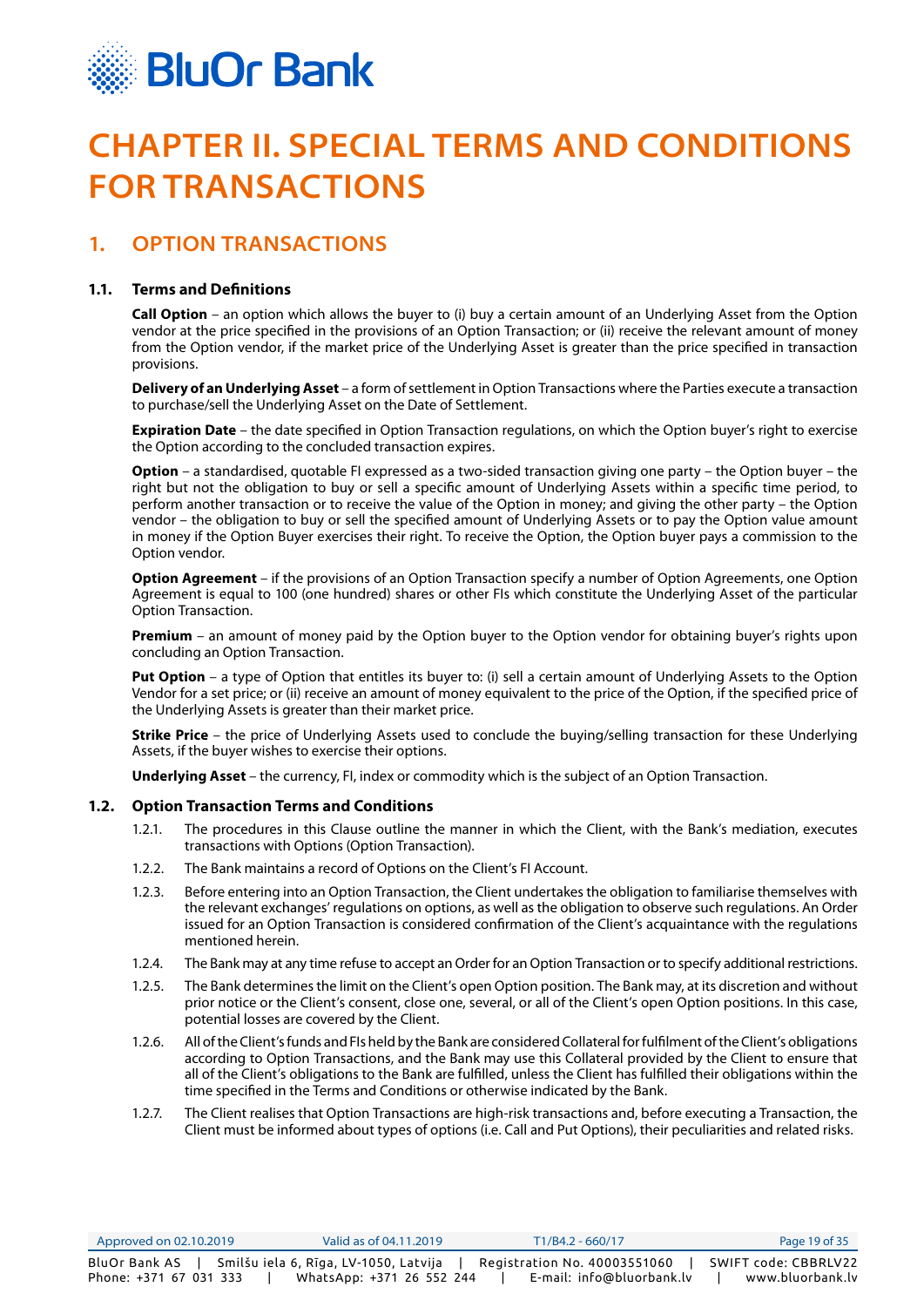

- 1.2.8. The Client understands that the sale of Options (if such a transaction is not connected to closing the Client's open Option positions) is considered a higher-risk transaction compared to the buying of Options, and, in acting as the Option vendor, the Client understands that unlimited losses which can exceed the received Premium by a large factor might be incurred.
- 1.2.9. The Client acknowledges that Option Transactions can be suspended and/or terminated due to suspension/ termination of trading in the Underlying Asset or due to other trading disturbances (including liquidity and system issues etc.). The Bank assumes no liability for such delays and/or losses.

#### **1.3. Format of Orders for Option Transactions**

- 1.3.1. To conclude an Option Transaction, the Client issues at least the following information to the Bank in an Option Transaction Order:
	- 1.3.1.1. Type of Transaction (Option sale/purchase);
	- 1.3.1.2. Type of Option (Call/Put);
	- 1.3.1.3. Underlying Asset of the Option;
	- 1.3.1.4. Opening/Closing of the Option position;
	- 1.3.1.5. Strike Price;
	- 1.3.1.6. Expiration Date;
	- 1.3.1.7. Number of Option Agreements;
	- 1.3.1.8. Size of the Premium (market price or price indicated by the Client);
	- 1.3.1.9. Duration/validity term of the Order.
- 1.3.2. An Option Transaction is considered concluded when the Client, following the procedure specified in the Agreement, uses a Means of Communication to issue an Order containing the provisions of an Option Transaction; it comes into effect once the Client (the Option buyer) has paid the Premium indicated in the Order to the Option vendor.

#### **1.4. Buying Options**

- 1.4.1. By buying a Call Option, the Client receives the right but not the obligation to buy the Underlying Assets of the particular Option, while buying Put Options gives the Client the right but not the obligation to sell the particular Underlying Asset in accordance with the relevant terms of the Option Transaction.
- 1.4.2. As the Option Buyer (unless an Option is being bought to close the Client's s Option position), the Client has the right to:
	- 1.4.2.1. Close their position by selling the Option;
	- 1.4.2.2. Use the Call Option to buy Underlying Assets according to the procedure outlined in Chapter II Clause 1.5 hereof or exercise the Put Option, in order to sell the Underlying Asset according to the procedure outlined in Chapter II Clause 1.5 hereof.
- 1.4.3. Allow the Option to expire. In this case, the Client understands that the loss of assets invested in the Option i.e. the Premium paid for the Option as well as Transaction expenses relating the Option – may ensue if the Option expires out-of-the-money. An out-of-the-money Option refers to either a Call Option whose Strike Price is higher than the market price of the Underlying Asset, or a Put Option whose Strike Price is lower than the market price of the Underlying Asset.

#### **1.5. Exercising Options**

- 1.5.1. The buyer of an Option has the right to exercise their Option. To exercise an Option, the Client issues an Order about exercising their Option to the Bank no less than 3 (three) Business Days before the intended date of exercising the Option.
- 1.5.2. If the Client holds a Call Option at the moment they place an Order for exercising the Option, the Client ensures sufficient funds on the Client's Investment Account in order to buy the Underlying Asset of the Option, to be blocked by the Bank in order for the Client to exercise that Option.
- 1.5.3. If the Client holds a Put Option at the moment they place the Order for exercising the Option, the Client ensures a sufficient amount of the Underlying Asset on the Client's FI Account in order to sell the Underlying Asset, to be blocked by the Bank in order for the Client to exercise that Option.
- 1.5.4. The Client undertakes the obligation to ensure a sufficient amount of Underlying Assets or funds on the Client's Account no less than 3 (three) Business Days before the Expiration Date of an Option. If the Client does not fulfil this obligation and the Bank sustains losses for this reason, the Client is obliged to compensate the Bank for such losses.

| $\Delta$ Approved on 02.10.2019 | Valid as of 04.11.2019                | T1/B4.2 - 660/17             | Page 20 of 35        |
|---------------------------------|---------------------------------------|------------------------------|----------------------|
| BluOr Bank AS                   | Smilšu iela 6, Rīga, LV-1050, Latvija | Registration No. 40003551060 | SWIFT code: CBBRLV22 |
| Phone: +371 67 031 333          | WhatsApp: +371 26 552 244             | E-mail: info@bluorbank.lv    | www.bluorbank.lv     |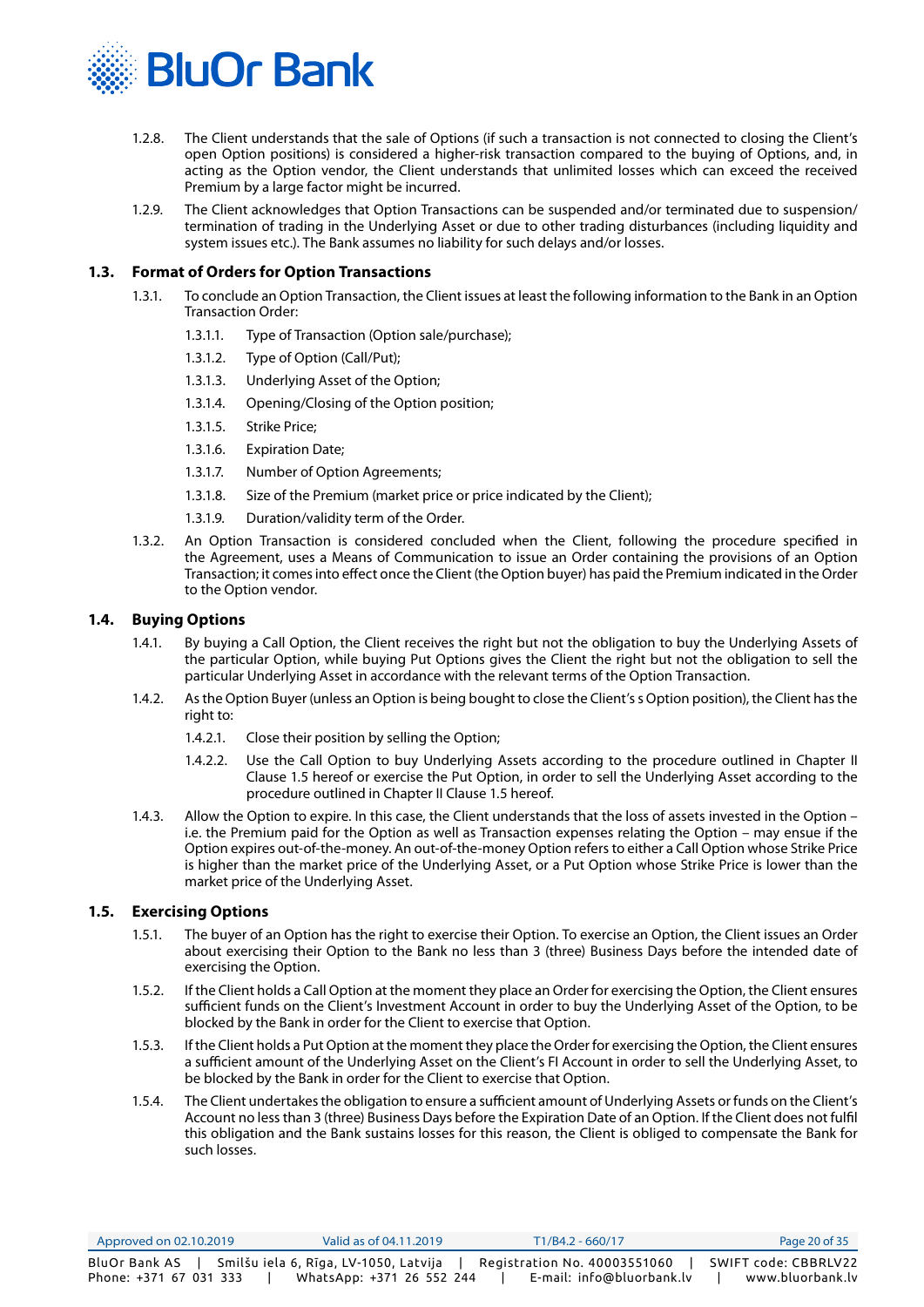<span id="page-20-0"></span>

- 1.5.5. If the Option buyer exercises their Option, the Bank assumes no responsibility for the risk attributable to the timely delivery of funds and/or Underlying Assets.
- 1.5.6. Options can only be exercised completely, unless the Client, the Bank and the Counterparty individually agree on partial exercise of an Option.
- 1.5.7. All expenses associated with the buying of Options are covered by the Client.
- 1.5.8. The Bank may refuse to execute the Client's Orders for exercising Options if the Client has not fulfilled the respective provisions of Chapter II Clauses 1.5.2 and 1.5.3 hereof, as well as if there are insufficient funds on the Client's Investment Account to cover the Bank's fee and any expenses related to exercising an Option.

## **2. EXCHANGE TRANSACTIONS WITH DERIVATIVES**

#### **2.1. Terms and Definitions**

**Derivatives** (within this Chapter) – Exchange-traded future agreements (futures).

**Exchange** – the organisation/location where public trading (sale/purchase) of FIs is organised with the participation of professional Exchange participants.

**Exchange Transaction** – a sale/purchase of Derivatives on an Exchange.

**Initial Margin** – the Collateral initially requested by the Bank in order to open a position. The Initial Margin may be equal to or higher than the Maintenance Margin for the Open Position, and may also be dependent on the Counterparty's provisions.

**Maintenance Margin** – the amount of Collateral requested by the Bank in order to maintain the Client's Open Position. The Maintenance Margin may be equal to or lower than the Initial Margin and may also be dependent on the Counterparty's provisions.

**Open Position** – the difference between the Client's claims and obligations in one type of Derivative, arising due to the sale/purchase of different quantities of Derivatives.

**The Client's claims in an asset** – the amount of Derivatives of a given type purchased by the Client.

**The Client's obligations in an asset** – the amount of Derivatives of a given type sold by the Client.

**Underlying Asset** – the asset on which the value of a Derivative is based. An underlying asset may itself be an FI (such as shares, futures, commodities, currencies, indexes etc.).

#### **2.2. General Terms and Conditions**

- 2.2.1. OTC Transactions are concluded with the Bank's mediation in accordance with the Client's Order and the provisions of the relevant Exchange.
- 2.2.2. The Client is aware that Exchange Transactions are high-risk transactions carrying a substantial probability of capital loss. The Client is aware that losses on Exchange Transactions may considerably exceed the initial investment and the Collateral available on their Investment Account.
- 2.2.3. The Exchange specifies the Underlying Assets which may be used to conclude an Exchange Transaction. The Exchange also specifies the levels of Initial Margin and Maintenance Margin. The Exchange is entitled to, at its discretion, change these Collateral levels. The Exchange specifies limits on Open Positions, which may change at the Exchange's discretion, and may set other restrictions. In addition to the rights of the Exchange specified herein, the Bank is entitled to change the Initial Margin, Maintenance Margin and trading limit.
- 2.2.4. Exchange Transactions and Derivatives are standardised. Each Exchange-traded FI has certain specifications which the Client undertakes to consider. Submission of an Order for an Exchange Transaction is interpreted as confirmation of the Client's acquaintance with the specifications and trading provisions for the relevant Derivative.
- 2.2.5. The Bank may open a separate Investment Account for the Client in order to conduct and record their Exchange Transactions.
- 2.2.6. In order to conclude an Exchange Transaction, the Client is obliged to provide the Bank with the Initial Margin and maintain an adequate Maintenance Margin on the relevant Investment Account for the entire term that the Open Position is maintained.
- 2.2.7. The Client is obliged to maintain an Initial Margin and a Maintenance Margin on their Investment Account in accordance with the requirements of the Exchange and the Bank.
- 2.2.8. The Client is obliged to constantly monitor the state of Open Positions, evaluate risks, and keep track of changes in the value of their asset portfolio and the adequacy of Collateral, replenishing their Investment Account as necessary.

| Approved on 02.10.2019 | Valid as of 04.11.2019                | T1/B4.2 - 660/17             | Page 21 of 35        |
|------------------------|---------------------------------------|------------------------------|----------------------|
| BluOr Bank AS          | Smilšu iela 6, Rīga, LV-1050, Latvija | Registration No. 40003551060 | SWIFT code: CBBRLV22 |
| Phone: +371 67 031 333 | WhatsApp: +371 26 552 244             | E-mail: info@bluorbank.lv    | www.bluorbank.lv     |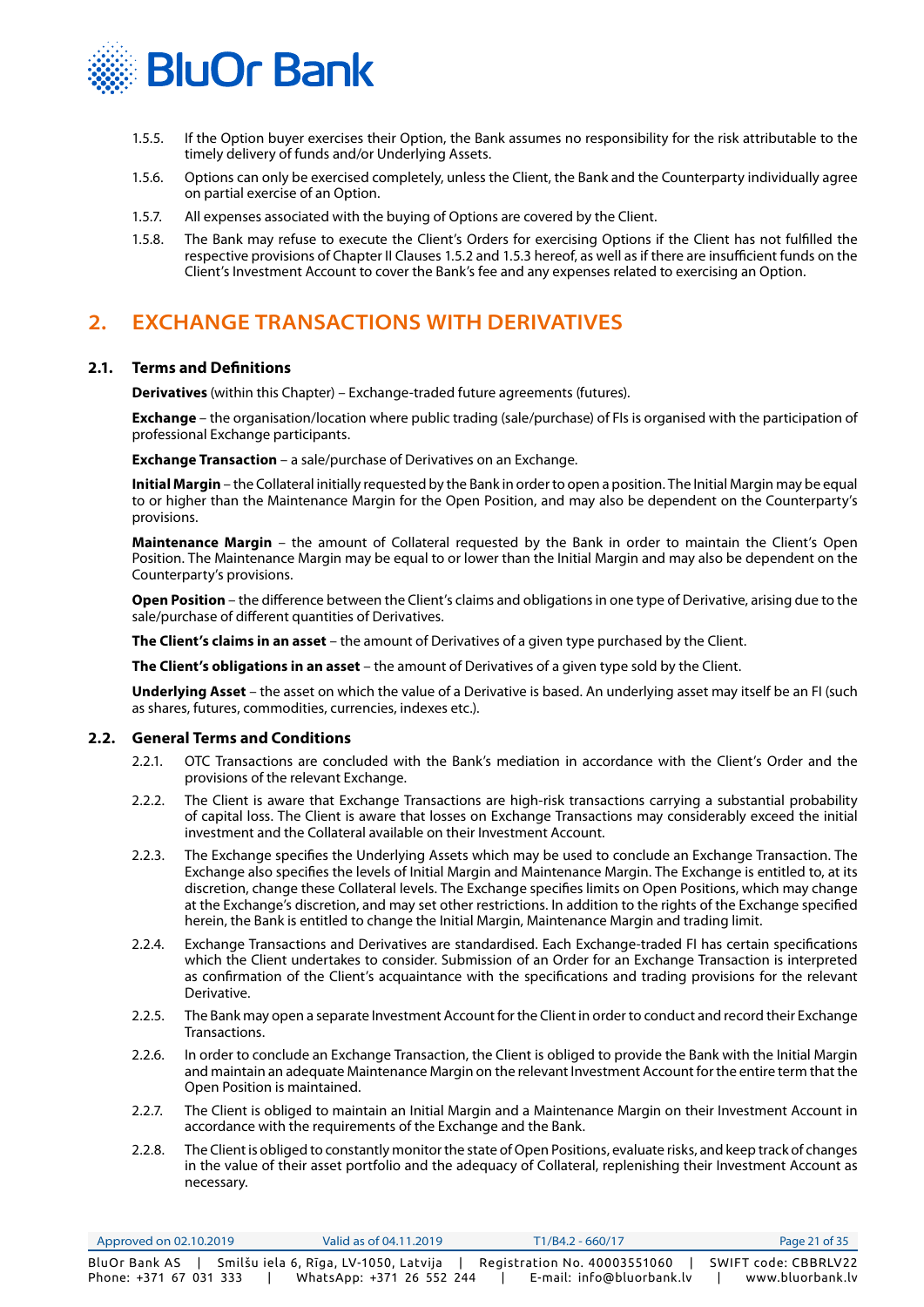<span id="page-21-0"></span>

- 2.2.9. If the sum of Collateral and unrealised losses for an Open Position becomes equal to or lower than the Maintenance Margin, the Client is obliged to immediately (on the same day) either replenish their Investment Account or close the Open Position to ensure that the Collateral is sufficient.
- 2.2.10. The Client is aware that the Bank may at any time and at its sole discretion change the levels of Initial Margin and Maintenance Margin or refuse to accept an Order for an Exchange Transaction.
- 2.2.11. The Bank is entitled to refuse to open a position if the Collateral provided by the Client is equal to or less than the Initial Margin.
- 2.2.12. The Bank is entitled to close a position if the Client has failed to maintain a Maintenance Margin on their Investment Account, including cases where the Maintenance Margin has been specified by the Bank.
- 2.2.13. Unless the Bank and the Client specifically agree otherwise, the Bank observes the specifications set by the Exchange but does not ensure or allow delivery/acceptance of an Underlying Asset, and the Client should, upon the Bank's request, close an Open Position by concluding an offset transaction. If the Client does not fulfil this obligation, the Bank is entitled to close the position at the Client's expense.

#### **2.3. Procedure of Executing Exchange Transactions**

- 2.3.1. In order to conclude Exchange Transactions, the Client employs a Means of Communication in accordance with these Terms and Conditions to submit the relevant Order to the Bank.
- 2.3.2. In order to execute Exchange Transactions in the interest of the Client, the Bank is entitled to use the Collateral as subsequent pledge to its Counterparty. The aforementioned amount may be placed together with the Bank's funds and be recorded in the Bank's name. In fulfilling the Client's Orders for Exchange Transactions with the mediation of Counterparties, the Bank may act in its own name.
- 2.3.3. The Bank is not liable for losses sustained by the Client due to the activity of the Counterparty or the Exchange where the relevant Derivatives are traded.
- 2.3.4. The Client consents to the Bank and Counterparties acting in accordance with the legislation, regulations, practice and customs applicable to Exchanges, other institutions, markets where transactions with the relevant Derivatives take place when they execute an Exchange Transaction. The Bank is not liable for any losses due to the enforcement of the aforementioned regulations or amendments.
- 2.3.5. The Client is obliged to sell Derivatives (close their Open Position) before the last day of trading the asset specified by the relevant Exchange.

#### **2.4. Closing an Open Position**

- 2.4.1. Closing of the Client's Open Position is performed by concluding a Derivatives sale/purchase transaction whereby the Client's claims and obligations in that Derivative become equal.
- 2.4.2. An Open Position is closed on the basis of the Client's Order, or else the Bank may, without coordinating this with the Client, immediately close all (or some) of the Client's Open Positions in the following cases:
	- 2.4.2.1. On the last day of trading the relevant Derivative, unless the Client has provided the Bank with an order to sell the Derivative earlier;
	- 2.4.2.2. If, in the opinion of the Bank, the Collateral is insufficient;
	- 2.4.2.3. According to the indications of Exchanges involved in executing the Exchange Transaction, in accordance with the provisions of these Exchanges;
	- 2.4.2.4. Upon the request of Counterparties involved in executing the Exchange Transaction, in accordance with the agreements concluded between the Bank and the relevant Counterparty;
	- 2.4.2.5. If unrealised losses for the Customer's Open Position reach 50% (fifty per cent) of the Maintenance Margin.

## **3. OVER-THE-COUNTER TRANSACTIONS WITH DERIVATIVES**

#### **3.1. Terms and Definitions**

**Contract for Difference (CFD)** – a Derivative FI consisting of an agreement between two parties whereby one party will pay the other the difference between an asset's current value and its value at the end of the agreement term.

**Derivatives** (within this Chapter) – any derivative FIs, including SPOT contracts, forex futures, options, swaps and contracts for difference (CFDs) traded outside of an Exchange. The value of Derivatives is based on the value of Underlying Assets specified therein.

**Initial Margin** – the Collateral initially requested by the Bank in order to open a position. The Initial Margin may be equal to or higher than the Maintenance Margin for an Open Position, and may also be dependent on the Counterparty's provisions.

| Approved on 02.10.2019 | Valid as of 04.11.2019                  | T1/B4.2 - 660/17             | Page 22 of 35        |
|------------------------|-----------------------------------------|------------------------------|----------------------|
| <b>BluOr Bank AS</b>   | ' Smilšu iela 6, Rīga, LV-1050, Latvija | Registration No. 40003551060 | SWIFT code: CBBRLV22 |
| Phone: +371 67 031 333 | WhatsApp: +371 26 552 244               | E-mail: info@bluorbank.lv    | www.bluorbank.lv     |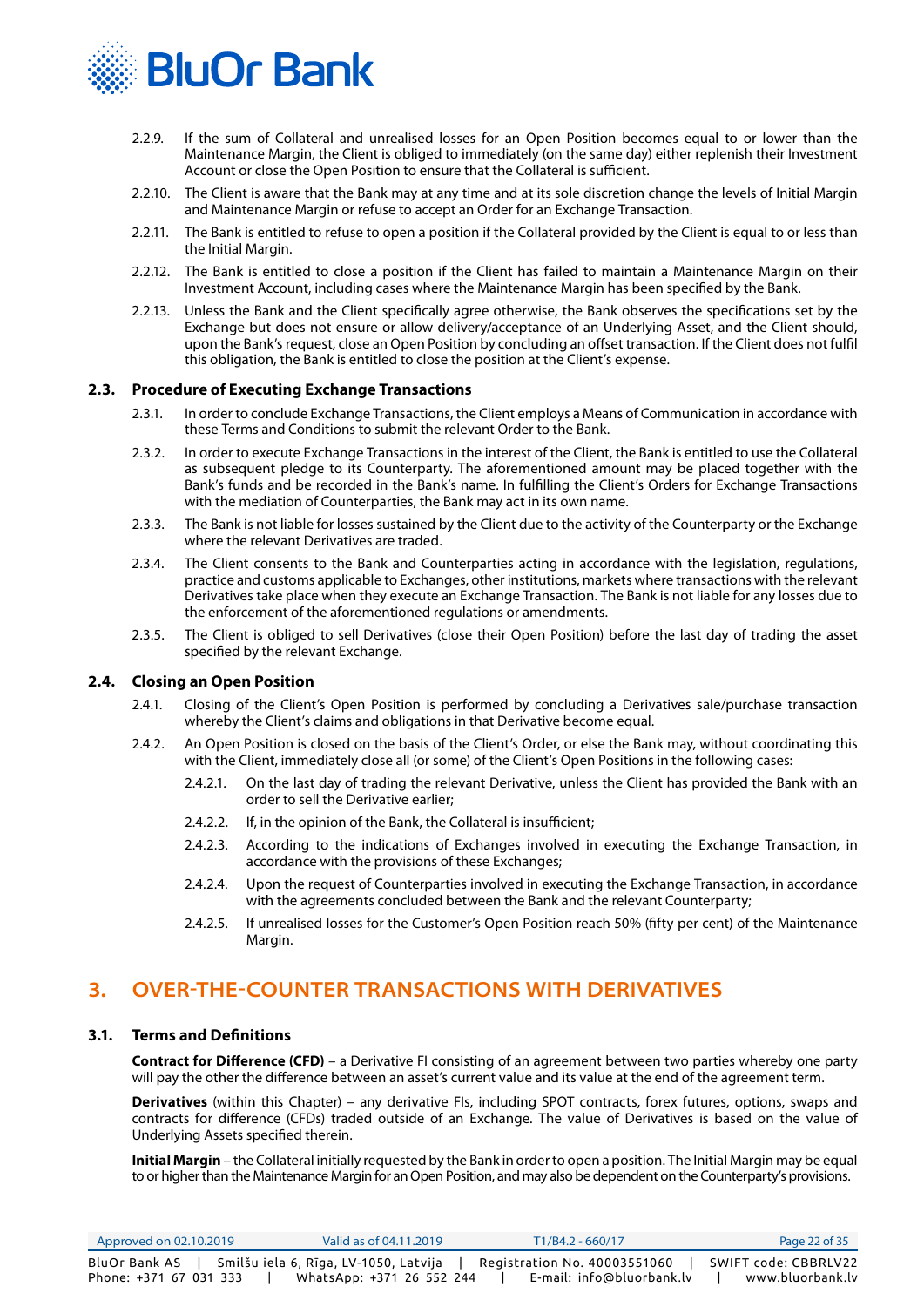

**Maintenance Margin** – the amount of Collateral requested by the Bank in order to maintain the Client's Open Position. The Maintenance Margin may be equal to or lower than the Initial Margin and may also be dependent on the Counterparty's provisions.

**Open Position** – the difference between the Client's claims and obligations in one type of Derivative, arising due to the sale/purchase of different quantities of Derivatives.

**OTC Transaction** – an FI sale/purchase transaction conducted outside an Exchange.

**The Client's claims in an asset** – the amount of Derivatives of a given type purchased by the Client.

**The Client's obligations in an asset** – the amount of Derivatives of a given type sold by the Client.

**Underlying Asset** – the asset on which the value of a Derivative is based. An underlying asset may itself be a Financial Instrument (such as shares, futures, commodities, currencies, indexes etc.).

#### **3.2. General Terms and Conditions**

- 3.2.1. OTC Transactions are concluded with the Bank's mediation in accordance with the Client's Order.
- 3.2.2. The Client is aware that OTC Transactions are high-risk transactions carrying a substantial probability of capital loss. The Client is aware that losses on OTC Transactions may considerably exceed the initial investment and the Collateral available on their Investment Account.
- 3.2.3. The Bank specifies the Underlying Assets which may be used to conclude an OTC Transaction. The Bank also specifies the levels of Initial Margin and Maintenance Margin. The Bank is entitled to, at its discretion, change these levels of Collateral. The Bank specifies limits on Open Positions, which may change at the Bank's discretion, and may set other restrictions.
- 3.2.4. The Bank may open a separate Investment Account for the Client in order to conduct and record OTC Transactions.
- 3.2.5. In order to conclude an OTC Transaction, the Client is obliged to provide the Bank with the Initial Margin and maintain an adequate Maintenance Margin on the relevant Investment Account throughout the period that the Open Position is maintained.
- 3.2.6. The Client is obliged to maintain an Initial Margin and a Maintenance Margin on their Investment Account in accordance with the Bank's requirements.
- 3.2.7. The Client is obliged to constantly monitor the state of Open Positions, evaluate risks, and keep track of changes in the value of their asset portfolio and the adequacy of Collateral, replenishing their Investment Account as necessary.
- 3.2.8. If the sum of Collateral and unrealised losses for an Open Position becomes equal to or lower than the Maintenance Margin, the Client is obliged to immediately (on the same day) either replenish their Investment Account or close the Open Position to ensure that the Collateral is sufficient.
- 3.2.9. The Client is aware that the Bank may at any time and at its sole discretion change the levels of Initial Margin and Maintenance Margin or refuse to accept an Order for an OTC Transaction.
- 3.2.10. The Bank is entitled to refuse to open a position if the Collateral provided by the Client is equal to or less than the Initial Margin.
- 3.2.11. The Bank is entitled to close a position if the Client has failed to maintain a Maintenance Margin on their Investment Account, including cases where the Maintenance Margin has been specified by the Bank.
- 3.2.12. Unless the Bank and the Client specifically agree otherwise, the Bank does not ensure or allow delivery/ acceptance of an Underlying Asset, and the Client should, at the Bank's request, close an Open Position by concluding an offset transaction. If the Client does not fulfil this obligation, the Bank is entitled to close the position at the Client's expense.

#### **3.3. Procedure of Executing OTC Transactions**

- 3.3.1. In order to conclude OTC Transactions, the Client employs a Means of Communication in accordance with these Terms and Conditions to submit the relevant Order to the Bank.
- 3.3.2. In order to execute OTC Transactions in the interest of the Client, the Bank is entitled to use the Collateral for subsequent pledge with its Counterparty. The aforementioned amount may be placed together with the Bank's funds and be recorded in the Bank's name. In fulfilling the Client's Orders for OTC Transactions with the mediation of Counterparties, the Bank may act in its own name.
- 3.3.3. The Bank is not liable for losses sustained by the Client due to the Counterparty's activity.
- 3.3.4. The Client consents to the Bank and Counterparties acting in accordance with the applicable legislation, regulations, practice and customs applicable to the markets where transactions with the relevant Derivatives take place when they execute an OTC Transaction. The Bank is not liable for any losses due to the enforcement of the aforementioned regulations or amendments.

| Approved on 02.10.2019 | Valid as of 04.11.2019                | $T1/B4.2 - 660/17$           | Page 23 of 35        |
|------------------------|---------------------------------------|------------------------------|----------------------|
| BluOr Bank AS          | Smilšu iela 6, Rīga, LV-1050, Latvija | Registration No. 40003551060 | SWIFT code: CBBRLV22 |
| Phone: +371 67 031 333 | WhatsApp: +371 26 552 244             | E-mail: info@bluorbank.lv    | www.bluorbank.lv     |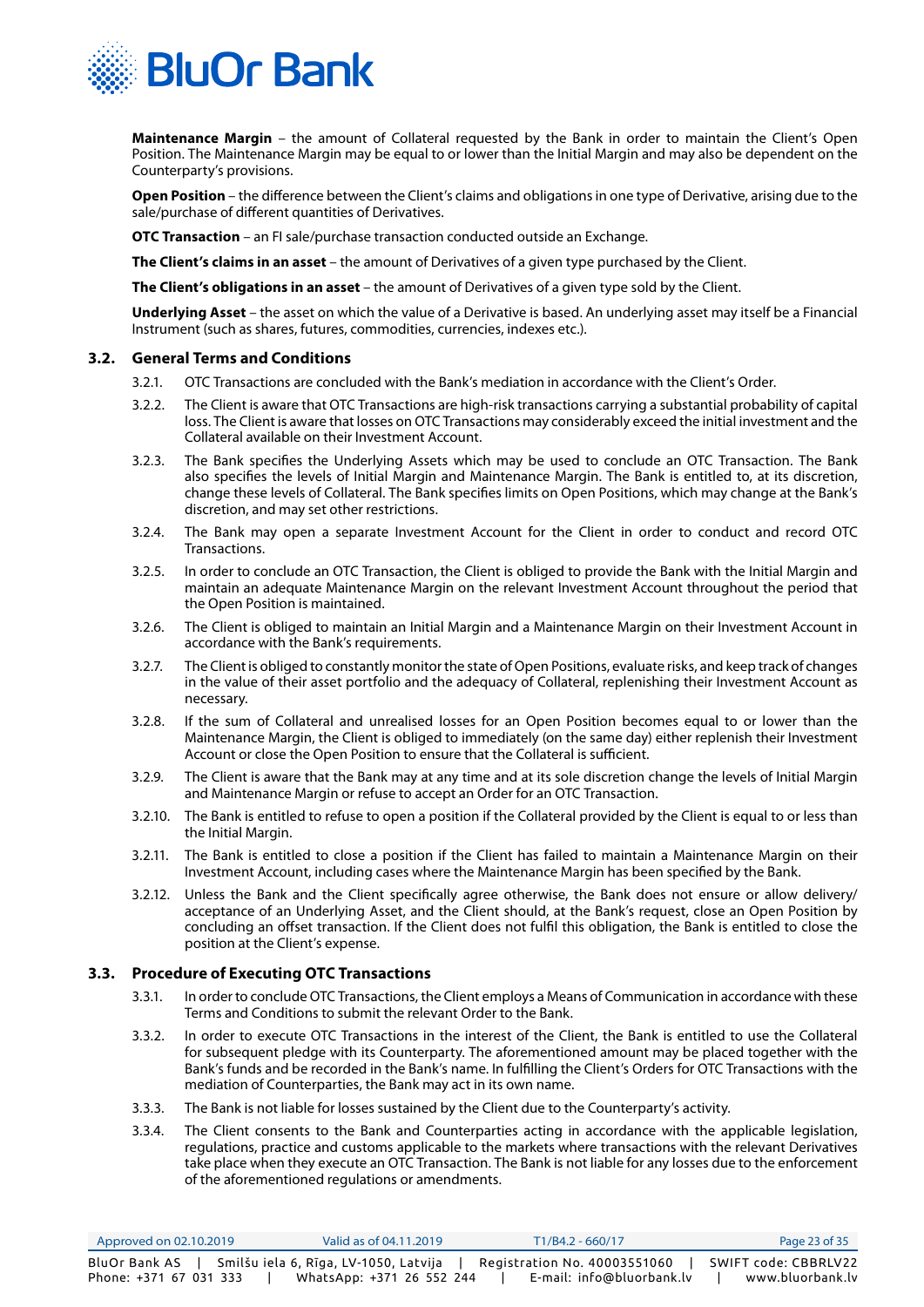<span id="page-23-0"></span>

3.3.5. The Client is obliged to sell the Derivatives (close their Open Position) before the last day of trading that asset, if specified.

#### **3.4. Closing an Open Position**

- 3.4.1. Closing of the Client's Open Position takes place by concluding a Derivatives sale/purchase transaction whereby the Client's claims and obligations in that Derivative become equal.
- 3.4.2. An Open Position is closed on the basis of the Client's Order, or else the Bank may, without coordinating this with the Client, immediately close all (or some) of the Client's Open Positions in the following cases:
	- 3.4.2.1. On the last day of trading the relevant Derivative, unless the Client has provided the Bank with an Order to sell the Derivative earlier;
	- 3.4.2.2. If, in the opinion of the Bank, the Collateral is insufficient;
	- 3.4.2.3. Upon the request of Counterparties involved in executing the OTC Transaction, in accordance with the agreements concluded between the Bank and the relevant Counterparty;
	- 3.4.2.4. If unrealised losses for the Client's Open Position reach 50% (fifty per cent) of the Maintenance Margin.

## **4. REPO TRANSACTIONS**

#### **4.1. Terms and Definitions**

**Collateral** – a ratio, expressed as a percentage, calculated according to the formula: Collateral =  $(1 - (Sale Amount with accrued REPO interest / FI market value))*100%$ 

**Date of Repurchase** – the date on which the Client must repurchase FIs in accordance with the Repurchase Agreement.

**Date of Sale** – the date on which the Client sells the Bank FI.

**FI Income** – dividends, awarded premium shares, coupons or other income.

**Initial Margin** – the value of collateral for conclusion of a REPO Transaction, expressed as a percentage (interest).

**Interest Rate** – the difference between the Repurchase Price and the Sale Price expressed as annualised interest, taking into account the time elapsed between the Date of Sale and the Date of Repurchase.

**Maintenance Margin** – the value of Collateral which, when reached, allows the Bank to unilaterally terminate the Repurchase Agreement and/or sell the FIs involved in the Repurchase Agreement for a market price.

**REPO Transaction** – each separate agreement between the Parties based on the Agreement, in accordance with which the Client undertakes to sell FIs to the Bank, simultaneously undertaking to repurchase them for the Repurchase Price on the Date of Repurchase.

**REPO Transaction Terms and Conditions** – the parameters of the REPO Transaction, which the Parties negotiate at the time of concluding the REPO Transaction: the name and amount of FIs, the Date of Sale, the Date of Repurchase, sale price and currency, repurchase price and currency, Interest Rate, Maintenance Margin.

**Repurchase Amount** – the total amount for which the Client must repurchase from the Bank all FIs in accordance with the REPO Transaction.

**Repurchase Price** – the price of one FI, at which the Client must repurchase FIs from the Bank on the Date of Repurchase.

**Sale Amount** – the total amount of money for which the Client sells the FIs to the Bank under the Repurchase Agreement.

**Sale Price** – the price of one FI, at which the Client sells FIs to the Bank on the Date of Sale.

#### **4.2. Subject of REPO Transaction**

4.2.1. The Client sells FIs to the Bank and simultaneously undertakes to repurchase the same FIs in accordance with the provisions of the REPO Transaction.

#### **4.3. REPO Transaction Procedure**

- 4.3.1. To conclude a REPO Transaction, the Client submits the relevant Order to the Bank. The Client may place Orders to conclude a REPO Transaction via a Means of Communication.
- 4.3.2. The Bank may, without elaborating reasons, refuse to conclude a REPO Transaction with the Client.

| Approved on 02.10.2019 | Valid as of 04.11.2019                                                             | $T1/B4.2 - 660/17$                                        | Page 24 of 35                            |
|------------------------|------------------------------------------------------------------------------------|-----------------------------------------------------------|------------------------------------------|
| Phone: +371 67 031 333 | BluOr Bank AS   Smilšu iela 6, Rīga, LV-1050, Latvija<br>WhatsApp: +371 26 552 244 | Registration No. 40003551060<br>E-mail: info@bluorbank.lv | SWIFT code: CBBRLV22<br>www.bluorbank.lv |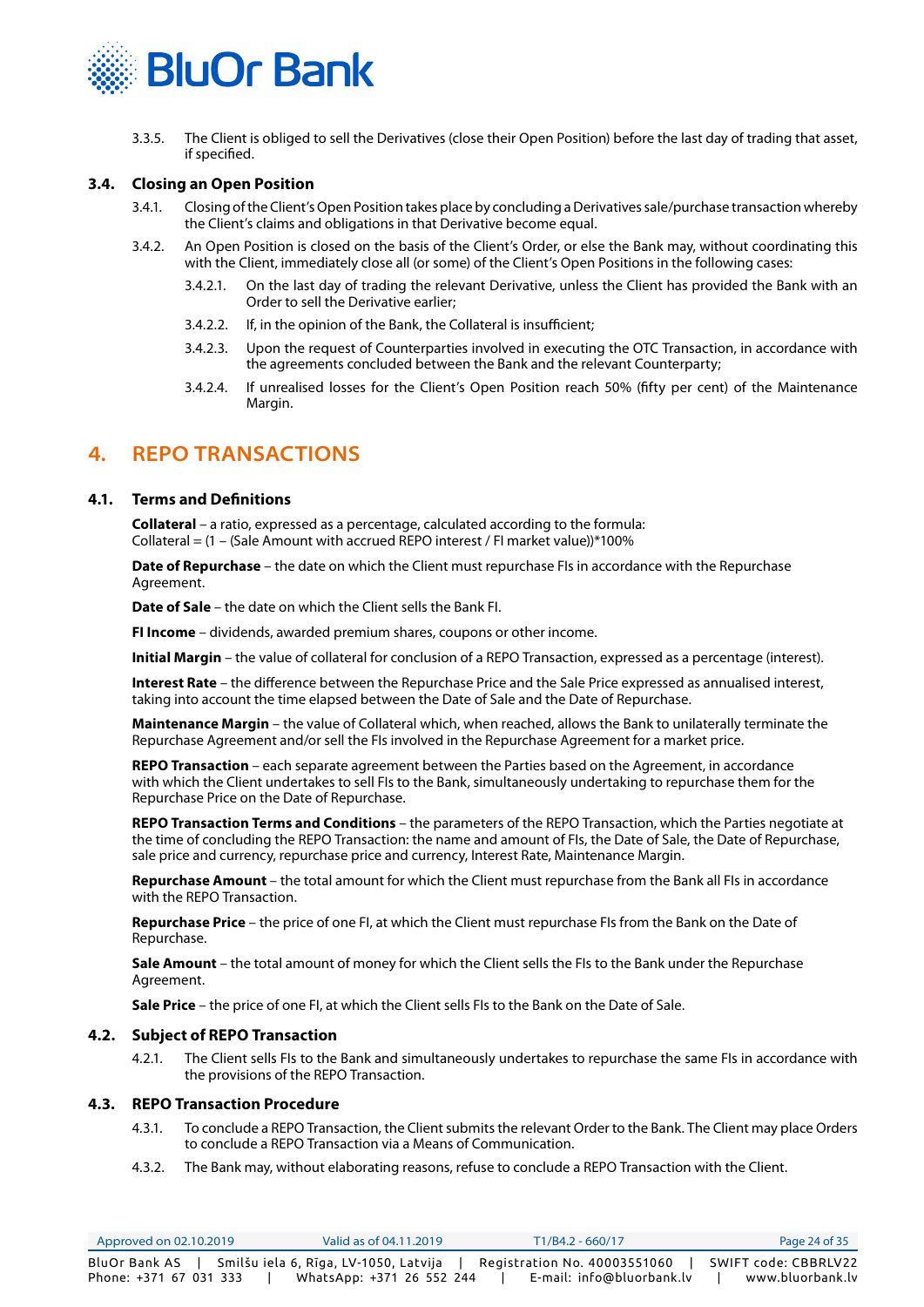

- 4.3.3. The Client guarantees that the FIs are in the Client's ownership at the time of conclusion of the REPO Transaction, that they are not sold or alienated in some other way to a third party, that the FIs are not an item of dispute, lien, or court proceedings, that no third parties have established any prohibitions or encumbrances on the FIs, and that no third parties no contractual or legal rights to the FIs.
- 4.3.4. The Bank, on its own initiative or upon the Client's request, can send REPO Transaction Confirmation to the Client no later than 1 (one) Business Day following conclusion of a REPO Transaction. The REPO Transaction Confirmation is sent to the Client via a Means of Communication.
- 4.3.5. The Client has no right to, having failed to receive the REPO Transaction Confirmation, file any complaint with the Bank regarding a concluded REPO Transaction. The Client assumes all responsibility for requesting Confirmation of their REPO Transaction in a timely manner, if such is necessary for the Client.
- 4.3.6. If the Client has not submitted any objections in writing on the second Business Day after the Bank sends the Client Confirmation of the REPO Transaction, the provisions of the REPO Transaction conform to the provisions negotiated by the Bank and the Client upon conclusion of the REPO Transaction, including cases where the Parties reach consensus about the provisions of the REPO Transaction verbally.
- 4.3.7. If written objections regarding the provisions outlined in the REPO Transaction Confirmation are received in a timely manner, the Parties use documents confirming the provisions of the REPO Transaction to resolve the dispute, including recorded phone conversations; if possible, the execution of the particular REPO Transaction is suspended in this case.
- 4.3.8. The Bank assumes no responsibility for the consequences incurred due to suspension of a REPO Transaction, including the Client's losses, except cases where the Bank has acted maliciously.
- 4.3.9. If the Client submits and Order for conclusion of initial REPO Transactions, the Bank and the Client may agree that a REPO Transaction will be extended automatically on the Date of Repurchase, by concluding a new REPO Transaction. In this case a REPO Transaction may be concluded without additional agreement on the provisions of the REPO Transaction, and the Bank sends Confirmation of the new REPO Transaction to the Client within 1 (one) Business Day via a Means of Communication.

#### **4.4. Procedure for Executing of a REPO Transaction**

- 4.4.1. On the Date of Sale:
	- 4.4.1.1. The Client ensures that the amount of FIs indicated in the provisions of the REPO Transaction is available on the FI Account;
	- 4.4.1.2. The Bank debits the FI Account for the agreed-upon amount of FIs and credits the Investment Account with the Sale Amount.
- 4.4.2. Once the Bank has transferred the Sale Amount to the Investment Account, the Bank acquires title to the FIs. The Client maintains the right to FI Income during the execution of the REPO Transaction. With the Parties' consensus, the Bank can authorise the Client or the Client's representative to participate in the issuer's shareholder meeting during the execution of the REPO Transaction.
- 4.4.3. On the Date of Repurchase:
	- 4.4.3.1. The Client ensures a sufficient amount of assets on the Investment Account to cover the Repurchase Amount and other expenses in accordance with the Agreement that have not yet been settled;
	- 4.4.3.2. If the conditions of the previous Clause are met, the Bank debits the Repurchase Amount from the Investment Account and credits the FI Account with the amount of FIs. Once these obligations have been fulfilled, the REPO Transaction is considered executed and concluded.
- 4.4.4. The Client resumes ownership of the FIs once the Investment Account is debited with the Repurchase Amount.
- 4.4.5. If, during the time span between the Date of Sale and the Date of Repurchase, FI Income is transferred to the Bank's accounts, then on the Date of Repurchase, the Bank transfers such to the Investment Account, provided that the Client has fulfilled all obligations specified in the REPO Transaction.
- 4.4.6. The Bank may unilaterally alter the procedure for paying out FI Income, reducing the Repurchase Amount accordingly.
- 4.4.7. If the Client has not properly fulfilled obligations to the Bank under the Agreement, the Bank may use FI Income to fulfil any of the Client's obligations to the Bank.
- 4.4.8. By agreement between the Bank and the Client, a REPO Transaction can be terminated before the Date of Repurchase, by agreeing on a new Date of Repurchase. On its own initiative or upon the Client's request, the Bank may send the Client REPO Transaction Confirmation no later than 1 (one) Business Day after agreement on a new Date of Repurchase. The REPO Transaction confirmation is sent to the Client via a Means of Communication.
- 4.4.9. The Bank may refuse to execute a REPO Transaction before the Date of Repurchase without providing explanations.
- 4.4.10. If a REPO Transaction is executed prematurely, the Repurchase Amount is adjusted by applying the Repurchase Interest Rate for the actual number of days from the Date of Sale to the new Date of Repurchase.

| Approved on $02.10.2019$ | Valid as of 04.11.2019                | T1/B4.2 - 660/17             | Page 25 of 35        |
|--------------------------|---------------------------------------|------------------------------|----------------------|
| BluOr Bank AS            | Smilšu iela 6, Rīga, LV-1050, Latvija | Registration No. 40003551060 | SWIFT code: CBBRLV22 |
| Phone: +371 67 031 333   | WhatsApp: +371 26 552 244             | E-mail: info@bluorbank.lv    | www.bluorbank.lv     |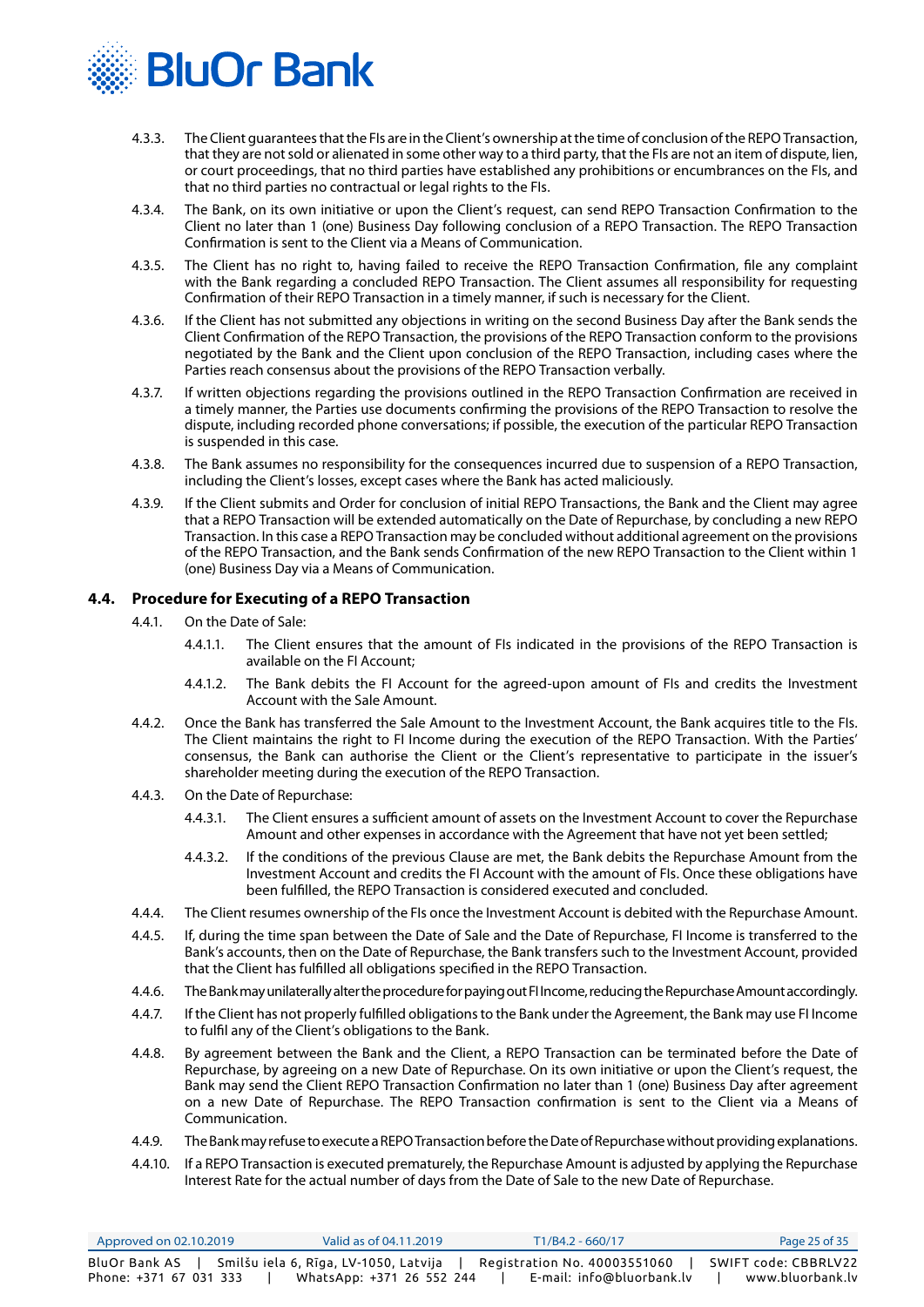

#### **4.5. Margin Call Situation**

- 4.5.1. The Maintenance Margin is specified in the Order when both Parties agree to the provisions of a REPO Transaction. If the Parties have not agreed on a Maintenance Margin at the time of concluding a REPO Transaction, it must be specified in the Confirmation of that REPO Transaction.
- 4.5.2. The Client undertakes to independently and constantly monitor changes in the market price of FIs and to notice if the Maintenance Margin becomes equal to and/or greater than Collateral. If the Maintenance Margin becomes equal to and/or greater than Collateral, this constitutes a Margin Call situation.
- 4.5.3. If the Bank identifies a Margin Call situation, the Bank has the right but not the obligation to notify the Client using a Means of Communication and, at its discretion, to request that the Client repurchase all FIs by the Date of Repurchase or execute any other activity necessary in order to regulate the Margin Call situation at the Bank's discretion – that is, to ensure that Collateral is sufficient to the Bank's satisfaction. The Client undertakes to fulfil all of the Bank's demands according to this Clause.
- 4.5.4. The Client has the obligation to fulfil the Bank's request in the previous Clause on the day that such a request is made (if made before 04:00pm EET (GMT+02:00)). If the aforementioned request of the Bank is made after 04:00pm EET (GMT+02:00), it must be fulfilled on the following Business Day.
- 4.5.5. If the Bank identifies a Margin Call situation, the Bank may also sell any FIs involved in the REPO Transaction for a market price immediately (without notifying the Client) and to terminate the REPO Transaction before the deadline.

#### **4.6. General Terms and Conditions for REPO Transactions**

- 4.6.1. The number of FIs to be repurchased and the Repurchase Amount are proportionally altered without separate agreement between the Parties in the following cases:
	- 4.6.1.1. If the nominal value of the FIs increases without changing the amount of stock capital of the issuer, then the Repurchase Amount is increased proportionally and the number of FIs to be repurchased is proportionally reduced;
	- 4.6.1.2. If the nominal value of the FI is reduced without changing the amount of stock capital of the issuer, then the Repurchase Amount is reduced proportionally and the number of FIs to be repurchased is proportionally increased;
	- 4.6.1.3. If the stock capital of the FI issuer is increased by the issue of premium stock, then the Repurchase Amount is reduced proportionally to the increase in stock capital, whereas the number of FIs to be repurchased is proportionally increased;
	- 4.6.1.4. If the stock capital of the FI issuer is reduced by retiring shares, then the Repurchase Amount is increased proportionally to the reduction in stock capital, whereas the number of FIs to be repurchased is proportionally reduced.
- 4.6.2. The Client may receive information about the market price of an FI from the Bank.
- 4.6.3. If the Client concludes a REPO Transaction simultaneously with FI purchase, the Bank may record the FIs purchased by the Client on an FI correspondent account belonging to the Bank, opened with a different FI holder for the holding of FIs, making the relevant records in the Bank's internal books only.
- 4.6.4. If, while repurchasing FIs from the Bank in accordance with the REPO Transaction, the Client simultaneously places an Order for their sale, the Bank may refuse to transfer these FIs from the FI correspondent account opened with a different FI holder for the holding of the Bank's own FIs to a correspondent account with that same FI holder for the holding of clients' FIs, making the relevant records in the Bank's internal books only.
- 4.6.5. If, during the period from the Date of Sale till the Date of Repurchase, any condition specified in Chapter II Clause 4.7.2 hereof occurs, the Bank is entitled to manage FIs at its discretion in accordance with the procedure specified in Chapter II Clause 4.7.3 hereof.
- 4.6.6. The Client understands that a REPO Transaction carries a high risk of losses due to the loss of all FIs involved in the REPO Transaction, as well as additional losses related to the use of additional financing, low liquidity, and other disadvantageous factors which affect the value of their investment. The Client confirms that they are informed of all risks, the Client has sufficient knowledge and experience to evaluate and assume all risk inherent in REPO Transactions, and undertakes not to make any complaints against the Bank and not to take any action against the Bank for any losses incurred, provided that the Bank has properly fulfilled its obligations to the Client.

#### **4.7. Non-fulfilment of Obligations**

4.7.1. If, on the Date of Sale, the Client has not ensured the necessary amount of FIs for the execution of a REPO Transaction on their FI Account, the Bank may refuse any further action on the REPO Transaction without notifying the Client.

| Approved on 02.10.2019 | Valid as of 04.11.2019                | T1/B4.2 - 660/17             | Page 26 of 35        |
|------------------------|---------------------------------------|------------------------------|----------------------|
| BluOr Bank AS          | Smilšu iela 6, Rīga, LV-1050, Latvija | Registration No. 40003551060 | SWIFT code: CBBRLV22 |
| Phone: +371 67 031 333 | WhatsApp: +371 26 552 244             | E-mail: info@bluorbank.lv    | www.bluorbank.lv     |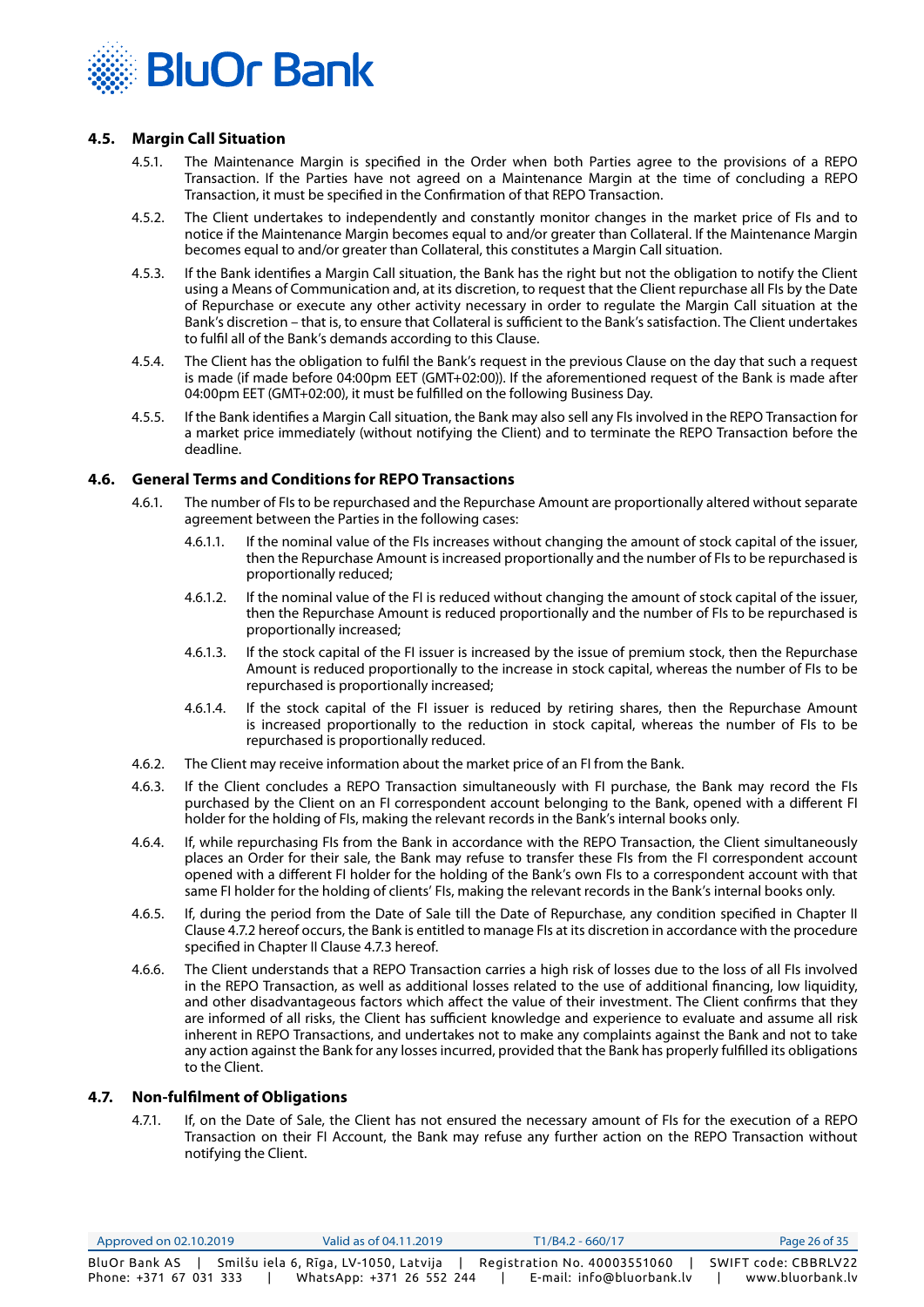<span id="page-26-0"></span>

- 4.7.2. If any other case of non-fulfilment of obligations specified in the general provisions of this Agreement applies or if a Margin Call situation occurs and the Client has not rectified the Margin Call situation in a timely manner within the time limit given by the Bank, the Bank is entitled:
	- 4.7.2.1. Terminate the concluded REPO Transaction without notifying the Client;
	- 4.7.2.2. Demand that the Client to pay a penalty of 1% (one per cent) of the Sale Amount, due by the deadline specified by the Bank. This is a mandatory requirement for the Client, and the Client undertakes to fulfil it;
	- 4.7.2.3. Terminate any other REPO Transaction between the Bank and the Client and use all funds thus acquired to fulfil the Client's obligations.
- 4.7.3. If the Bank terminates a REPO Transaction in accordance with the provisions of Chapter II Clause 4.7.2 hereof, the Client authorises the Bank (and it is entitled) to:
	- 4.7.3.1. Sell the FIs involved in the REPO Transaction at its discretion;
	- 4.7.3.2. Deduct the unpaid Repurchase Amount, the Bank's losses (if any), and applicable penalties from any funds obtained from the sale of FIs, transferring the remainder to the Investment Account;
	- 4.7.3.3. Unilaterally debit from any other Account held by the Client with the Bank any additional funds needed in case the funds obtained through the sale of FIs are insufficient, in order to cover all amounts listed in Chapter II Clause 4.7.3.2 hereof.
- 4.7.4. If the funds obtained under Chapter II Clauses 4.7.3.1 4.7.3.3 hereof are insufficient to cover all amounts listed in Chapter II Clause 4.7.3.2 hereof, the Client undertakes to reimburse the Bank for the remaining amount within 2 (two) Business Days following receipt of the relevant notice from the Bank, which is delivered to the Client via a Means of Communication.
- 4.7.5. If a REPO Transaction is terminated due to the reasons listed in Chapter II Clause 4.7.2 hereof, the Bank recalculates the Repurchase Amount, assuming that the Date of Repurchase is the actual date of termination.
- 4.7.6. If the Client has not ensured sufficient funds on the Investment Account by the Date of Repurchase as per Chapter II Clause 4.4.3.1 hereof, the Bank acts as outlined in Chapter II Clause 4.7.3 hereof.

## **5. CURRENCY EXCHANGE TRANSACTIONS**

#### **5.1. Terms and Definitions**

**Closing an Open Position** – liquidation of the difference between the Client's claims and obligations in one currency by concluding a transaction at the currency market rate to offset the original Transaction concluded between the Client and the Bank.

**Forward Transaction** – a currency exchange operation wherein settlement takes place on a specific date in the future at a rate specified on the day of executing the transaction. The minimum term of a Forward Transaction is 3 (three) Business Days.

**Open Position** – the difference between the Client's claims and obligations in one currency which occurs as a result of executing Transactions in accordance with the provisions of this Paragraph.

**Spot Transaction** – a currency exchange operation during which settlement occurs by the end of the 2nd (second) Business Day following the execution of the Transaction, at a rate specified on the day of executing the transaction.

**Swap Transaction** – a mutual currency exchange transaction which consists of 2 (two) mutually offsetting currency exchange transactions – a Spot Transaction and a Forward Transaction.

**Type of Transaction** – Forward, Spot or Swap transaction.

**Value Date** – the date of Transaction settlement, a Business Day.

#### **5.2. Subject of an Exchange Transaction**

- 5.2.1. The subject of a Transaction is an exchange Transaction with actual settlement according to the currency exchange rate specified by the Bank, according to the type of Transaction.
- 5.2.2. The provisions of this Clause apply to Transactions outlined in Chapter II Clause 5.2.1 hereof which are executed with Collateral, where availability of funds on the Investment Account on the date of the Transaction execution is not required.

#### **5.3. Transaction Execution Procedure**

5.3.1. By agreeing on the provisions of a Transaction, the Parties negotiate the type of Transaction, currency and amounts, the currency exchange rate(s), and the Value Date(s).

| Approved on 02.10.2019                                | Valid as of 04.11.2019    |  | T1/B4.2 - 660/17             | Page 27 of 35        |
|-------------------------------------------------------|---------------------------|--|------------------------------|----------------------|
| BluOr Bank AS   Smilšu iela 6, Rīga, LV-1050, Latvija |                           |  | Registration No. 40003551060 | SWIFT code: CBBRLV22 |
| Phone: +371 67 031 333                                | WhatsApp: +371 26 552 244 |  | E-mail: info@bluorbank.lv    | www.bluorbank.lv     |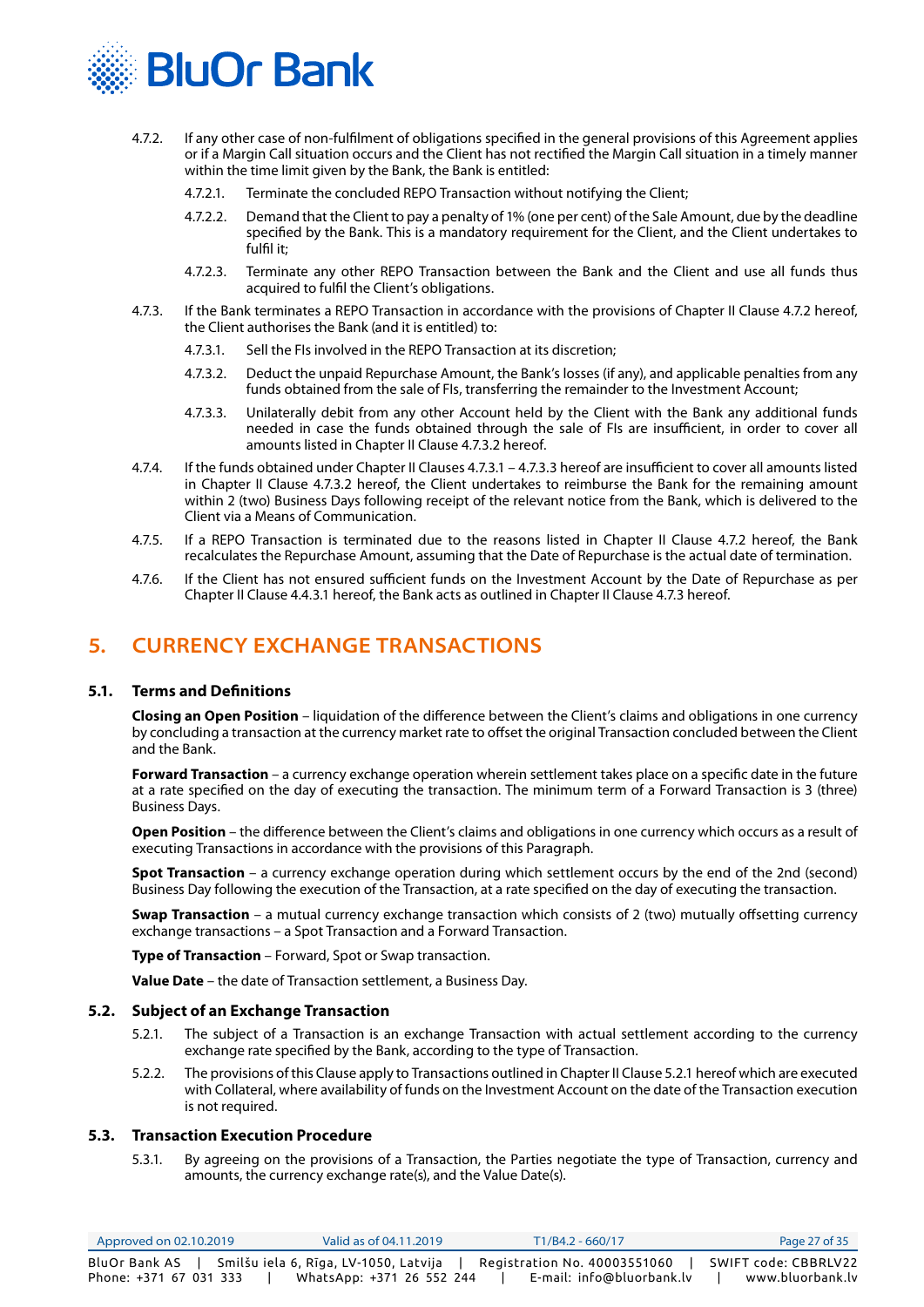<span id="page-27-0"></span>

- 5.3.2. The Client may assign the Bank to execute a Transaction if once the foreign exchange market rate reaches a particular level. The Bank may unilaterally determine a minimum assigned amount and a maximum term of validity of such an assignment. The assignment is executed and the transaction is concluded between the Client and the Bank without the Client's express consent if the conditions indicated by the Client apply. An assignment loses force if the term of its execution has expired, if the revoking condition specified by the Client applies, or if the Client notifies the Bank about revoking the assignment. A Transaction concluded in accordance with a given assignment is binding upon the Client.
- 5.3.3. On the Value Date, the Client ensures the necessary amount of funds in the relevant currency on their Account in order to fulfil all Transaction obligations.
- 5.3.4. If, in the case of a Forward or Swap Transaction, the Client's Account contains insufficient funds for fulfilment of the Client's obligations under the Transaction on the Value Date, then the Bank has the right but not the obligation to extend the Transaction until the end of the following Business Day, closing the Client's Open Position and simultaneously opening the same position for the Client with the Value Date set to the next Business Day, i.e. to conclude a Swap transaction at the rate unilaterally specified by the Bank.
- 5.3.5. By signing this Agreement, the Client consents to the extension of a Transaction and related additional expenses as specified in Chapter II Clause 5.3.4 hereof and the Client's express consent is not required for doing so.
- 5.3.6. The procedure for providing Collateral and the Parties' rights and responsibilities in case of non-fulfilment of obligations are specified in Chapter I hereof.
- 5.3.7. In addition to the rights of the Bank outlined in Chapter I hereof, if the Client has given insufficient Collateral, the Bank may terminate a Transaction by concluding a reverse transaction on the Account at the current market rate of exchange.

## **6. CURRENCY EXCHANGE WITH COLLATERAL (MARGIN TRADING)**

#### **6.1. Terms and Definitions**

**Closing an Open Position** – liquidation of the difference between the Client's claims and obligations in one currency by concluding a transaction at the currency market rate to offset the original Transaction concluded between the Client and the Bank.

**Open Position** – the difference between the Client's claims and obligations in one currency which occurs as a result of executing Transactions in accordance with the provisions of this Paragraph.

**Realised Profit or Loss** – the Client's profit or loss following closing of an Open Position.

**Swapping** – the maintenance of the Client's Open Position in accordance with an executed Transaction, closing the Client's Open Position under the concluded Transaction if the Client has not closed it at the end of a Business Day, and simultaneously opening the same position for the Client with a the Value Date set to the following Business Day.

**Unrealised Profit or Loss** – the Client's potential profit or loss from an Open Position, calculated from the re-evaluation of currency exchange rates applicable to the Open Position.

**Value Date** – the date of Transaction settlement, a Business Day.

#### **6.2. Subject of a Margin Trading Transaction**

6.2.1. The subject of a Currency Margin Trading Transaction is a specialised currency exchange Transaction with Collateral and a Value Date of – 2 (two) Business Days (T+2) following the conclusion of the Transaction, which the Client concludes in order to gain a profit from fluctuations in currency exchange rates, and which is settled for the amount of profit or loss which results once the Client's Open Position is closed, i.e. actual delivery of currency does not take place.

#### **6.3. Transaction Execution Procedure**

- 6.3.1. When negotiating the provisions of a Transaction, the Parties agree on the currency to be bought/sold, the rate of exchange and the Value Date.
- 6.3.2. The Client may assign the Bank to postpone a Transaction until a certain currency exchange rate has been reached. In this case, the Bank unilaterally sets a minimum Transaction amount and a maximum time limit for executing the assignment.
- 6.3.3. The Bank unilaterally determines the minimum Transaction amount and maximum Open Position exposure.
- 6.3.4. According to the Client's Order, the Bank closes the Open Position and transfers Realised Profit to the Investment Account, provided that the remaining amount of Collateral is sufficient to cover all other Open Positions.
- 6.3.5. The Bank collects Realised Losses by debiting the Investment Account or by reducing the Collateral deposit accordingly.

| Approved on 02.10.2019 | Valid as of 04.11.2019                | $T1/B4.2 - 660/17$           | Page 28 of 35        |
|------------------------|---------------------------------------|------------------------------|----------------------|
| BluOr Bank AS          | Smilšu iela 6, Rīga, LV-1050, Latvija | Registration No. 40003551060 | SWIFT code: CBBRLV22 |
| Phone: +371 67 031 333 | WhatsApp: +371 26 552 244             | E-mail: info@bluorbank.lv    | www.bluorbank.lv     |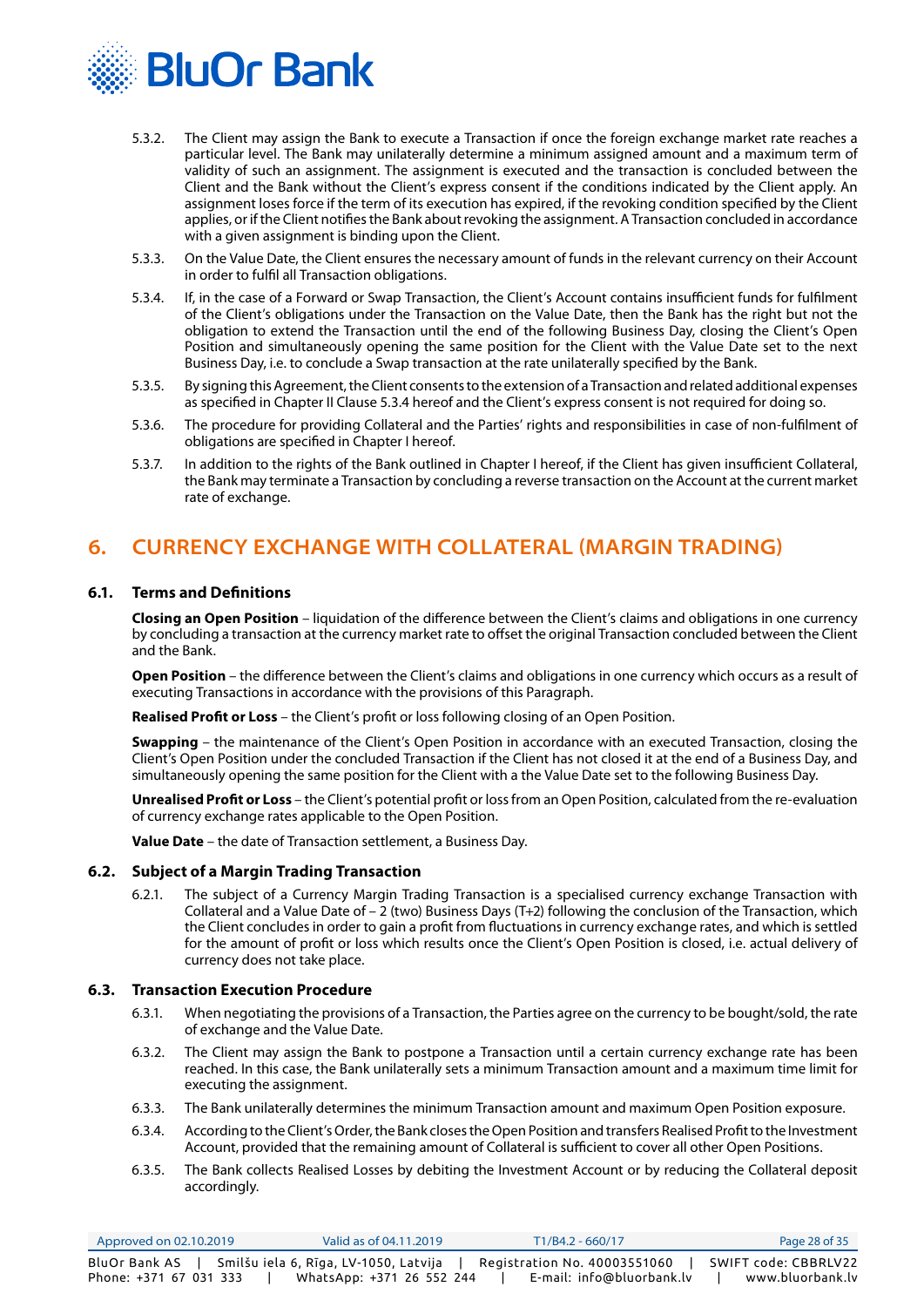<span id="page-28-0"></span>

- 6.3.6. If the Client has not closed an Open currency Position by the Value Date, the Bank performs a Swap at the end of each Business Day according to an exchange rate unilaterally determined by the Bank.
- 6.3.7. If the Client has closed or partially closed an Open Position but the date of the initial Transaction and the reverse Transaction do not coincide, the initial Transaction's Value Dates are automatically extended until the closest Value Date of the reverse Transaction, executing a Swap Transaction at a rate unilaterally determined by the Bank. In this case, the Bank is not liable for the Client's additional expenses related to a Swap Transaction.
- 6.3.8. The procedure for providing Collateral and the Parties' rights and obligations in case of non-fulfilment of obligations are specified in Chapter I hereof.
- 6.3.9. In addition to the rights of the Bank outlined in Chapter I hereof, if the Client has provided insufficient Collateral, the Bank may terminate the Transaction by concluding a reverse transaction on the Account at the current market rate of exchange.

#### **6.4. General Transaction Terms and Conditions**

- 6.4.1. To reduce potential losses, the Bank may demand, and the Client undertakes to submit to the Bank, an assignment for the buying/selling of a particular currency according to such a rate of exchange that the Client's losses upon execution of the Transaction would not exceed the amount of the Client's Collateral. If the Client does not give the Bank such an assignment, the Bank may either perform the relevant Transaction in the Client's name without negotiating this with the Client, or refuse to execute further Transactions.
- 6.4.2. It is the Client's obligation to independently calculate the extent of an Open Position and the Realised or Unrealised Profit or Loss and to ensure that the amount of Collateral is no less than that required by the Bank.

## **7. INTEREST RATE SWAP TRANSACTIONS**

#### **7.1. Terms and Definitions**

**Nominal Capital** – an amount in a specific currency agreed upon by both Parties that is used to calculate interest payments but is not transferred to any Party.

**Period of Accrual** – the period of time from the beginning of interest accrual until the next interest payment.

#### **7.2. Subject of an Interest Rate Transaction**

7.2.1. By concluding a Transaction, the Parties undertake to make regular interest payments to each other over a set period of time in the same currency, with one Party paying a floating rate and the other Party paying a fixed rate. The amount payable is calculated within a Period of Accrual, based on the Nominal Capital and using either a fixed or a variable interest rate as appropriate.

#### **7.3. Transaction Execution Procedure**

- 7.3.1. When concluding a Transaction, the Parties specify which Party will pay a fixed interest rate and which Party will pay a variable interest rate, and agree on the fixed interest rate, type of variable interest rate, the Period of Accrual, the payment basis for fixed and variable interest rates, dates when the variable interest rate is revised, and the start date of interest accrual.
- 7.3.2. The variable interest rate is determined by the Bank in accordance with generally accepted financial market practice, and the Client is notified thereof via a Means of Communication.
- 7.3.3. On the date of settlement, one Party becomes the creditor, and the other Party becomes the debtor. The debtor has the obligation to pay the creditor the relevant amount of interest.
- 7.3.4. If, in accordance with the provisions of a Transaction, both Parties have the obligation to make interest payments on the same date of Settlement, the amounts payable are mutually offset and only the difference is paid to the appropriate Party. The Client undertakes to provide an amount sufficient for interest payments on their Investment Account by 02:00pm EET (GMT+02:00) on each Date of Settlement, provided that the Client is the debtor.
- 7.3.5. On the date of interest payment, the Client authorises the Bank to debit the Client's Account for the amount of interest payable to Bank (if the Client is the debtor) or to credit the Client's Account (if the Client is the creditor).
- 7.3.6. The procedure for providing Collateral and the Parties' rights and liability for non-fulfilment of obligations are specified in Chapter I hereof.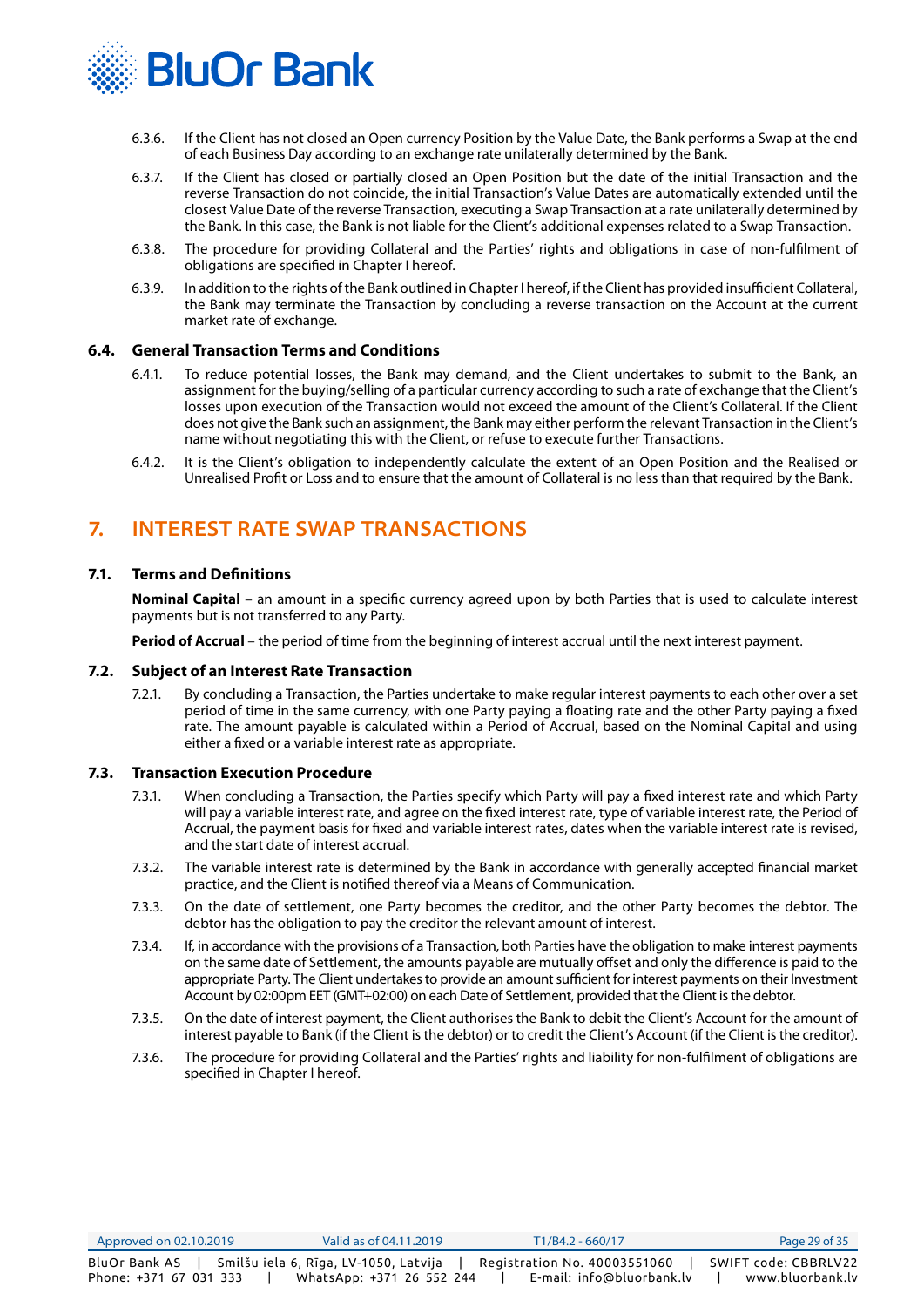<span id="page-29-0"></span>

## **8. SHORT SALE**

#### **8.1. Terms and Definitions**

**Initial Margin** – Collateral initially requested by the Bank that is necessary for conducting a Short Sale. The Initial Margin may be equal to or greater than the collateral necessary for maintaining an Open Short Position.

**Maintenance Margin** – Collateral requested by the Bank that is necessary for constant maintenance of an Open Short Position.

**Open Short Position** – a position opened as a result of a Short Sale.

**Reverse REPO transaction** – a REPO wherein the Bank sells FIs on the initial date.

**Short Sale** – the Client's Transaction involving sale of FIs wherein the relevant FIs are not available on the Client's s FI Account at the moment of concluding the Transaction. If, on the day of conclusion of the Transaction, the necessary FIs are still not available on the Client's FI Account, a Reverse REPO Transaction will be concluded between the Client and the Bank regarding the purchase of the relevant FIs from the Bank, with the Client being obliged to sell them back to the Bank.

#### **8.2. General Terms and Conditions**

- 8.2.1. The Bank is entitled to, at its discretion and for compensation specified in the Pricelist, execute the Client's Orders for Short Sale. The Client understands and acknowledges that, if the Bank executes the Client's Order for a Short Sale Transaction and if the necessary FIs are not available on the Client's FI Account on the day of executing the Transaction, a Reverse REPO Transaction between the Client and the Bank will be concluded automatically. In accordance with the Reverse REPO Transaction, the Client purchases the FIs necessary for execution of the Short Sale from the Bank, immediately undertaking the obligation to sell the FIs back to the Bank within a specific term (generally, on the following Business Day) for a price specified by the Bank.
- 8.2.2. Execution of an Order for Short Sale Transactions depends on a number of factors such as the market situation, current liquidity of the FIs etc. Execution is not guaranteed and remains at the Bank's discretion in each specific case.
- 8.2.3. The Bank unilaterally specifies a list of FIs with which the Client may conduct Short Sale transactions. The Client may receive the relevant information from the Bank. The Bank may amend this list of FIs at any point and at its sole discretion.
- 8.2.4. The Bank is entitled to refuse to execute the Client's Short Sale Transaction without elaborating its reasons.
- 8.2.5. Short Sale may also be governed by the applicable regulations of the states and exchanges where the relevant FIs are registered and traded. The Client should acquaint themselves with the provisions of such regulations and act in accordance with them. By providing an option to conclude Short Sale, the Bank does not credit FIs purchased by the Client on the basis of a Reverse REPO Transaction to the Client's FI Account.

#### **8.3. The Client's Representations Regarding Risk**

- 8.3.1. The Client is aware that conducting Short Sale Transactions is a high-risk strategy that may result in a negative balance on the Client's accounts in the event of unfavourable developments on the market.
- 8.3.2. The Client represents and guarantees that, considering all applicable risks and the complexity of Short Sale, their knowledge and experience are sufficient for conducting such Transactions. The Client also represents and guarantees that their investment experience and qualifications in the financial sector allow them to evaluate risks inherent to Short Sale adequately.
- 8.3.3. The Client represents that they are informed about Short Sale Transactions being available only to parties capable of assuming the risk of losses that exceed the value of the Initial Margin. The Client also represents that they have the financial capacity necessary to cover any risk or liability arising due to Short Sale Transactions.
- 8.3.4. The Bank is not liable for losses which the Client may sustain as a result of conducting Short Sale Transactions.

#### **8.4. Procedure for Executing Short Sales. Opening and Closing of the Client's Position**

- 8.4.1. Unless the Bank and the Client have agreed otherwise, the Client undertakes to, before conducting Short Sales, deposit the necessary funds and/or FIs on their Investment Account and/or FI Account, which are treated as Collateral and used as the Initial Margin for the Client's obligations to the Bank.
- 8.4.2. To conduct a Short Sale, the Client submits an Order to the Bank via a Means of Communication.
- 8.4.3. An Order received from the Client is verified for conformity to the Bank's requirements and, if the Order conforms to the requirements, it is accepted for execution. The Bank is entitled to refuse the Client's Order of a Short Sale transaction regardless of conformity to the Bank's formal requirements without elaborating its reasons.

| Approved on 02.10.2019 | Valid as of 04.11.2019                | T1/B4.2 - 660/17             | Page 30 of 35        |
|------------------------|---------------------------------------|------------------------------|----------------------|
| BluOr Bank AS          | Smilšu iela 6, Rīga, LV-1050, Latvija | Registration No. 40003551060 | SWIFT code: CBBRLV22 |
| Phone: +371 67 031 333 | WhatsApp: +371 26 552 244             | E-mail: info@bluorbank.lv    | www.bluorbank.lv     |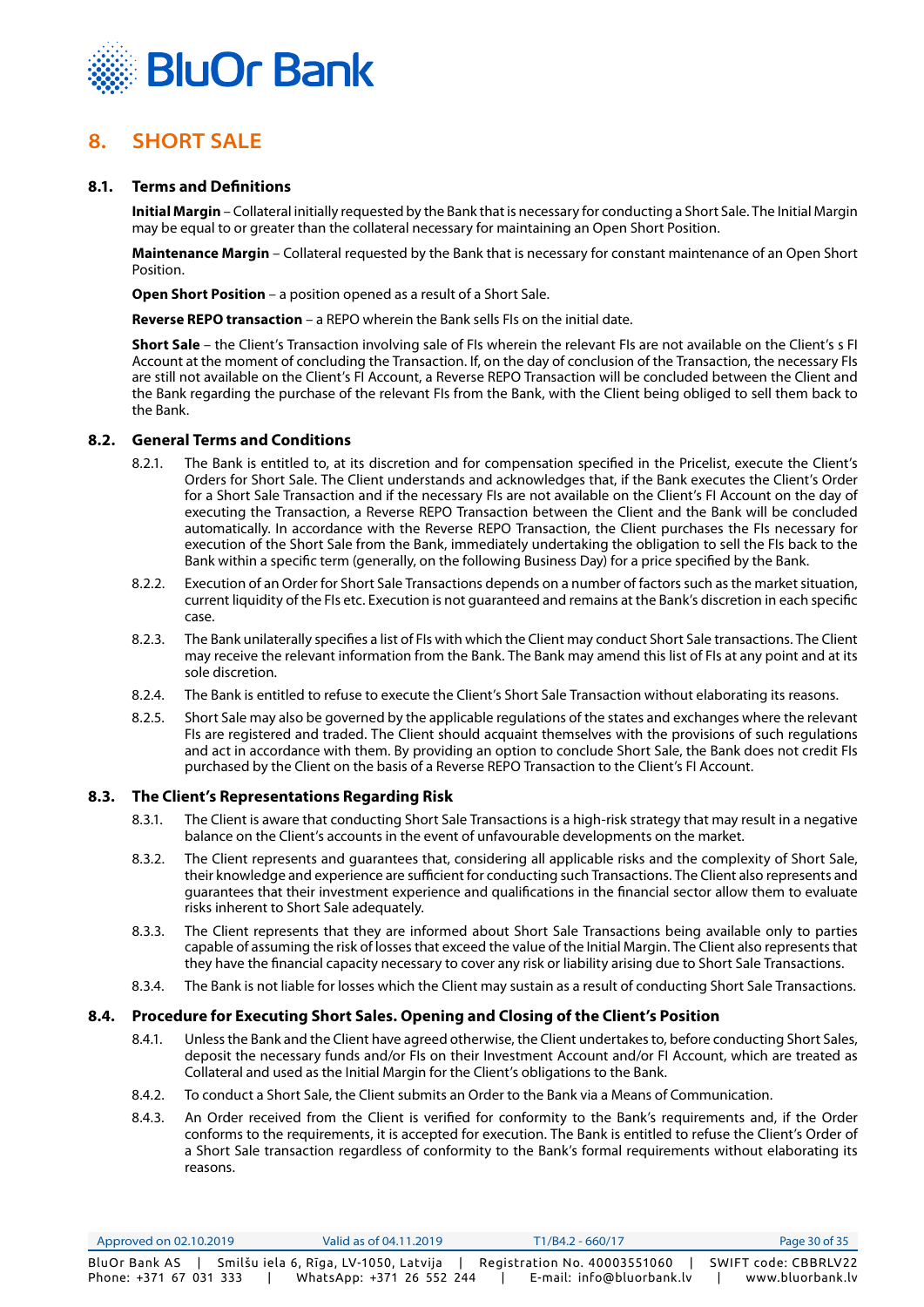

- 8.4.4. During execution of the Client's Order of a Short Sale, the Client incurs a liability to the Bank with regard to the relevant FIs, reflected as a negative balance on their FI Account; the funds obtained from the Short Sale are transferred to the Client's Investment Account and used for calculating Collateral.
- 8.4.5. Upon submitting an Order for a Short Sale transaction, the Client agrees and undertakes to sell to the Bank the FIs that have been bought in accordance with a Reverse REPO transaction, by the specified time on the Date of Settlement (*cut-off time*), which is indicated by the Bank.
- 8.4.6. The Client is entitled to fully or partially close a Short Position at any point, i.e. fully or partially fulfil their obligation of purchasing the FIs, either by concluding a Reverse REPO Transaction with the Bank or by depositing the FIs on their FI Account.
- 8.4.7. In case of any Short Sale, if, between the moment of conducting a Short Sale transaction and fulfilment of the Client's obligations to the Bank, notification is received regarding payment of principal, interest, dividends or any other amounts related to the relevant FIs (hereinafter referred to as Income), the Client undertakes to, no later than the Business Day following the date of payment of such Income, deliver to the Bank funds, FIs or other property which is analogous to the Income in terms of its type and nominal value. The Bank is entitled to deduct the amount of such Income from any account held by the Client with the Bank without giving the Client prior notice.

#### **8.5. Swapping**

- 8.5.1. If, at the end of the date of settlement for a Short Sale transaction, the FIs necessary for execution of the Transaction are not available on the Client's FI Account, a Reverse REPO Transaction is automatically concluded between the Client and the Bank on the sale of the necessary FIs to the Client, with the Client being obliged to sell them back to the Bank within the term specified by the Bank (usually the following Business Day), at a price specified by the Bank.
- 8.5.2. By conducting a Reverse REPO Transaction, the Client buys FIs for a price which the Bank considers to be the most acceptable and the most advantageous under the applicable market circumstances.
- 8.5.3. By selling FIs in accordance with a Reverse REPO Transaction, the Client sells FIs for a price reduced by the REPO rate, equal to the amount of the Bank's compensation for swapping the Open Short Position to the following day, unless the Parties agree otherwise.

#### **8.6. Collateral. Enforced Closure of Short Positions**

- 8.6.1. The Bank unilaterally specifies the Initial Margin and Maintenance Margin amounts, as well as specifies the maximum number of Open Short Positions for the Client. The Bank is entitled to, at its discretion, change the Initial Margin and Maintenance Margin amounts.
- 8.6.2. The Client is responsible for maintaining adequate Collateral and undertakes to at any time provide Collateral on their FI Account and/or Investment Account in conformity with the Bank's requirements. The aforementioned notwithstanding, if the Bank considers the amount of Collateral to be insufficient for coverage of potential risks inherent to a Short Sale, the Bank is entitled to unilaterally determine/change the amount of Collateral, giving the Client notice via a Means of Communication and requesting an increase in the amount of Collateral provided within the term specified by the Bank. The Client undertakes to satisfy such a request from the Bank immediately.
- 8.6.3. The Client should constantly monitor the status of Open Short Positions, evaluate risks, monitor changes in the value of their portfolio and the adequacy of their Collateral, replenishing their Investment Account and/or FI Account as necessary.
- 8.6.4. Funds obtained from the sale of FIs may also be accepted as Collateral at the point of executing a Short Sale transaction.
- 8.6.5. Fluctuations in current market prices affect the amount of Collateral and the extent of the Client's liabilities. Unless the Client has provided the necessary Maintenance Margin, the Bank is entitled to, without negotiating with the Client, forcibly close an open Short Position by buying FIs on the market. If the Client incurs losses after closure of a Short Position that result in a negative balance on the Investment Account, the Client undertakes to, within 1 (one) Business Day, transfer the remaining amount to their account, discharging the liability.
- 8.6.6. If the amount of Collateral becomes equal to or lower than the Maintenance Margin, the Bank has the right but not the obligation to contact the Client via a Means of Communication and to request additional Collateral. Failure to receive the Bank's request does not constitute sufficient basis for the Client not to provide additional Collateral.
- 8.6.7. The Bank is not liable for the Client's losses occurring as a result of enforced closure of open positions. The Bank has the right to deduct such amounts from funds obtained through the sale of the Client's FIs.
- 8.6.8. If the Client has opened a Short Position, the Bank has the right to refuse a transfer of funds and/or FIs on the Client's Investment Account or FI Account with the Bank to other account, i.e. the Bank has the right to stop payment until the Client discharges their liabilities to the Bank.

| Approved on $02.10.2019$ | Valid as of 04.11.2019                | $T1/B4.2 - 660/17$           | Page 31 of 35        |
|--------------------------|---------------------------------------|------------------------------|----------------------|
| BluOr Bank AS            | Smilšu iela 6, Rīga, LV-1050, Latvija | Registration No. 40003551060 | SWIFT code: CBBRLV22 |
| Phone: +371 67 031 333   | WhatsApp: +371 26 552 244             | E-mail: info@bluorbank.lv    | www.bluorbank.lv     |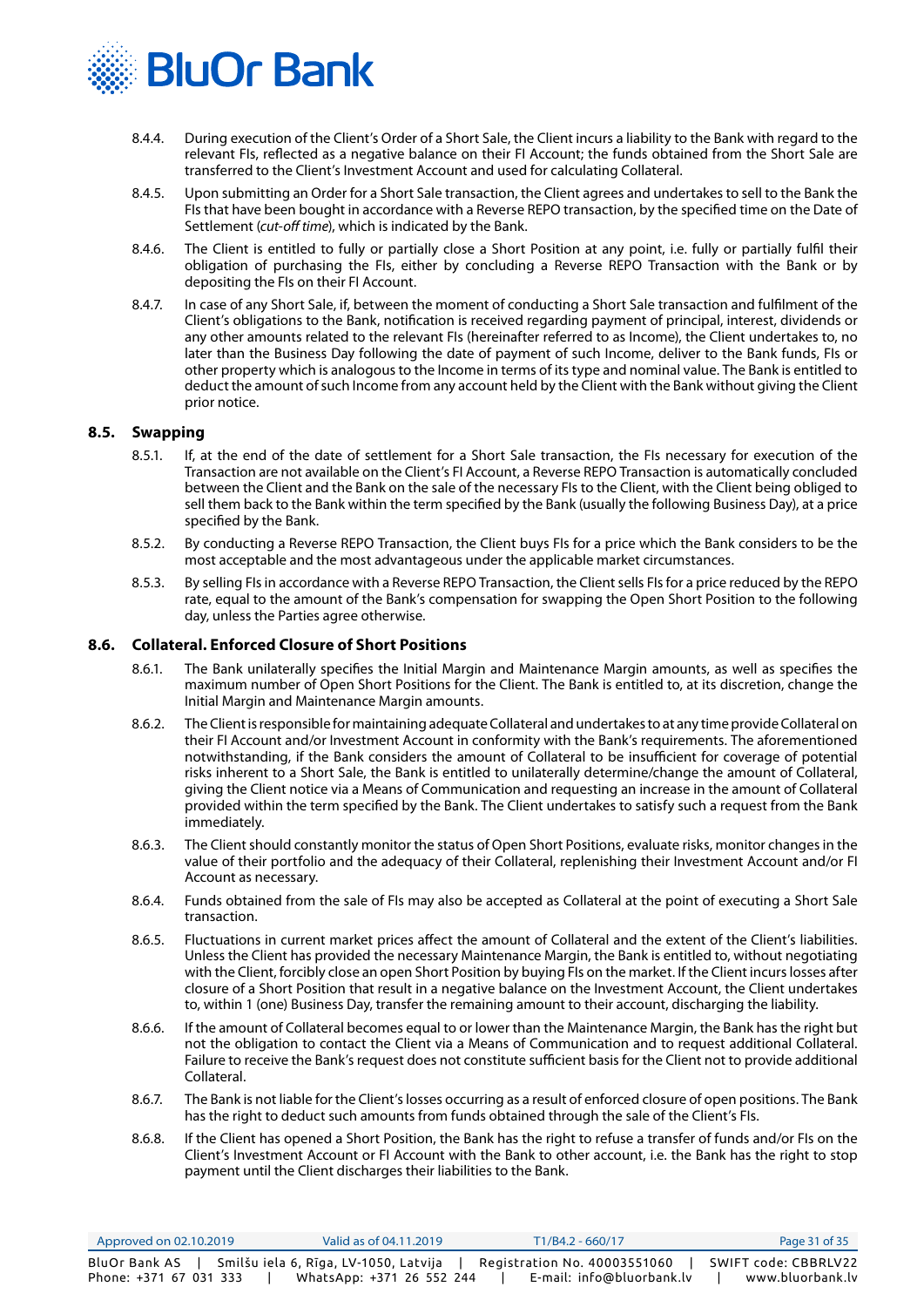<span id="page-31-0"></span>

## **9. PRECIOUS METALS TRANSACTIONS**

#### **9.1. General Terms and Conditions**

- 9.1.1. These terms and conditions apply if the Bank receives the Client's Order for transactions with Precious Metals, and the Client has had an Investment Account opened with the Bank.
- 9.1.2. The Bank accepts the Client's Orders for Precious Metals transactions on the same Business Day of the Bank in accordance with information specified in the Pricelist. An Order received on a day or at a time other than those specified is considered received on the Business Day of the Bank following receipt of the Order.

#### **9.2. Procedure for Executing Transactions to Buy/Sell Precious Metals**

- 9.2.1. For a Precious Metals purchase or sale transaction, the Client gives a written (also using the Internet Bank) or verbal (via phone) Order to the Bank in accordance with the Bank's requirements.
- 9.2.2. The Bank is entitled to refuse to accept of refuse to forward for further execution of the Client's Order for purchase/sale of Precious Metals if it has been filed incompletely or inaccurately, the provisions of the transaction do not correspond to market practice, the Bank does not provide such a service, or there are barriers to execution – including if the Precious Metals or funds on the Investment Account are insufficient for execution of the Order or payment of fees, or if the content or formatting of relevant documents does not correspond to the applicable legislation and/or the Bank's internal requirements.
- 9.2.3. The Bank has the right but not the obligation to execute the Client's Order if it cannot be executed immediately.
- 9.2.4. In an Order, the Client clearly specifies the transaction provisions (name of Precious Metal, type of transaction (purchase/sale), amount of the Precious Metal in troy ounces, price, validity term of the Order, Order date).
- 9.2.5. Unless the Client has specified a validity term in an Order, the Order is valid until the end of the Business Day.
- 9.2.6. In order to process an Order for purchase/sale of Precious Metals, the Bank is entitled to ask the Client for further information or confirmation and to process the Order only upon receiving such information or approval. If the Client fails to submit such information, or if submission and/or receipt of the information is not possible, the Bank is entitled to refuse execution of the Client's Order, notifying the Client about this verbally and/or in writing.
- 9.2.7. Upon execution of the Client's Order, transactions in the Precious Metal currency are recorded on the Client's Investment Account.
- 9.2.8. If a transaction to buy or sell Precious Metals requires currency exchange, the Client entitles the Bank to exchange the currency at the rate specified by the Bank or the rate specified by the Counterparty, at the Bank's discretion.
- 9.2.9. The Bank is entitled execute an Order for purchase/sale of Precious Metals partly, or in several parts, unless the Client has specified in the Order that the Order is to be executed as 1 (one) transaction only. If the Client's Order is executed in several parts, the Bank is entitled to collect a fee from the Client for executing each part of the Order.

#### **9.3. Procedure for Executing Transactions to Transfer Precious Metals**

- 9.3.1. For a transfer of Precious Metals, the Client submits to the Bank an Order for transfer of Precious Metals in accordance with the format specified by the Bank.
- 9.3.2. The Bank is entitled to refuse a transfer or remittance of Precious Metals to the Client's Investment Account without explaining its reasons.
- 9.3.3. The Bank is entitled to refuse to accept of refuse to execute the Client's Order for transfer of Precious Metals if it has been filed incompletely or inaccurately or there are barriers to execution thereof.
- 9.3.4. In order to process an Order for transfer of Precious Metals, the Bank is entitled to ask the Client for further information or confirmation and to process the Order only upon receiving such information or approval. If the Client fails to submit such information, or if submission and/or receipt of the information is not possible, the Bank is entitled to refuse execution of the Client's Order, notifying the Client about this verbally and/or in writing.
- 9.3.5. The Bank executes the Client's Order for transfer of Precious Metals no later than within 5 (five) Business Days.
- 9.3.6. The Bank is not liable for the Client's losses or other additional expenses borne by the Client as a result of any delay in transfer if such delay has been the fault of third parties involved in executing the transfer of Precious Metals.
- 9.3.7. Remittance of Precious Metals addressed to the Client to the Investment Account takes place no later than the Business Day following receipt and availability of the Precious Metals at the Bank's disposal.

| Approved on 02.10.2019 | Valid as of 04.11.2019                | $T1/B4.2 - 660/17$           | Page 32 of 35        |
|------------------------|---------------------------------------|------------------------------|----------------------|
| BluOr Bank AS          | Smilšu iela 6, Rīga, LV-1050, Latvija | Registration No. 40003551060 | SWIFT code: CBBRLV22 |
| Phone: +371 67 031 333 | WhatsApp: +371 26 552 244             | E-mail: info@bluorbank.lv    | www.bluorbank.lv     |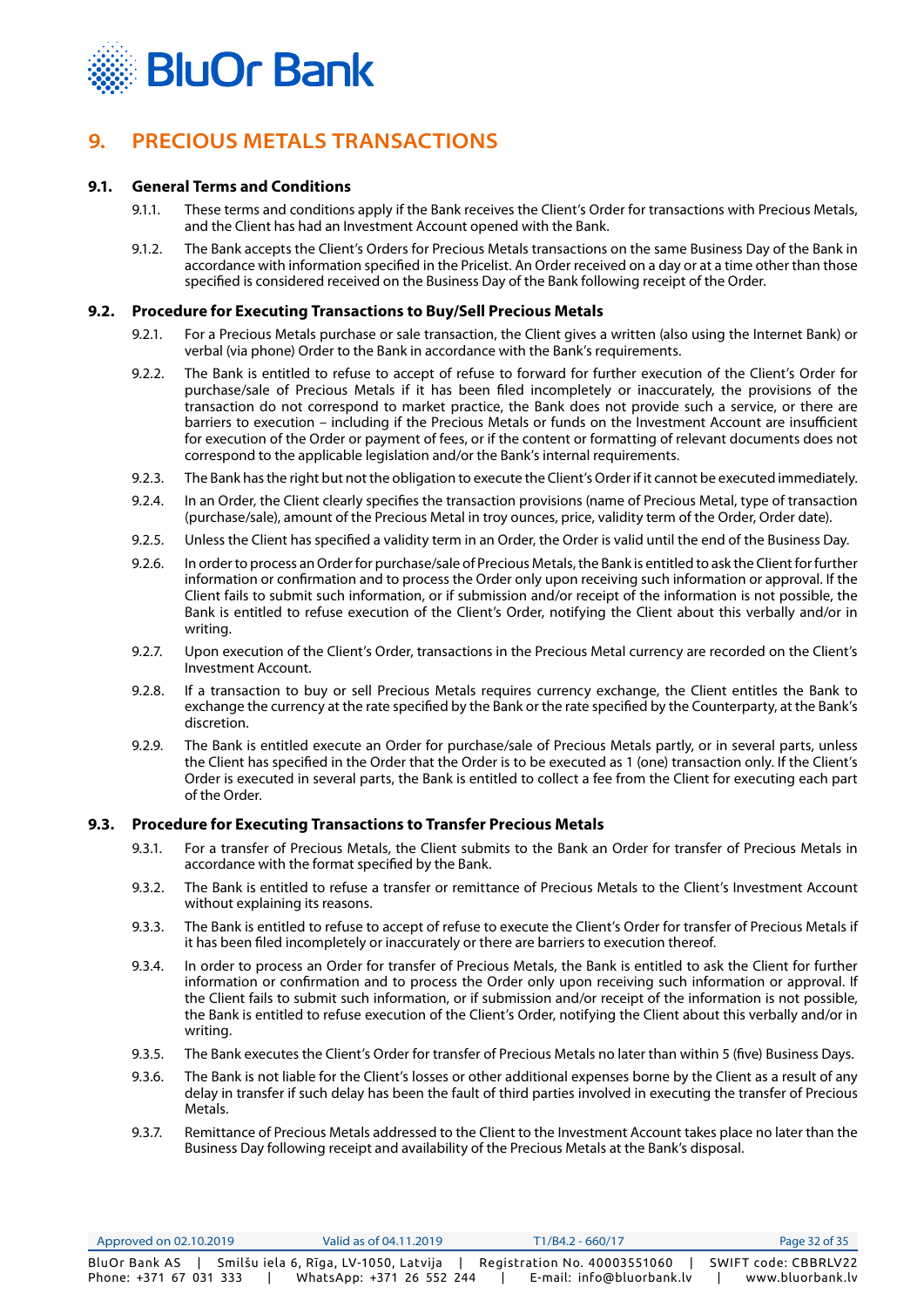<span id="page-32-0"></span>

#### **9.4. Liability**

- 9.4.1. The Client is aware that the monetary value of Precious Metals may change. The Bank is not liable for the Client's losses or any additional expenses arising as a result of changes in the market value of the Precious Metal.
- 9.4.2. The Bank is not liable for the Client's losses if the Client's transfer of Precious Metals from an account held with the Bank to an account held by either the Client or a third party with a different bank (beneficiary bank) is rejected by the Counterparty because the beneficiary bank, for whatever reason, does not execute transactions, or if the losses have been caused by any action or omission on the part of the Counterparty. The Bank is not liable for any losses borne by the Client as a result of rejection or delayed processing of the Client's Order due to the fault of the Client.
- 9.4.3. The Bank is not liable for the Client's losses or any additional losses arising from the Bank's exercise of its right to refuse execution of an Order for whatever reason.
- 9.4.4. The Client undertakes to cover any expenses, losses, fines, or other payments carried by the Bank while executing the Client's Orders for transactions with Precious Metals.

## **10. FI LENDING TRANSACTIONS**

#### **10.1. Terms and Definitions**

**Available FIs** – the Client's FIs available for lending. The Client's FIs are deemed Available FIs when defined as such in the Client's Order submitted to the Bank via Means of Communication (including the Internet Bank). The Available FIs may be changed by the Client from time to time by submitting an Order as provided herein.

**Borrower/Lender** – a borrower/lender participating in the Programme.

**Cash Distributions** – any interest, dividend or other payment distributed by any issuer, or any agent on behalf of an issuer, or a Partner, or any issue of FIs related to Loaned FIs, other than a payment in full.

**Loan** – means any loan of Available FIs by a Lender pursuant to and subject to these provisions.

**Loaned FIs** – FIs delivered as a Loan under these provisions or the provisions of the Programme.

**Partner** – a partner of the Bank that administers FI lending and borrowing programme.

**Programme** – FI lending and borrowing programme provided by the Partner and ensuring lending, borrowing, clearance and settlement for traded FIs; the Bank, as the authorised participant of the Programme, provides the Client, who has been classified by the bank as a Professional Client or an Eligible Counterparty, access to the Programme under conditions stated herein.

#### **10.2. Warranties and Representations of the Client**

- 10.2.1. By submitting an Order for participation in the Programme, the Client hereby accepts the provisions stated herein and the Client hereby warrants and represents:
	- 10.2.1.1. That the Client hereby acknowledges and accepts that the Bank is acting in the capacity of the agent or custodian, providing the access to the Programme, and the Bank cannot be held liable for any breaches, violations or misrepresentations by the Partner or any third party involved in the Programme;
	- 10.2.1.2. That the Client, acting as a Lender, by submitting an Order appoints and authorizes the Bank as their agent to provide access to the Programme. The Bank has the authority to do or cause to be done all acts the Bank deems be desirable, necessary, or appropriate to implement and administer this Order. The Client agrees that the Bank is acting as a fully disclosed agent and not as principal in connection with the Programme;
	- 10.2.1.3. That the Order is enforceable and applicable to the Available FIs duly specified in the Order; the Client hereby agrees that an Order defining the Available FIs constitutes sufficient proof of the Client's intention to participate in the Programme;
	- 10.2.1.4. That the Client hereby agrees that the Bank may forward the Client's Order to the Partner and that the execution of the Order may be the sole responsibility of the Partner; the Client hereby agrees and confirms that they will indemnify the Bank in any respect related to the execution of the Client's Order;
	- 10.2.1.5. That the Client hereby agrees that the Available FIs become Loaned FIs at the discretion of the Partner and pursuant to the effective provisions of the Programme;
	- 10.2.1.6. That the Bank cannot be held responsible for any statements, representations, warranties, covenants or agreements made by the Partner or any third party in connection with any Loan, or for any

| Approved on 02.10.2019 | Valid as of 04.11.2019                | T1/B4.2 - 660/17             | Page 33 of 35        |
|------------------------|---------------------------------------|------------------------------|----------------------|
| BluOr Bank AS          | Smilšu iela 6, Rīga, LV-1050, Latvija | Registration No. 40003551060 | SWIFT code: CBBRLV22 |
| Phone: +371 67 031 333 | WhatsApp: +371 26 552 244             | E-mail: info@bluorbank.lv    | www.bluorbank.lv     |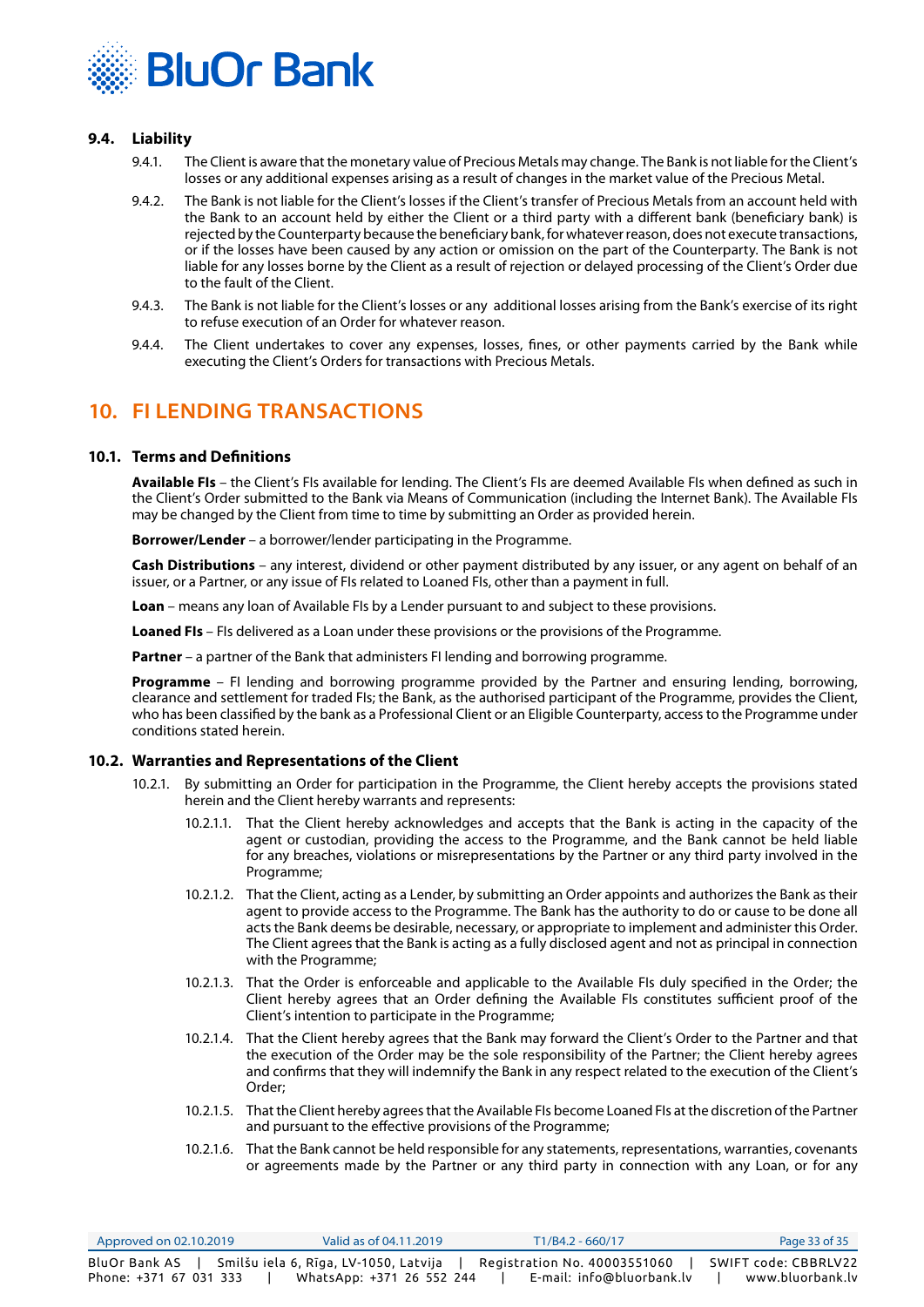

Borrower's performance of or failure to perform the terms of any Loan, including the failure to make any required payments, except in the event of gross negligence, fraud or wilful misconduct by the Bank;

- 10.2.1.7. That the Available FIs are free from any lien or encumbrance and are suitable to serve as Available FIs within the scope of the Programme;
- 10.2.1.8. That the Client is aware of the effective provisions of the Programme, fully agrees and acknowledges these effective provisions, and undertakes all the risks related to the participation in the Programme;
- 10.2.1.9. That the Client is aware and agrees that the Bank, at its own discretion, is entitled to submit a recall Order to the Partner without sending specific notification to the Client;
- 10.2.1.10. That the Client is aware and agrees that the Client will not be able to participate in the corporate events with regard to the Loaned FIs.

#### **10.3. FI Lending Terms and Conditions**

- 10.3.1. By submitting an Order for participation in the Programme, the Client expresses their will and intention to participate in the Programme. The Order is deemed valid only if it clearly defines the Available FIs.
- 10.3.2. As the Client's FIs are duly defined as Available FIs, the Partner utilises such Available FIs in the Programme at its sole discretion.
- 10.3.3. The Client is entitled to recall all or any Available FIs and to request the repayment of the Loan at any time by submitting an Order to the Bank. The Client hereby acknowledges and accepts that the repayment of a Loan will processed by the Partner and the repayment date of any Loan will be defined by the Partner in accordance with the provisions of the Programme. The Client hereby undertakes any risks related to the execution of such recall Order by the Partner.
- 10.3.4. The Client hereby acknowledges that the Bank also makes the Programme available for other clients of the Bank. The Bank may allocate FI lending opportunities among its clients using methods established by the Bank from time to time. The Bank does not represent or warrant that any amount or percentage of the Client's Available FIs will in fact be participating in the Programme. The Client agrees that they it will have no claim against the Bank and the Bank will assume no liability arising from, based on, or relating to, loans allocated to other clients, or loan opportunities not made available to the Client.
- 10.3.5. The Client hereby acknowledges and agrees that the repayment date of any Loan is be the latest of:
	- 10.3.5.1. The date specified in the Client's recall Order, pursuant to the provisions of Clause 10.3.3 above;
	- 10.3.5.2. The date specified in or determined pursuant to any credit arrangement entered into between the Borrower and the Partner;
	- 10.3.5.3. The expiry date, if any, specified in the Loan arrangements.
- 10.3.6. The Client also acknowledges that the Partner will not be required to return Loaned FIs immediately upon submission of a recall Order, but instead will be required to return such Loaned FIs as provided in Clause 10.3.5, but not later than the customary settlement period. Upon receiving the Client's recall Order, the Bank promptly notifies the Partner that such Available FIs are to be returned as provided herein/
- 10.3.7. In the event that a Borrower and/or the Partner fails to fulfil its obligations under the Loan, the Bank applies reasonable effort to seek appropriate compensation of the outstanding Loan (e.g. in similar FIs or cash distributions) or take other actions provided in the Programme, however the Bank may in no case be held liable for such violations by the Borrower and/or the Partner, and the Client hereby acknowledges and accepts all risks related to the participation in the Programme.

#### **10.4. Cash Distributions**

- 10.4.1. The Client hereby acknowledges and agrees that Cash Distributions paid with respect to Loaned FIs are credited to the Client's Account within 3 (three) business days after the Bank receives such distributions from the Partner.
- 10.4.2. The Client compensates the Bank for providing access to the Programme in the amount specified in the Pricelist or a separate agreement between the Bank and the Client. The Bank's compensation under this clause will be deducted from each Cash Distribution transferred by the Partner for the Loaned FIs involved in the Programme.
- 10.4.3. For the avoidance of doubt, any taxes required to be withheld at source from the compensation, will be deducted from the amount credited to the Client's Account, and, to the extent that such amount is less than the amount of such taxes, the Client will be responsible for any shortfall.

#### **10.5. Obligations and Indemnification**

10.5.1. The Bank exercises reasonable care in the performance of its duties hereunder consistent with that exercised by banks generally in the performance of duties arising from acting as agent for clients in FI lending and borrowing (as appropriate).

| Approved on $02.10.2019$ | Valid as of 04.11.2019                  | T1/B4.2 - 660/17             | Page 34 of 35        |
|--------------------------|-----------------------------------------|------------------------------|----------------------|
| BluOr Bank AS I          | r Smilšu iela 6, Rīga, LV-1050, Latvija | Registration No. 40003551060 | SWIFT code: CBBRLV22 |
| Phone: +371 67 031 333   | WhatsApp: +371 26 552 244               | E-mail: info@bluorbank.lv    | www.bluorbank.lv     |